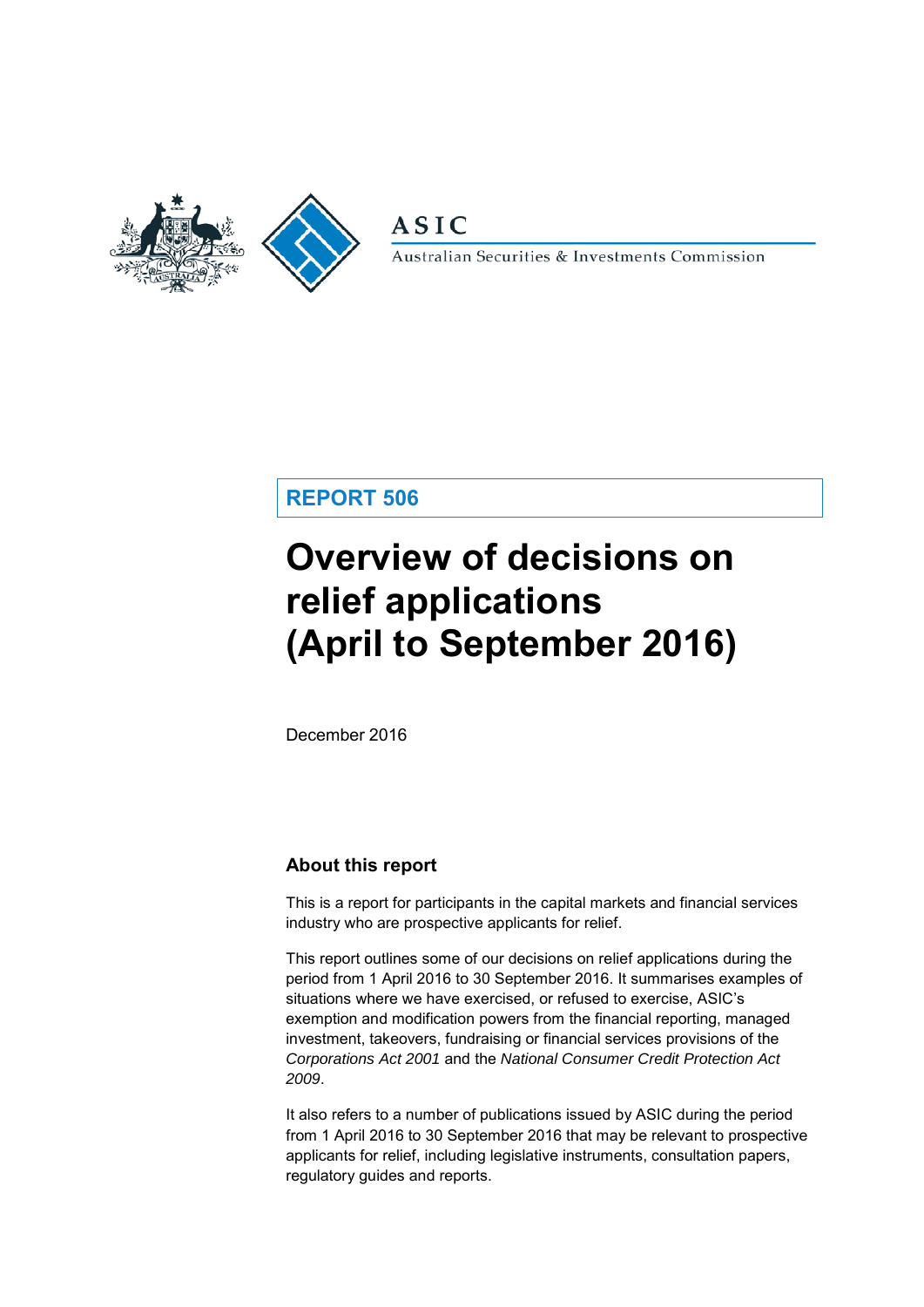#### **About ASIC regulatory documents**

In administering legislation ASIC issues the following types of regulatory documents.

**Consultation papers**: seek feedback from stakeholders on matters ASIC is considering, such as proposed relief or proposed regulatory guidance.

**Regulatory guides**: give guidance to regulated entities by:

- explaining when and how ASIC will exercise specific powers under legislation (primarily the *Corporations Act 2001*)
- explaining how ASIC interprets the law
- describing the principles underlying ASIC's approach
- giving practical guidance (e.g. describing the steps of a process such as applying for a licence or giving practical examples of how regulated entities may decide to meet their obligations).

**Information sheets**: provide concise guidance on a specific process or compliance issue or an overview of detailed guidance.

**Reports**: describe ASIC compliance or relief activity or the results of a research project.

# **Disclaimer**

This report does not constitute legal advice. We encourage you to seek your own professional advice to find out how the *Corporations Act 2001* and/or the *National Consumer Credit Protection Act 2009* and other applicable laws apply to you, as it is your responsibility to determine your obligations.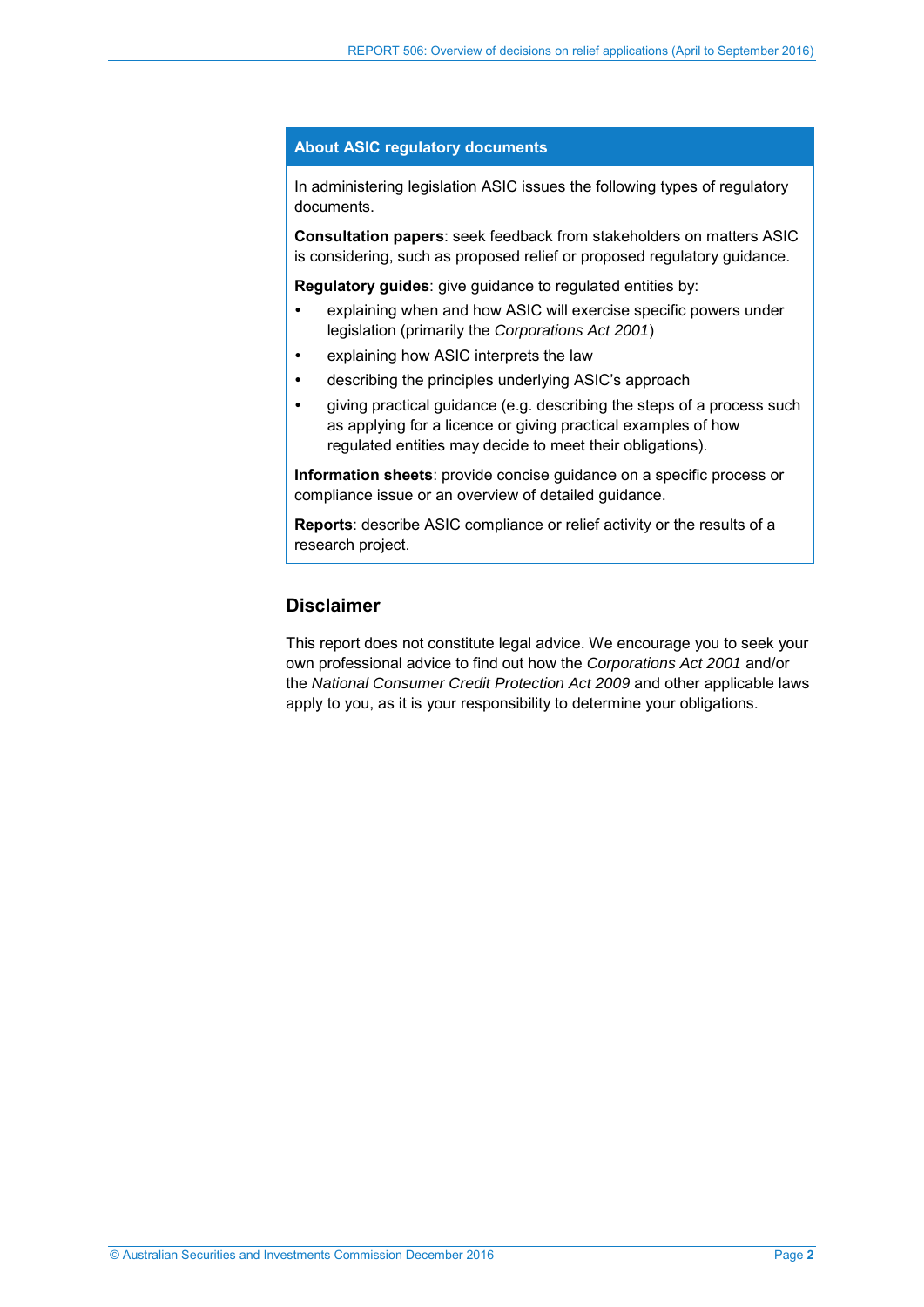# **Contents**

| A |  |  |  |  |  |
|---|--|--|--|--|--|
| в |  |  |  |  |  |
| C |  |  |  |  |  |
| D |  |  |  |  |  |
| Е |  |  |  |  |  |
| F |  |  |  |  |  |
| G |  |  |  |  |  |
|   |  |  |  |  |  |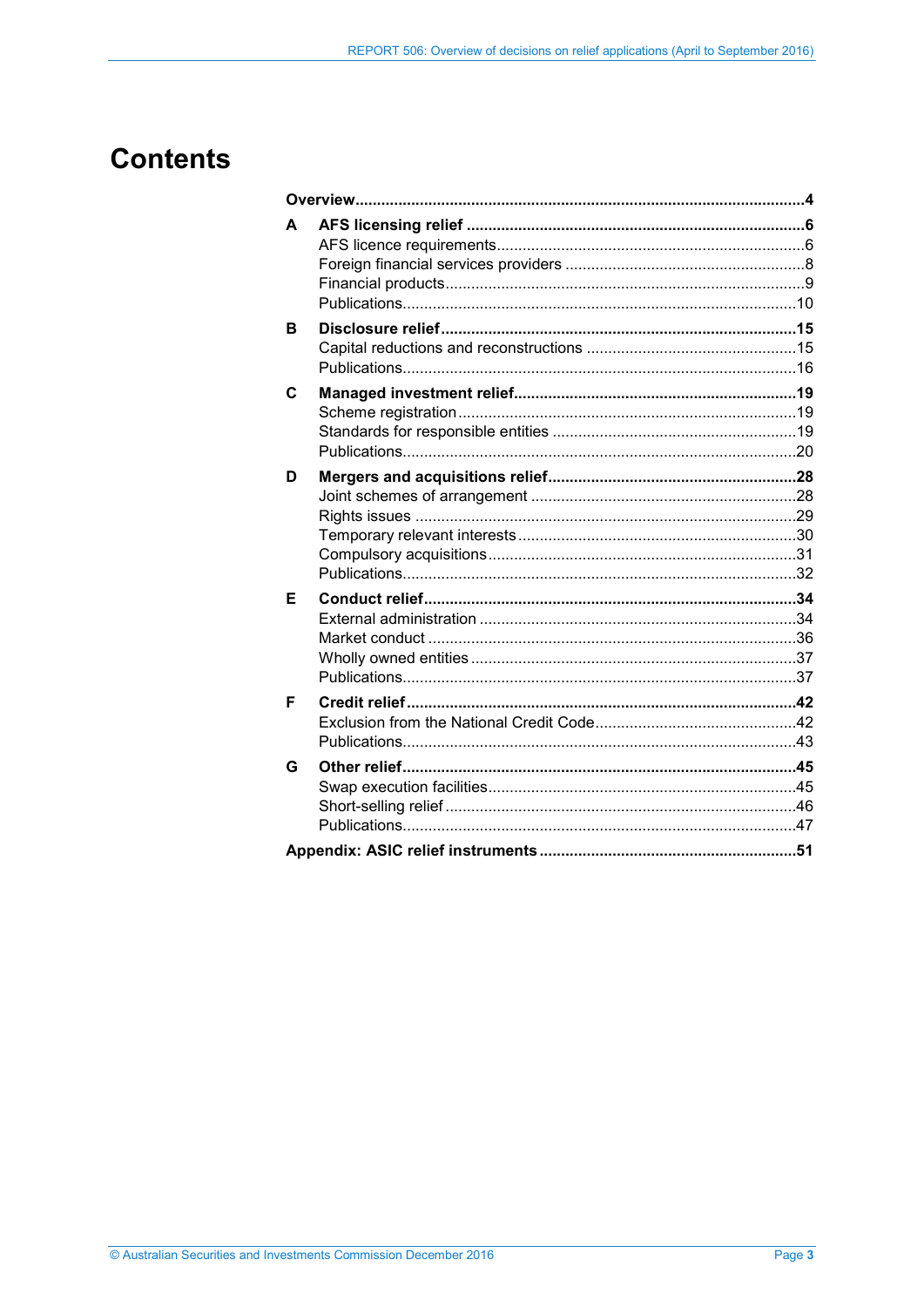# <span id="page-3-0"></span>**Overview**

1 ASIC has powers under the *Corporations Act 2001* (Corporations Act) to exempt a person or a class of persons from particular provisions and to modify the application of particular provisions to a person or class of persons. This report deals with the use of ASIC's exemption and modification powers under the provisions of the following chapters of the Corporations Act: Chs 2M (financial reports and audit), 5C (managed investment schemes), 6 (takeovers), 6D (fundraising) and 7 (financial services and markets).

> Note: In this report, references to sections (s), chapters (Chs), divisions (Divs) and parts (Pts) are to the Corporations Act, unless otherwise specified.

- 2 ASIC has powers to grant relief under the provisions of Chs 2 (licensing) and 3 (responsible lending) of the *National Consumer Credit Protection Act 2009* (National Credit Act) and from all or specified provisions of the National Credit Code, which is in Sch 1 to the National Credit Act.
- 3 The purpose of the report is to improve the level of transparency and the quality of information available about decisions we make when we are asked to exercise ASIC's discretionary powers to grant relief from provisions of the Corporations Act and the National Credit Act.
- 4 This report covers the period beginning 1 April 2016 and ending 30 September 2016. During this period we received 954 applications. We granted relief in response to 602 applications and refused to grant relief in response to 23 applications; 162 applications were withdrawn. The remaining 167 applications were decided outside of this period.
- 5 This report does not provide details of every single decision made in the period. It is intended to provide examples of decisions that demonstrate how we have applied our policy in practice. We use our discretion to vary or set aside certain requirements of the law where the burden of complying with the law significantly detracts from its overall benefit, or where we can facilitate business without harming other stakeholders.
- 6 In this report, we have outlined matters in which we refused to exercise ASIC's discretionary powers as well as matters in which we granted relief. Prospective applicants for relief may gain a better insight into the factors we take into account in deciding whether to exercise our discretion to grant relief.
- 7 To ensure that applications are assessed as quickly and efficiently as possible, we will continue to strictly enforce our policy to refuse applications for relief where information needed to make a decision is not provided. Where we have asked for additional information within a specified time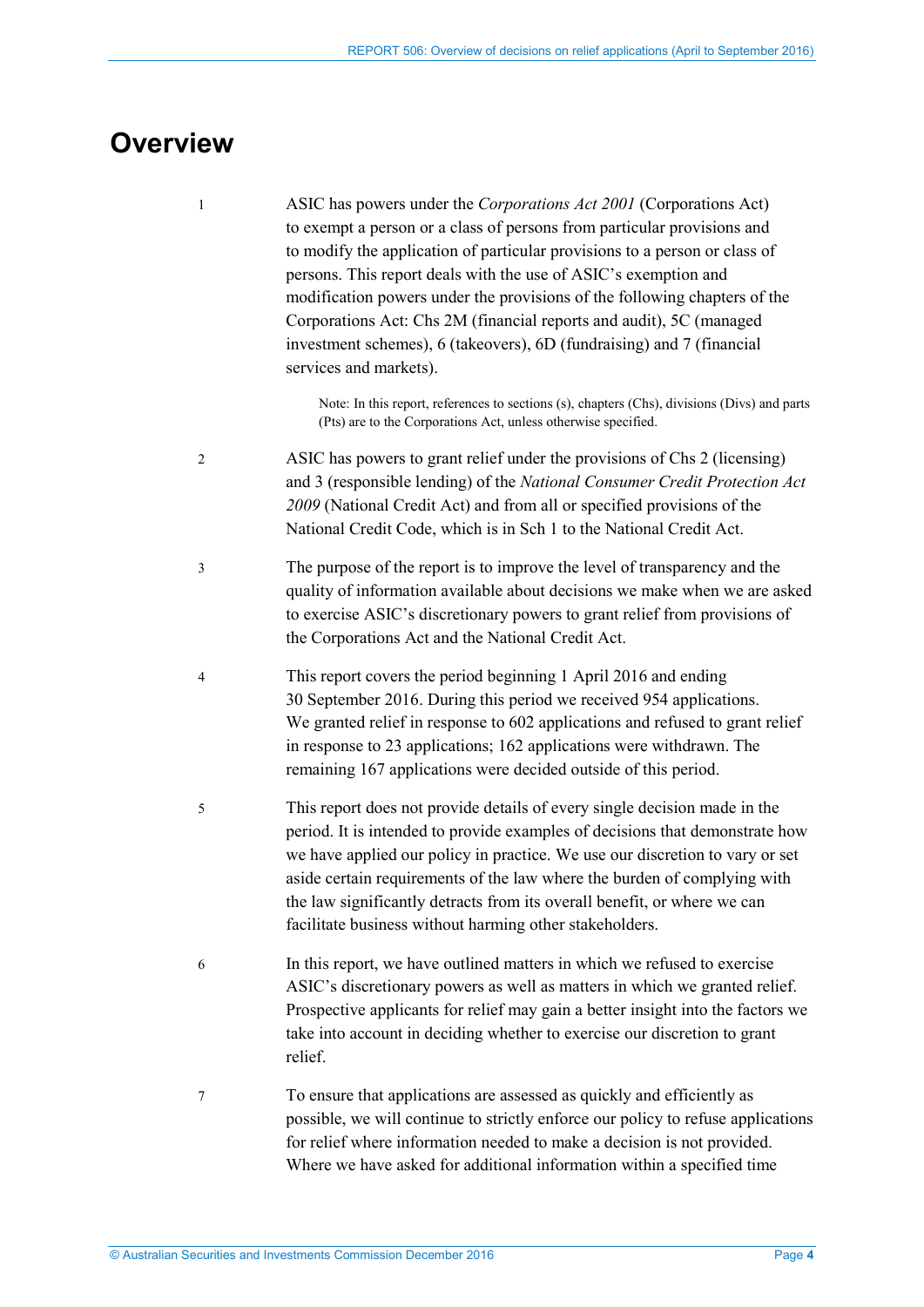period—and a reasonable explanation is not provided for any delay—we may refuse an application for relief.

- 8 The appendix to this report details the individual relief instruments we have executed for matters referred to in the report. Legislative instruments are available from our website at [www.asic.gov.au/li.](http://www.asic.gov.au/li) Individual relief instruments are published in the *ASIC Gazette*, available at [www.asic.gov.au/gazettes,](http://www.asic.gov.au/gazettes) or under ['credit](http://asic.gov.au/regulatory-resources/credit/credit-relief/) relief' on our website (for credit instruments). A register of waivers, including class rule waivers, granted under ASIC market integrity rules is published on our website at [www.asic.gov.au/markets](http://www.asic.gov.au/markets) under 'market [integrity rules'.](http://www.asic.gov.au/regulatory-resources/markets/market-integrity-rules/register-of-waivers-granted-under-asic-market-integrity-rules/) For media releases on the matters and publications referred to in this report, see [www.asic.gov.au/mr.](http://www.asic.gov.au/mr)
- 9 This report refers to a number of publications issued by us during the period that may be relevant to prospective applicants for relief. These include legislative instruments, consultation papers, regulatory guides and reports.
- 10 We also publish a number of reports on a periodic basis that have not been summarised in the body of this report, but are published on our website at [www.asic.gov.au/reports.](http://www.asic.gov.au/reports) The periodic reports published during the period of this report are:
	- (a) [Report 475](http://asic.gov.au/regulatory-resources/find-a-document/reports/rep-475-market-integrity-report-july-to-december-2015/) *Market integrity report: July to December 2015* (REP 475);
	- (b) [Report 478](http://asic.gov.au/regulatory-resources/find-a-document/reports/rep-478-overview-of-licensing-and-professional-registration-applications-july-to-december-2015/) *Overview of licensing and professional registration applications: July to December 2015* (REP 478);
	- (c) [Report 479](http://asic.gov.au/regulatory-resources/find-a-document/reports/rep-479-asic-regulation-of-registered-liquidators-january-to-december-2015/) *ASIC regulation of registered liquidators: January to December 2015* (REP 479);
	- (d) [Report 483](http://www.asic.gov.au/regulatory-resources/find-a-document/reports/rep-483-overview-of-decisions-on-relief-applications-october-2015-to-march-2016/) *Overview of decisions on relief applications (October 2015 to March 2016)* (REP 483);
	- (e) [Report 485](http://asic.gov.au/regulatory-resources/find-a-document/reports/rep-485-asic-enforcement-outcomes-january-to-june-2016/) *ASIC enforcement outcomes: January to June 2016* (REP 485); and
	- (f) [Report 489](http://asic.gov.au/regulatory-resources/find-a-document/reports/rep-489-asic-regulation-of-corporate-finance-january-to-june-2016/) *ASIC regulation of corporate finance: January to June 2016* (REP 489).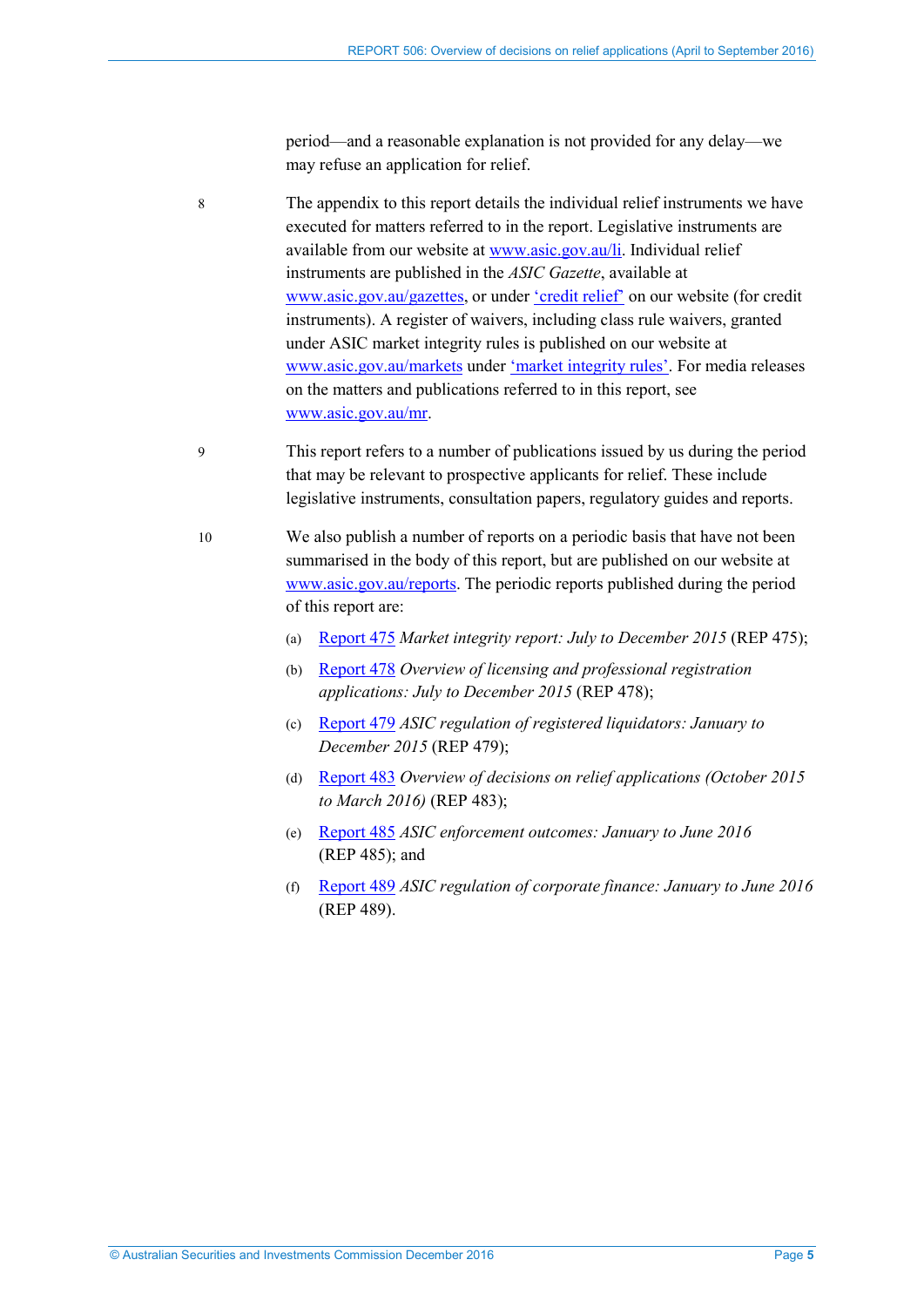# <span id="page-5-0"></span>**A AFS licensing relief**

#### **Key points**

This section outlines some of our decisions on whether to grant relief under Ch 7 of the Corporations Act, including under s926A(2), from the Australian financial services (AFS) licensing requirements.

We also outline the publications we issued on licensing relief during the period of this report.

# <span id="page-5-1"></span>**AFS licence requirements**

## **Approval of the subsidiary of a government-owned corporation as an eligible provider**

- 11 We granted approval for the subsidiary of a government-owned corporation (GOC) to be considered as an eligible provider for the purposes of an AFS licensee in accordance with [Regulatory Guide 166](http://asic.gov.au/regulatory-resources/find-a-document/regulatory-guides/rg-166-licensing-financial-requirements/) *Licensing: Financial requirements* (RG 166) at RG 166.141(g).
- 12 As a condition of their AFS licences, most AFS licensees must have sufficient resources to meet their anticipated cash flow expenses in order to meet the cash needs requirement. Entities relying on an eligible undertaking from an eligible provider (e.g. an Australian authorised deposit-taking institution (ADI)) may be able to meet the solvency and positive net assets requirement on the basis of adjusted assets and adjusted liabilities. They may also be able to take into account the value of that undertaking in meeting the cash needs requirement.
- 13 We previously approved the entity as an eligible provider on the condition that:
	- (a) the entity continued to be a GOC;
	- (b) the entity continued to have access to borrowing facilities from a government or another GOC; and
	- (c) the government owner of the entity guaranteed its liabilities.
- 14 A restructure meant that the entity would instead become a subsidiary of a GOC and that access to the borrowing facility would be through a subsidiary of a GOC.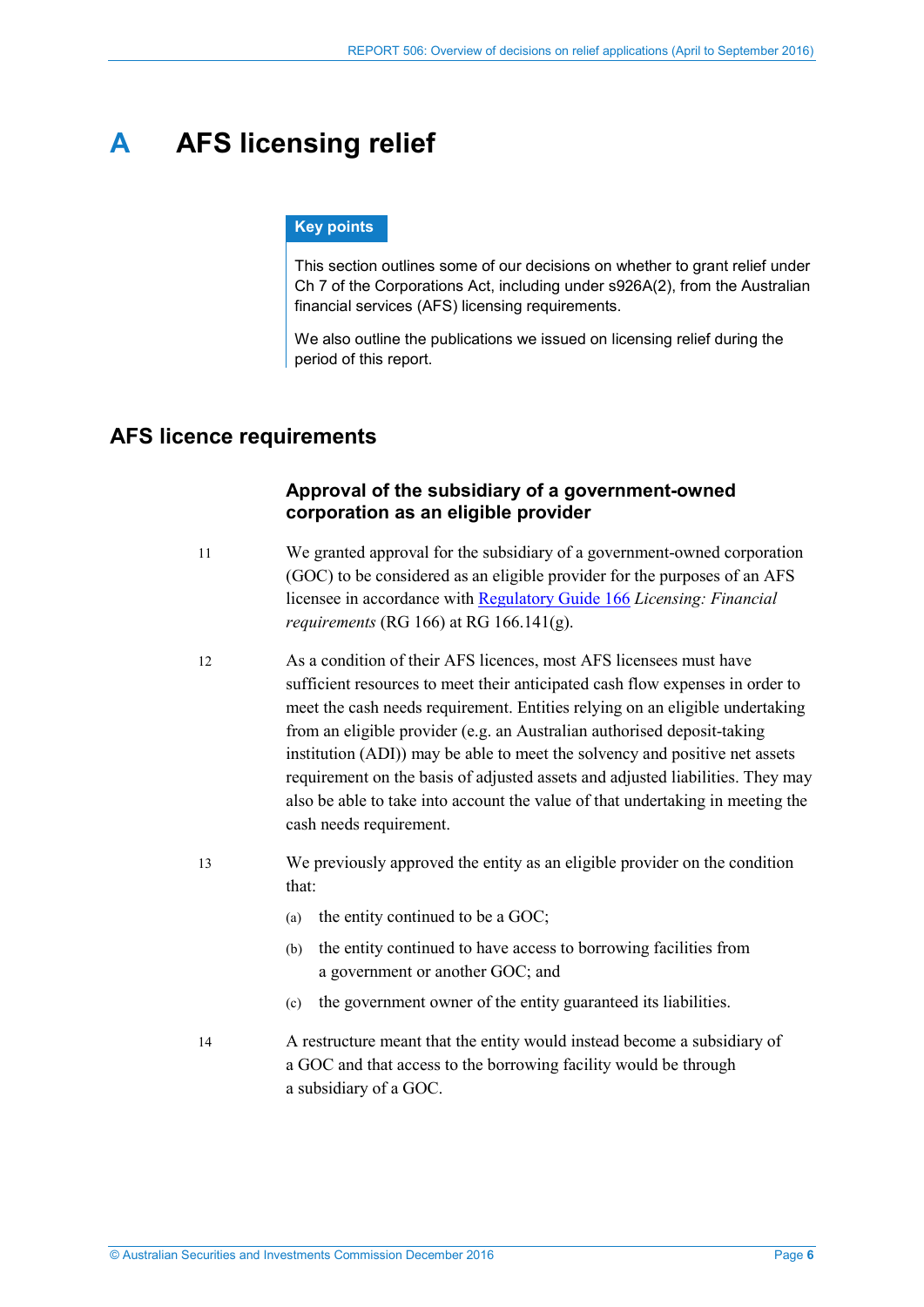- 15 We were satisfied that:
	- (a) exceptional circumstances still existed—the entity, as a subsidiary of a GOC, was still required to source its finance from a specified government facility; and
	- (b) it was an entity of undoubted financial substance.
- 16 The approval was conditional on the entity continuing to:
	- (a) be a subsidiary of a GOC;
	- (b) have access (as a subsidiary of a GOC) to borrowing facilities operated by the government;
	- (c) maintain a specified level of net tangible current assets; and
	- (d) maintain its financial position with no material adverse change.

## **Refusal of application for AFS licensing relief for digital advice tool**

- 17 We refused to grant relief from the requirement to hold an AFS licence for the development and use of a digital advice (also known as robo-advice or automated advice) tool. The application was made by an entity developing a tool for use by superannuation fund trustees on their websites, to provide consumers with automated personal advice through a retirement income calculator. We considered that the calculator constituted providing financial product advice that was personal advice.
- 18 [Regulatory Guide 167](http://asic.gov.au/regulatory-resources/find-a-document/regulatory-guides/rg-167-licensing-discretionary-powers/) *Licensing: Discretionary powers* (RG 167) explains the factors we consider when deciding whether to grant relief from the licensing provisions, including that we will consider granting relief to address atypical or unforeseen circumstances and unintended consequences of the licensing provisions of the Corporations Act.
- 19 In refusing to grant relief, we considered that the application was not within our policy (including [Regulatory Guide 51](http://asic.gov.au/regulatory-resources/find-a-document/regulatory-guides/rg-51-applications-for-relief/) *Applications for relief* (RG 51) and RG 167) because:
	- (a) the regulatory detriment was neither minimal nor clearly outweighed by the resulting commercial benefit;
	- (b) granting relief would have had a significant regulatory detriment, as:
		- (i) we expect persons in similar circumstances to hold an AFS licence; and
		- (ii) the licensing provisions also impose other important duties on AFS licensees. For example, Div 3 of Pt 7.6 and Div 2 of Pt 7.7A require that AFS licensees:
			- (A) act in the client's best interests and comply with related obligations in providing personal advice;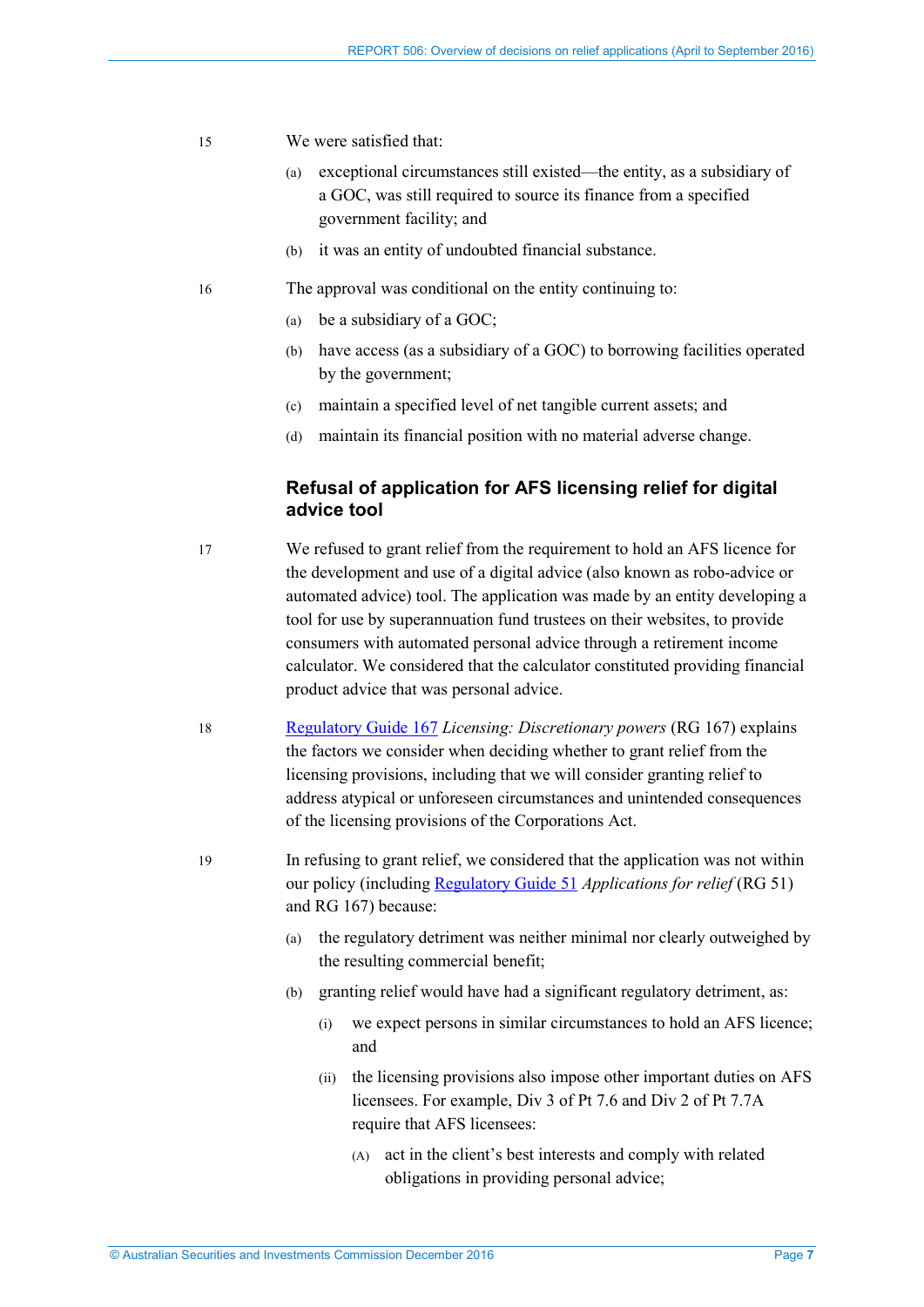- (B) do all things necessary to ensure that the financial services covered by the licence are provided efficiently, honestly and fairly;
- (C) have in place adequate arrangements for the management of conflicts of interest;
- (D) comply with the conditions on the licence and the financial services laws; and
- $(E)$  have a dispute resolution system complying with s912A(2);
- <span id="page-7-1"></span>(c) there was a lawful and effective way for superannuation fund trustees to comply with the licensing provisions of the Corporations Act; and
- (d) the applicant had not demonstrated that compliance with Ch 7 would result in unforeseen circumstances or unintended consequences of the licensing provisions of the Corporations Act.

# <span id="page-7-0"></span>**Foreign financial services providers**

## **Relief for Luxembourg fund managers as foreign financial services providers**

20 An industry association sought relief on behalf of Luxembourg fund managers who:

- (a) hold a current licence or authorisation granted by the Commission de Surveillance du Secteur Financier (CSSF)—the financial services regulator in Luxembourg—authorising them to provide financial services; and
- (b) are either:
	- (i) management companies that can manage Undertakings for Collective Investment in Transferable Securities (UCITS) established under Pt I of the *Law of 17 [December 2010 relating to](https://www.cssf.lu/en/supervision/ivm/manco15/regulation/laws-regulations-and-other-texts/)  [undertakings for collective investment](https://www.cssf.lu/en/supervision/ivm/manco15/regulation/laws-regulations-and-other-texts/)* (Luxembourg) (2010 Law)—and that come under Ch 15 of the 2010 Law (Ch 15 management companies); or
	- (ii) investment companies established under Pt I of the 2010 Law that have designated themselves as 'self-managed' (self-managed UCITS).
- 21 The applicant sought relief from the requirement in s911A to hold an AFS licence in connection with the provision of financial services under the policy set out i[n Regulatory Guide 176](http://asic.gov.au/regulatory-resources/find-a-document/regulatory-guides/rg-176-foreign-financial-services-providers/) *Foreign financial services providers* (RG 176).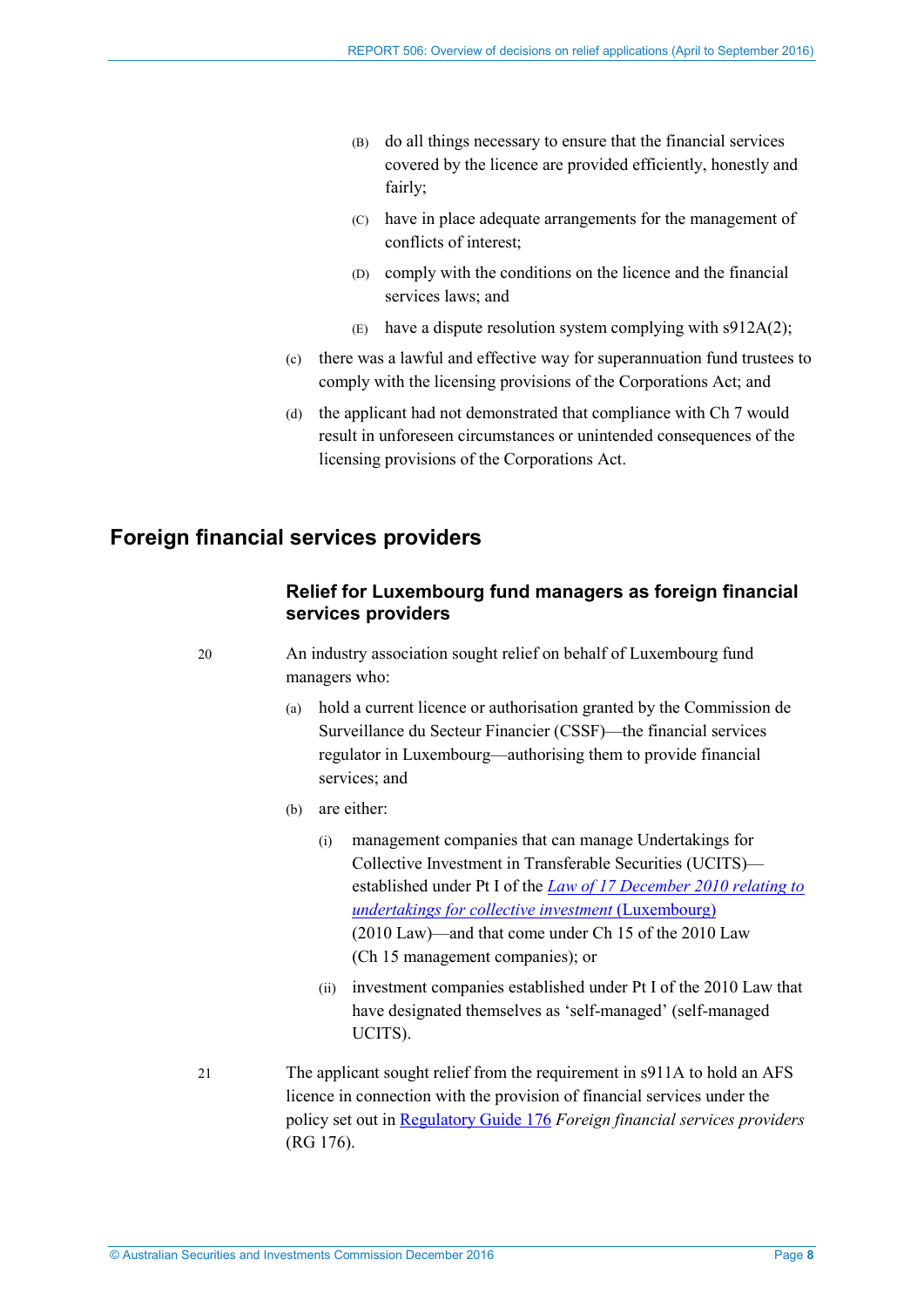- 22 We granted the relief sought because it was within our existing policy framework for foreign financial services providers (FFSPs) in RG 176. In particular:
	- (a) the relevant financial services will be provided to wholesale clients only;
	- (b) the relevant financial services are regulated by the CSSF;
	- (c) the Luxembourg regulatory regime overseen by the CSSF is sufficiently equivalent to the Australian regulatory regime; and
	- (d) we have effective cooperation arrangements with the CSSF.
- <span id="page-8-1"></span>23 We granted relief by a legislative instrument in a similar form to Class [Order](https://www.legislation.gov.au/Details/F2013C00688)  [\[CO 03/1099\]](https://www.legislation.gov.au/Details/F2013C00688) *UK FSA regulated financial service providers* and on the condition that each Luxembourg fund manager, among other things, holds a current licence or authorisation granted by the CSSF and is a Ch 15 management company or a self-managed UCITS.
- <span id="page-8-2"></span>24 To be consistent with the interim position taken by us for our review of policy settings under RG 176, the legislative instrument will cease on 28 September 2018. We consulted on our proposals for that review in [Consultation Paper 268](http://asic.gov.au/regulatory-resources/find-a-document/consultation-papers/cp-268-licensing-relief-for-foreign-financial-services-providers-with-a-limited-connection-to-australia/) *Licensing relief for foreign financial services providers with a limited connection to Australia* (CP 268), as discussed at paragraphs [36–](#page-10-0)[42.](#page-11-0)
- 25 Luxembourg fund managers who meet the terms of the legislative instrument should apply to rely on it in the same way as other FFSPs, as set out in RG 176.

# <span id="page-8-0"></span>**Financial products**

## **Relief for a sports spread betting service**

- 26 We granted relief to the operator of an online sports betting service by declaring that a spread bet over a sports event (sports spread bet) facilitated through the operator's website would not be a financial product under the Corporations Act.
- 27 The circumstances of the operator's arrangement meant that a sports spread bet was capable of being a derivative and, therefore, a financial product under Ch 7. The operator sought a declaration under s765A(2) that this was not a financial product for the purposes of Ch 7.
- 28 We granted the declaration because:
	- (a) the regulation of gaming is the responsibility of the states and territories;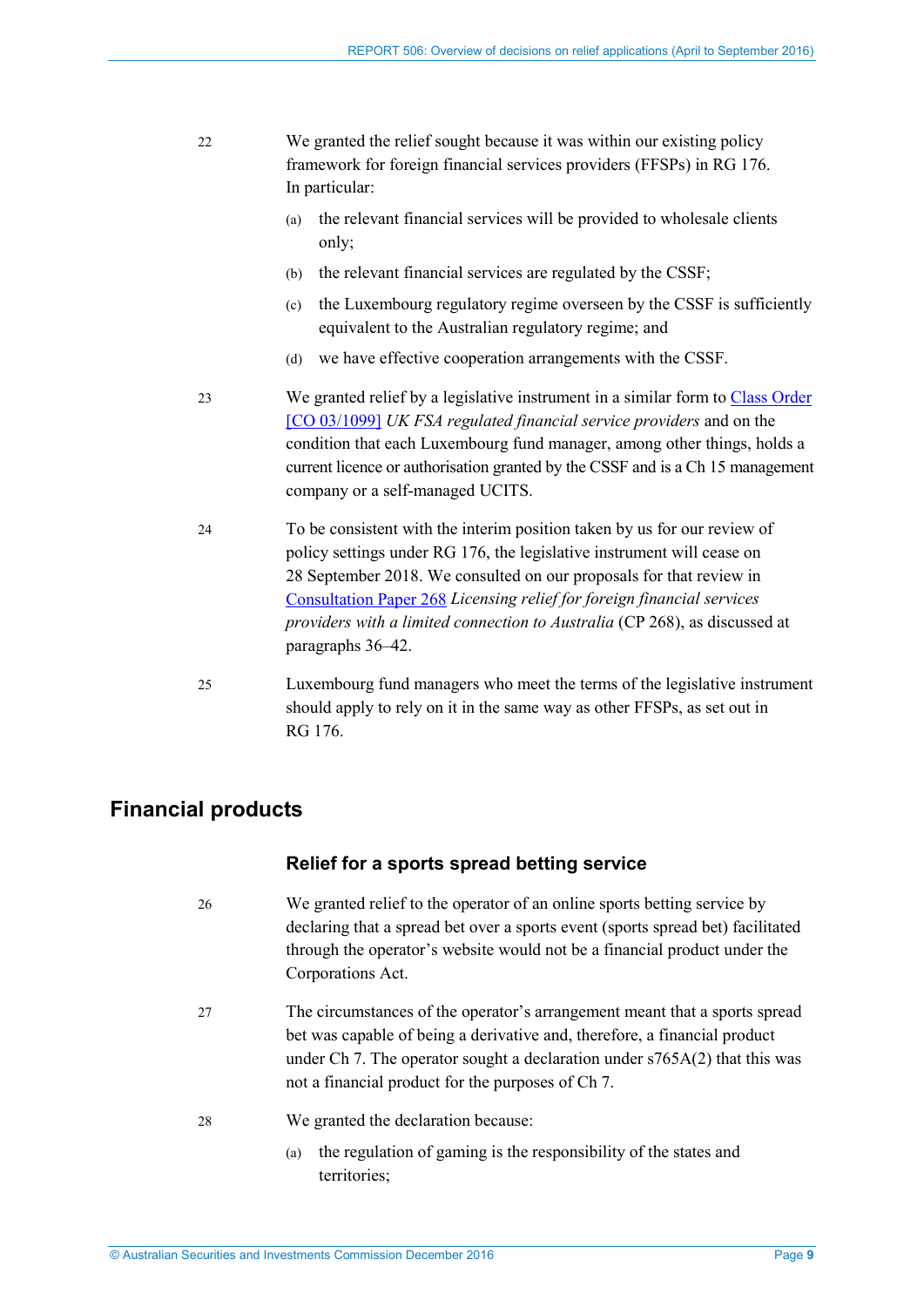- <span id="page-9-1"></span>(b) the predominant purpose of the sports spread bet was not a financial product purpose; and
- (c) there was no community expectation that we would be regulating gambling on sporting events.
- 29 The declaration we made applies to a specified list of sports and sport betting markets and was based on the specific terms and conditions provided to us. In particular, the declaration applies when the arrangement is regulated under the laws of the state or territory where the bettor is at the time the arrangement is entered into.

# <span id="page-9-0"></span>**Publications**

30 We issued the following publications on AFS licensing relief during the period of this report.

# **Consultation papers**

### **CP 260** *Further measures to facilitate innovation in financial services*

- 31 [CP 260](http://asic.gov.au/regulatory-resources/find-a-document/consultation-papers/cp-260-further-measures-to-facilitate-innovation-in-financial-services/) sought feedback from financial technology businesses, financial services providers, consumers and consumer representatives, and other parties on our proposed approach to facilitating innovation in financial services.
- 32 In particular, CP 260 sought feedback on:
	- (a) additional guidance about when we consider a responsible manager has appropriate knowledge and skills;
	- (b) modifying our policies to allow some small-scale, heavily automated businesses to rely, in part, on sign-off from an appropriately experienced third party to meet their organisational competence obligation; and
	- (c) a conditional, industry-wide exemption (the regulatory sandbox exemption) to allow new Australian businesses to test certain financial services for six months without holding an AFS licence.
- 33 We have proposed that the regulatory sandbox exemption will be limited to giving financial advice about, or arranging for other persons to deal in, certain liquid products—such as listed or quoted Australian securities, simple managed investment schemes (schemes) and deposit products. Businesses testing under the regulatory sandbox exemption will also need to comply with particular requirements, such as limiting the number of retail investors and their exposure, and maintaining consumer protections.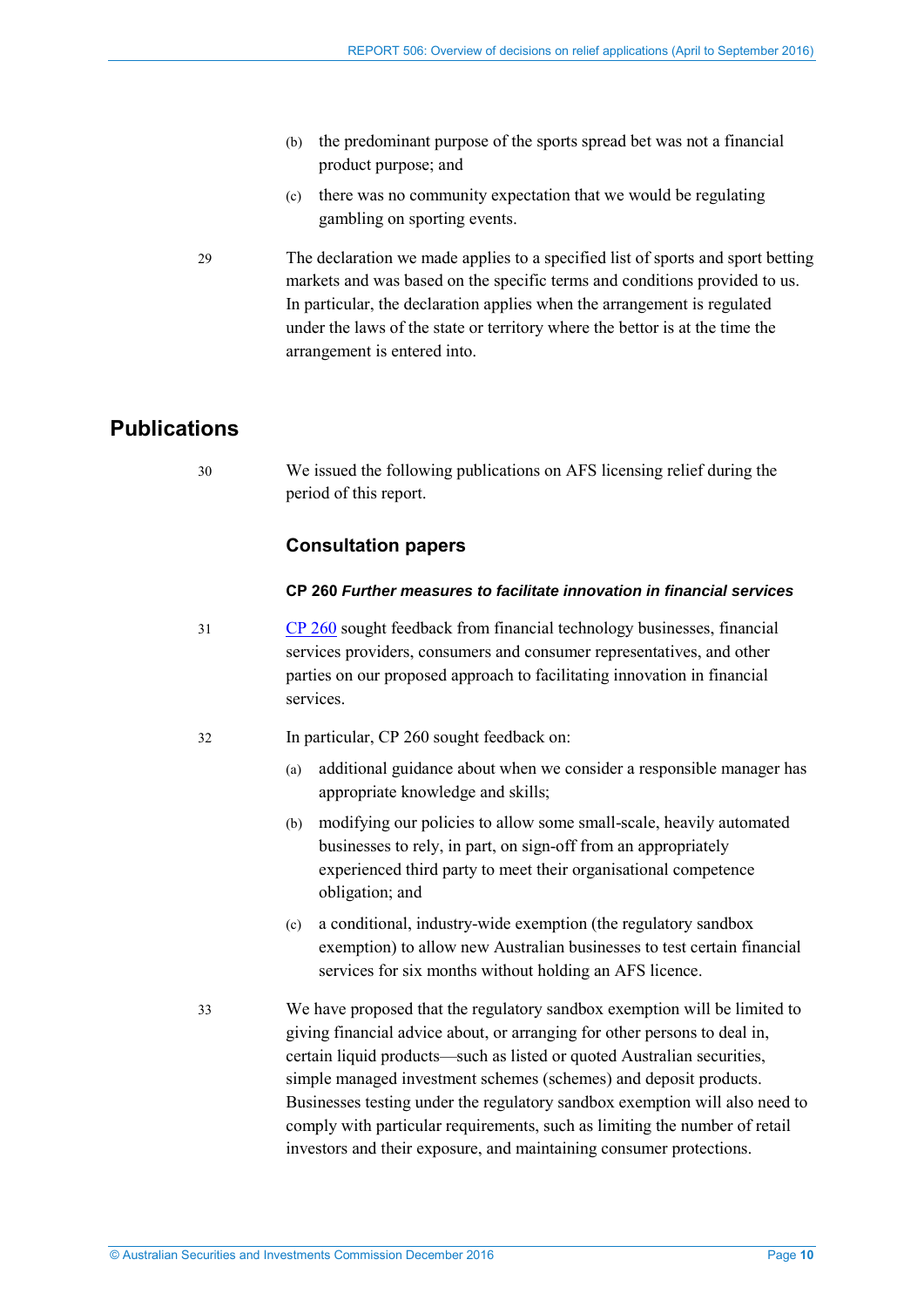| 34 | We have also produced an infographic setting out the current financial |
|----|------------------------------------------------------------------------|
|    | services framework and our proposals in CP 260 (PDF 1 MB).             |

35 Submissions on CP 260 were due on 22 July 2016.

### **CP 268** *Licensing relief for foreign financial services providers with a limited connection to Australia*

- <span id="page-10-0"></span>36 CP 268 sought feedback on our proposal to repeal Class [Order \[CO 03/824\]](https://www.legislation.gov.au/Details/F2007B00420) *Licensing relief for financial services providers with limited connection to Australia dealing with wholesale clients*. Under the *Legislation Act 2003* (Legislation Act), that class order will expire ('sunset') if not remade.
- 37 CP 268 also provides an update for FFSPs and other relevant stakeholders on:
	- (a) the recent temporary extension of our relief for FFSPs from the United Kingdom, United States, Germany, France, Singapore and Hong Kong that provide a range of financial services to Australian wholesale clients; and
	- (b) our plans to comprehensively review our relief for FFSPs during the extension period, which will involve us engaging with stakeholders about the terms of any relief.
- 38 Submissions on CP 268 were due on 2 December 2016.
- 39 At the same time, we extended for two years relief to FFSPs providing financial services to wholesale clients. [ASIC Corporations \(Repeal and](https://www.legislation.gov.au/Details/F2016L01497)  [Transitional\) Instrument 2016/396](https://www.legislation.gov.au/Details/F2016L01497) continues our previous relief for FFSPs in the same form as in:
	- (a) [CO 03/1099];
	- (b) Class [Order \[CO 03/1100\]](https://www.legislation.gov.au/Details/F2012C00702) *US SEC regulated financial service providers*;
	- (c) Class [Order \[CO 03/1101\]](https://www.legislation.gov.au/Details/F2012C00703) *US Federal Reserve and OCC regulated financial service providers*;
	- (d) Class [Order \[CO 03/1102\]](https://www.legislation.gov.au/Details/F2012C00704) *Singapore MAS regulated financial service providers*;
	- (e) Class Order [\[CO 03/1103\]](https://www.legislation.gov.au/Details/F2012C00705) *Hong Kong SFC regulated financial service providers*;
	- (f) Class [Order \[CO 04/829\]](https://www.legislation.gov.au/Details/F2012C00712) *US CFTC regulated financial services providers*; and
	- (g) Class [Order \[CO 04/1313\]](https://www.legislation.gov.au/Details/F2006B01475) *German BaFin regulated financial service providers*.
- 40 Under the Legislation Act, those class orders were due to sunset if not remade.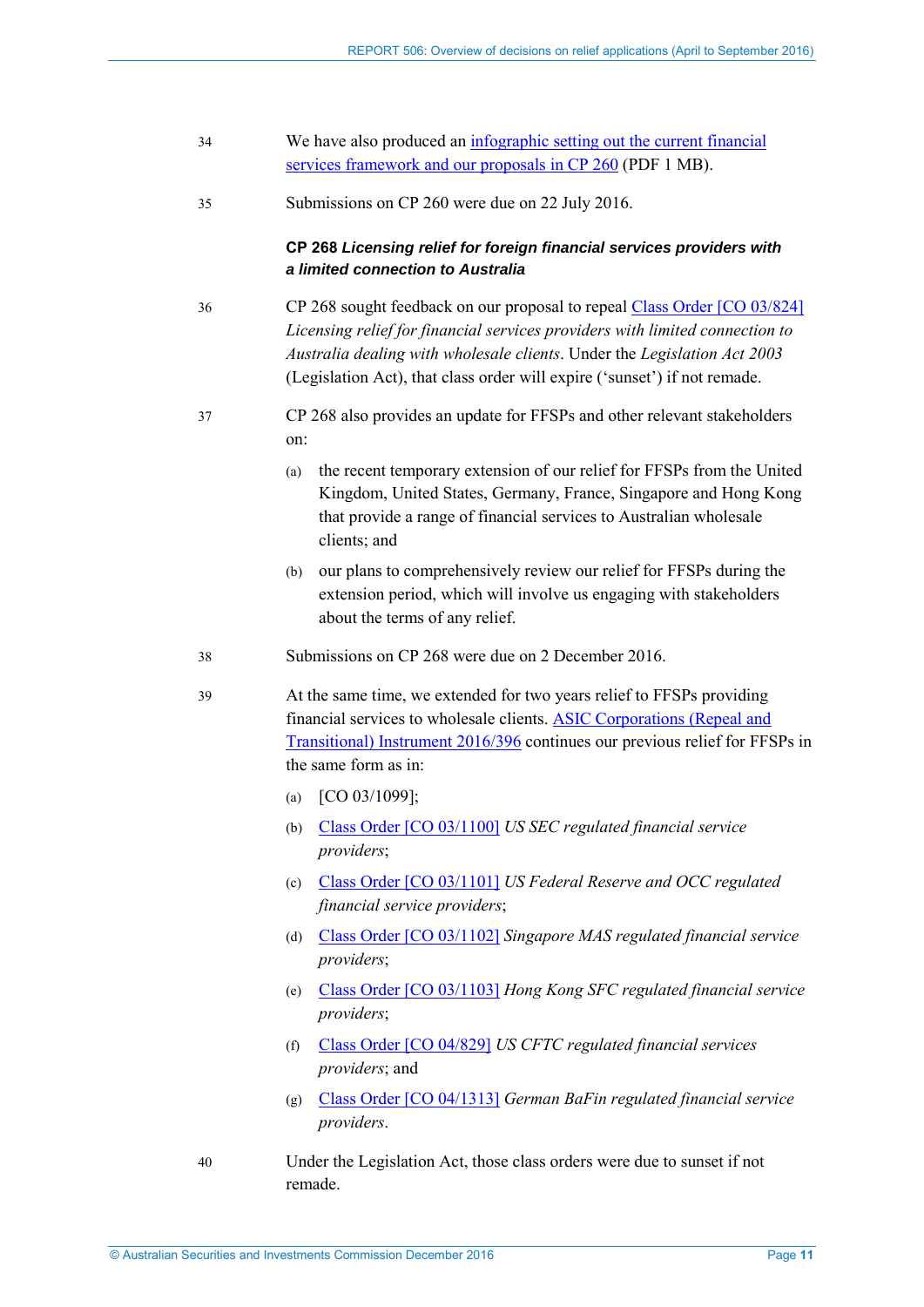- 41 ASIC Corporations (Repeal and Transitional) Instrument 2016/396 also contains an amended information gathering power. This amendment clarifies that we may request information from an FFSP about the operation of its financial services business.
- <span id="page-11-0"></span>42 We will consult publicly before 1 October 2018 on our relief in this area.

### **Legislative instruments**

### **ASIC Corporations (Superannuation and Schemes: Underlying Investments) Instrument 2016/378**

- 43 [ASIC Corporations \(Superannuation and Schemes: Underlying Investments\)](https://www.legislation.gov.au/Details/F2016L00802)  [Instrument 2016/378](https://www.legislation.gov.au/Details/F2016L00802) remakes, in a single instrument and without significant changes:
	- (a) Class [Order \[CO 02/1073\]](https://www.legislation.gov.au/Details/F2007B00298) *Financial Services Guide: Dealing in underlying investments by responsible entities*;
	- (b) Class [Order \[CO 02/1074\]](https://www.legislation.gov.au/Details/F2007B00299) *Financial Services Guide: Dealing in underlying investments by superannuation trustees*; and
	- (c) Class [Order \[CO 02/1161\]](https://www.legislation.gov.au/Details/F2007B00305) *Licensing relief (dealing) for public offer superannuation entities*.
- 44 Under the Legislation Act, those class orders were due to sunset if not remade.
- 45 [Consultation Paper 244](http://asic.gov.au/regulatory-resources/find-a-document/consultation-papers/cp-244-remaking-asic-class-orders-on-dealing-in-underlying-investments/) *Remaking ASIC class orders on dealing in underlying investments* (CP 244) sought feedback from superannuation trustees and responsible entities of registered schemes on our proposals to remake those class orders without significant changes.
- 46 Submissions on CP 244 were due on 15 February 2016. Submissions received were supportive of our proposal.

#### **ASIC Corporations (Amendment) Instrument 2016/397**

- 47 [ASIC Corporations \(Amendment\) Instrument 2016/397](https://www.legislation.gov.au/Details/F2016L00789) extended the relief in Class [Order \[14/1262\]](https://www.legislation.gov.au/Details/F2016C00488) *Relief for 31-day notice term deposits* to:
	- (a) 31-day notice term deposits entered into on or before 22 June 2016 until 30 June 2017; and
	- (b) 31-day notice term deposits entered into as a result of rolling over such term deposits.
- 48 [CO 14/1262] provided conditional relief to enable 31-day notice term deposits of up to five years to be treated as basic deposit products under the Corporations Act for an interim period of 18 months from 22 December 2014. This was intended to give the Australian Government the opportunity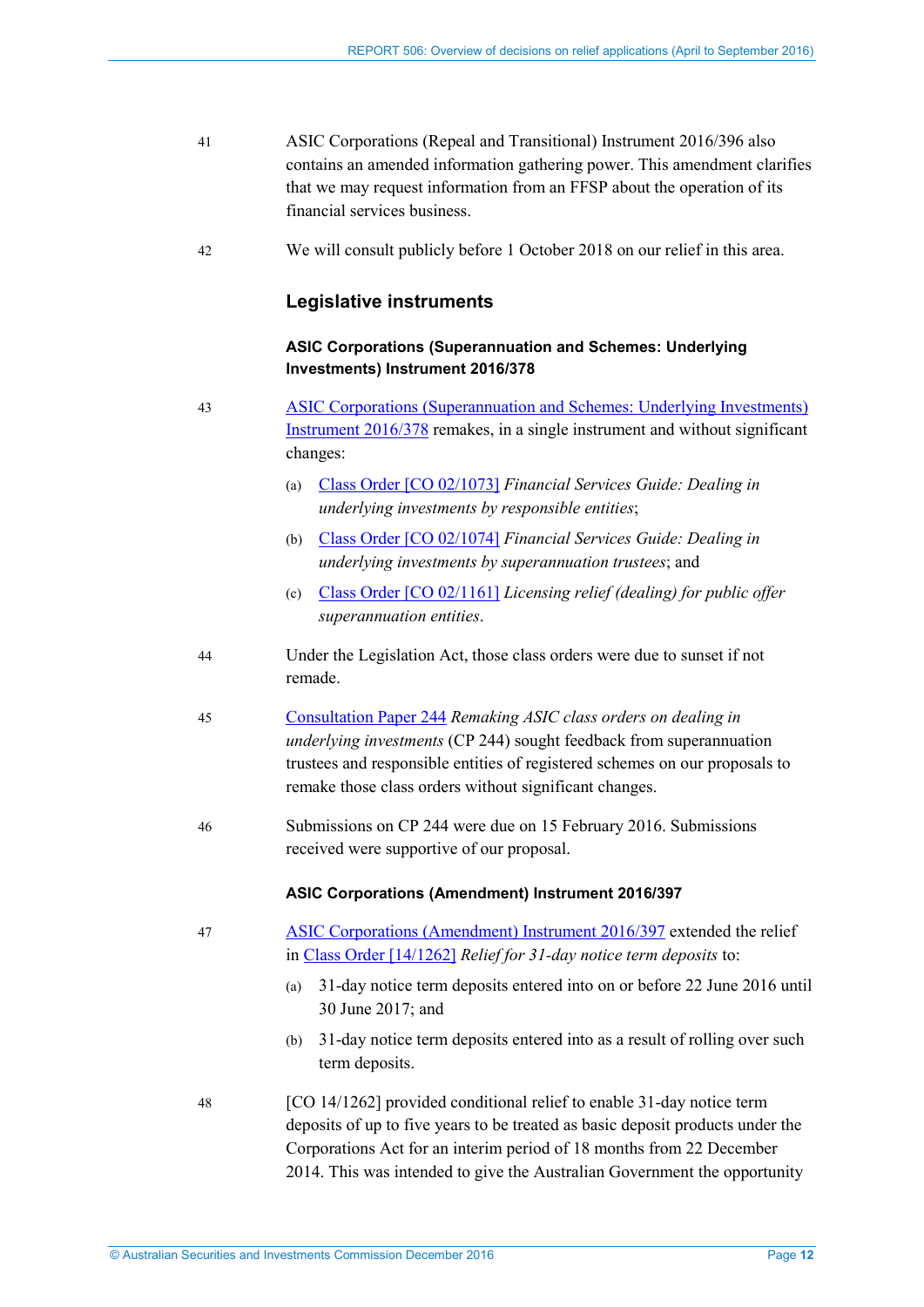to consider legislative reform regarding the meaning of 'basic deposit product' under the Corporations Act, as it applies to 31-day notice term deposits.

49 The House of Representatives and the Senate were dissolved on 9 May 2016, for the federal election held on 2 July 2016. Consequently, there was not an opportunity for any legislative changes to be made until after the election. In order to preserve the treatment of 31-day notice term deposits as an interim measure, the legislative instrument extended the relief in [CO 14/1262].

#### **ASIC Corporations (Amendment) Instrument 2016/513**

- 50 [ASIC Corporations \(Amendment\) Instrument 2016/513](https://www.legislation.gov.au/Details/F2016L01084) extended the relief in Class [Order \[CO 08/1\]](https://www.legislation.gov.au/Details/F2016C00685) *Group purchasing bodies* from the managed investments and licensing provisions (Chs 5C and 7) of the Corporations Act. Specifically, the instrument postpones by an additional 12 months the dates from which group purchasing bodies must notify ASIC in writing of a material failure to comply with the conditions of [CO 08/1], as required by sub-paragraph 10(f) of the class order.
- 51 [Regulatory Guide 195](http://asic.gov.au/regulatory-resources/find-a-document/regulatory-guides/rg-195-group-purchasing-bodies-for-insurance-and-risk-products/) *Group purchasing bodies for insurance and risk products* (RG 195) explains the relief in [CO 08/1] and what group purchasing bodies must do in order to receive the benefit of that relief.

## **Regulatory guides**

## **RG 1** *AFS Licensing Kit: Part 1—Applying for and varying an AFS licence* **and RG 2** *AFS Licensing Kit: Part 2—Preparing your AFS licence or variation application*

- 52 We updated  $\frac{RG1}{RG1}$  and  $\frac{RG2}{G1}$  to remove references to the expired limited licence regime for self-managed superannuation fund (SMSF) auditors.
- 53 On 30 June 2016, the transitional period for recognised accountants who provide SMSF-related financial advice ended. Recognised accountants who lodged applications with ASIC between 1 July 2013 and 30 June 2016—and who were professional practising certificate members of CPA Australia, Chartered Accountants Australia & New Zealand or the Institute of Public Accounts—were only required to demonstrate that they had completed the appropriate financial product training.
- 54 From 1 July 2016, accountants intending to recommend their clients acquire or dispose of an interest in a SMSF must hold a limited AFS licence (or a full AFS licence) or become an authorised representative of an AFS licensee.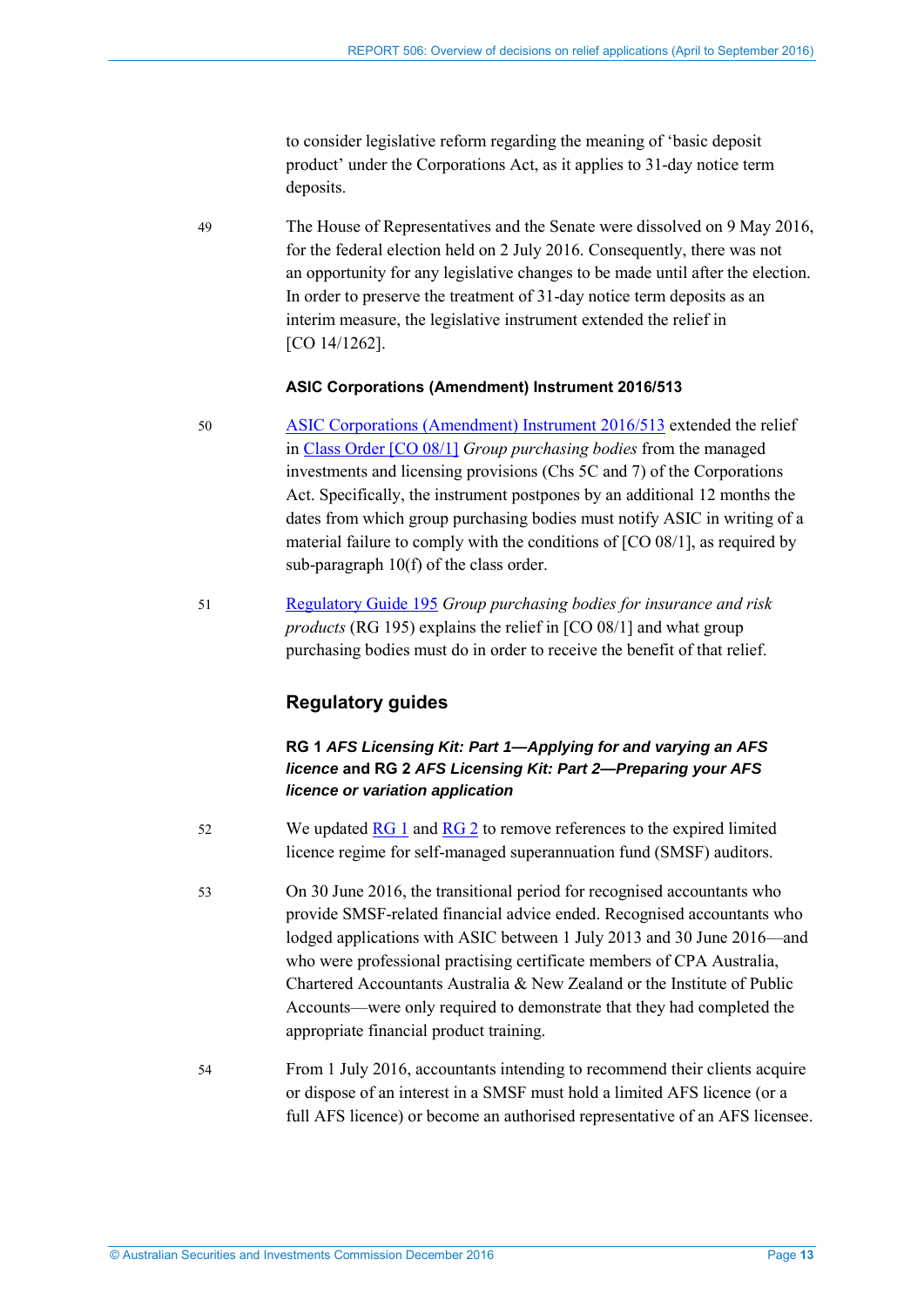| We have issued public warnings about the consequences of not applying for, |
|----------------------------------------------------------------------------|
| and obtaining, a limited AFS licence by 1 July 2016 in:                    |

- (a) [Media Release \(15-227MR\)](http://www.asic.gov.au/about-asic/media-centre/find-a-media-release/2015-releases/15-227mr-applying-for-a-limited-afs-licence-the-time-to-act-is-now/) *Applying for a limited AFS licence the time to act is now* (25 August 2015); and
- (b) [Media Release \(16-182MR\)](http://www.asic.gov.au/about-asic/media-centre/find-a-media-release/2016-releases/16-182mr-limited-afs-licensing-regime-transitional-arrangements-end-30-june-2016/) *Limited AFS licensing regime: Transitional arrangements end 30 June 2016* (7 June 2016).

#### **RG 36** *Licensing: Financial product advice and dealing*

- 56 We updated [RG 36](http://asic.gov.au/regulatory-resources/find-a-document/regulatory-guides/rg-36-licensing-financial-product-advice-and-dealing/) to take account of ASIC Corporations (Financial Product [Advice – Exempt Documents\) Instrument 2016/356,](https://www.legislation.gov.au/Details/F2016L00998) which remade Class [Order \[CO 03/606\]](https://www.legislation.gov.au/Details/F2011C00512) *Financial product advice: Exempt documents*.
- 57 The instrument has the same effect as relief that we had granted by [CO 03/606].
- 58 [Consultation Paper 251](http://asic.gov.au/regulatory-resources/find-a-document/consultation-papers/cp-251-remaking-asic-class-order-on-financial-product-advice-exempt-documents-co-03606/) *Remaking ASIC class order on financial product advice: Exempt documents—[CO 03/606]* sought feedback on our proposal to remake [CO 03/606], without significant changes. Under the Legislation Act, that class order was due to sunset if not remade.

#### **RG 255** *Providing digital financial product advice to retail clients*

- 59 We released [RG 255](http://asic.gov.au/regulatory-resources/find-a-document/regulatory-guides/rg-255-providing-digital-financial-product-advice-to-retail-clients/) to bring together guidance on some of the issues that persons providing digital advice to retail clients need to consider when operating in Australia—from the licensing stage (i.e. obtaining an AFS licence) through to the actual provision of advice.
- 60 Digital advice (also known as robo-advice or automated advice) is the provision of automated financial product advice using algorithms and technology and without the direct involvement of a human adviser.
- 61 RG 255 also includes guidance on some issues that are unique to digital advice, such as how the organisational competence obligation applies to digital advice licensees and the ways in which digital advice licensees should monitor and test their algorithms. [Consultation Paper 254](http://asic.gov.au/regulatory-resources/find-a-document/consultation-papers/cp-254-regulating-digital-financial-product-advice/) *Regulating digital financial product advice* (CP 254) sought feedback on our proposals relating to those issues.
- 62 [Report 490](http://asic.gov.au/regulatory-resources/find-a-document/reports/rep-490-response-to-submissions-on-cp-254-regulating-digital-financial-product-advice/) *Response to submissions on CP 254 Regulating digital financial product advice* (REP 490) highlights the key issues that arose out of the submissions received on CP 254 and details our responses to those issues.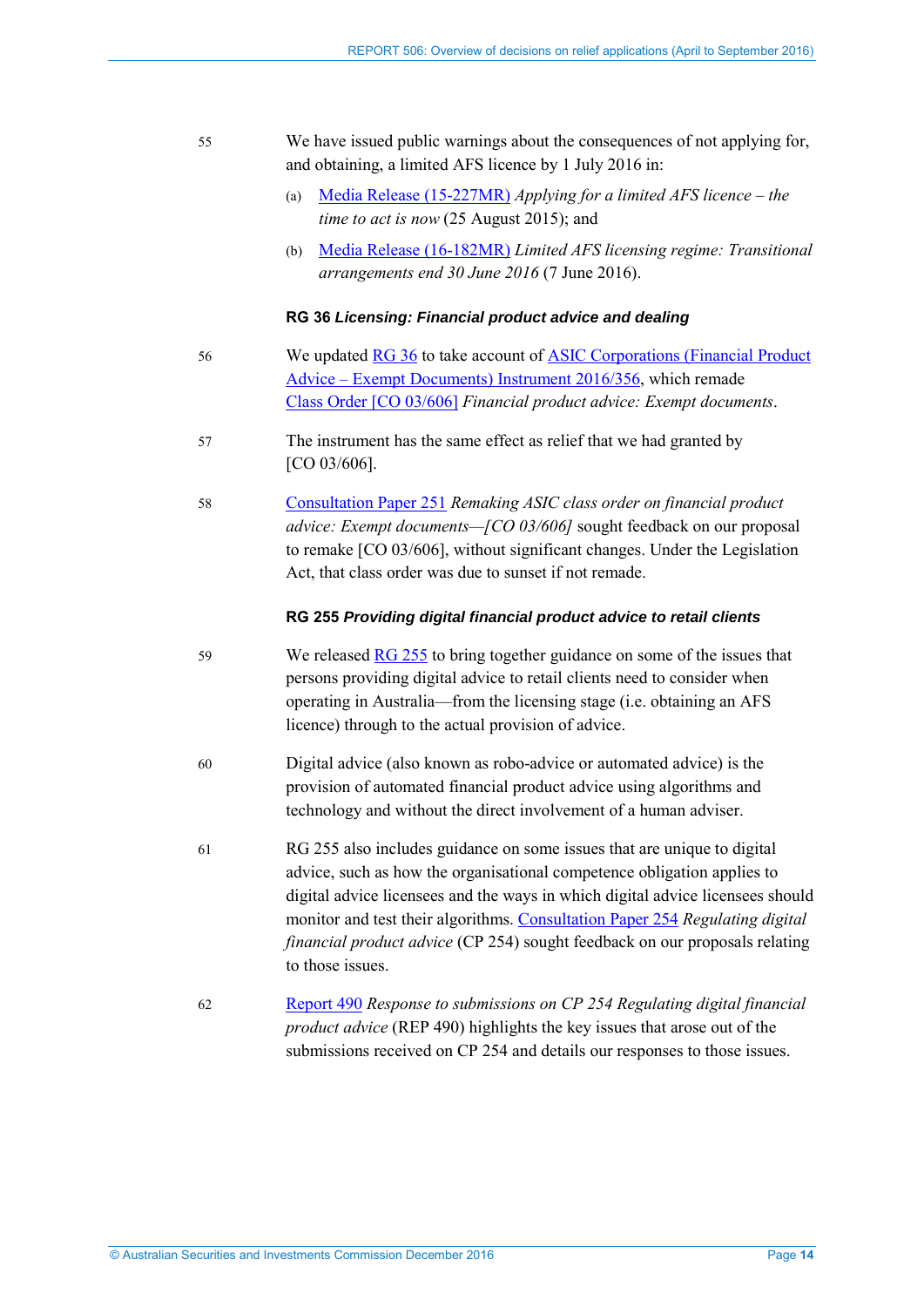# <span id="page-14-2"></span><span id="page-14-0"></span>**B Disclosure relief**

#### **Key points**

This section outlines some of our decisions on whether to grant relief from:

- the requirements in Ch 6D of the Corporations Act to provide prospectuses and other disclosure documents; and
- the Ch 7 requirements to provide Product Disclosure Statements (PDSs) and Financial Services Guides (FSGs).

We also outline the publications we issued on disclosure relief during the period of this report.

# <span id="page-14-1"></span>**Capital reductions and reconstructions**

### **Relief to facilitate a demerger by way of capital reduction**

| 63 | We granted relief to a holding company for a proposed demerger of a<br>New Zealand subsidiary. The demerger involved a capital reduction, with<br>shares in the New Zealand subsidiary provided as consideration for the<br>reduction to eligible shareholders in proportion to the shares they held in the<br>holding company. The holding company had a primary listing on the market<br>operated by ASX Limited (ASX) and a secondary listing on the main board<br>operated by NZX Limited (NZX). This would remain the case after the<br>demerger but the New Zealand subsidiary would have a primary listing on<br>NZX and a secondary listing on ASX. |
|----|-------------------------------------------------------------------------------------------------------------------------------------------------------------------------------------------------------------------------------------------------------------------------------------------------------------------------------------------------------------------------------------------------------------------------------------------------------------------------------------------------------------------------------------------------------------------------------------------------------------------------------------------------------------|
| 64 | The capital reduction required disclosure under $s256C(4)$ . We granted relief<br>under $s741(1)$ so that a prospectus would not be required in addition to<br>disclosure under $s256C(4)$ .                                                                                                                                                                                                                                                                                                                                                                                                                                                                |
| 65 | Regulatory Guide 188 Disclosure in reconstructions (RG 188) provides that<br>we may grant case-by-case relief for reconstructions such as capital<br>reductions where there are only changes to the form of the entity rather than<br>the substance of its business. This is on the basis that a change to the form of<br>the entity does not require shareholders to make a new investment decision<br>that would require a prospectus.                                                                                                                                                                                                                    |
| 66 | In this case, the holding company planned to complete a significant rights<br>issue before the capital reduction under the disclosure exemption in s708AA.<br>In our view, this did not mean that the demerger involved a new investment<br>decision because the rights issue was a pro-rata offer and would not have any<br>significant effect on control of the holding company.                                                                                                                                                                                                                                                                          |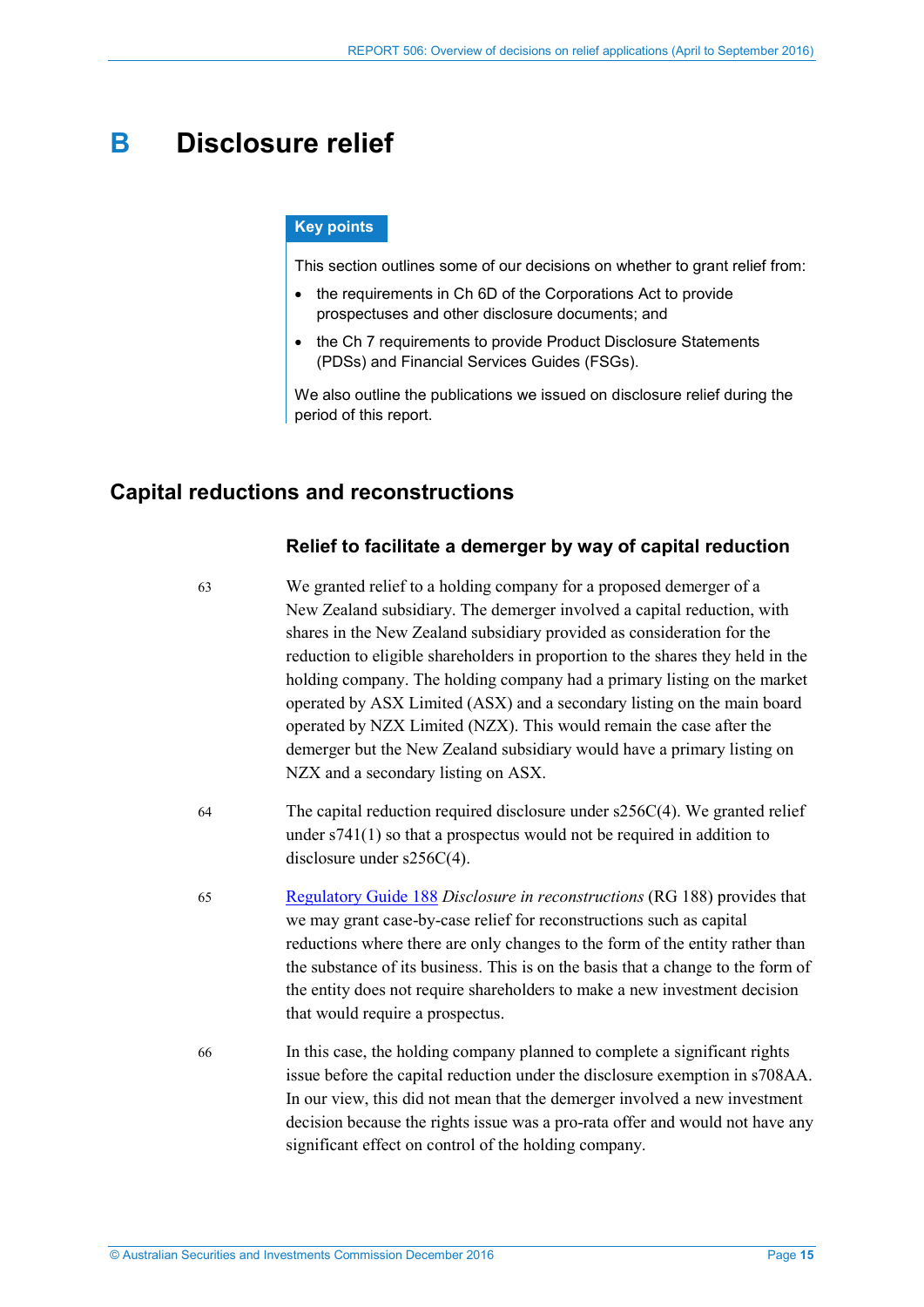<span id="page-15-1"></span>

| 67         | There was also a proposal for the New Zealand subsidiary to merge with     |
|------------|----------------------------------------------------------------------------|
|            | another New Zealand company after the demerger from the Australian         |
|            | holding company. The applicant and the independent expert stated that this |
|            | New Zealand merger would be pursued independently of the demerger from     |
|            | the Australian holding company and whether or not the demerger was         |
|            | approved.                                                                  |
| $\epsilon$ | We considered that the demorger transaction came within our policy in      |

- 68 We considered that the demerger transaction came within our policy in RG 188 even with the proposed New Zealand merger, which would be subject to separate regulatory requirements.
- 69 We closely reviewed the holding company's draft disclosure under s256C(4) before providing relief.

# <span id="page-15-0"></span>**Publications**

70 We issued the following publications on disclosure relief during the period of this report.

# **Consultation papers**

## **CP 261** *Remaking and repealing ASIC class orders on rights issue notifications and money market deposits*

- 71 [CP 261](http://asic.gov.au/regulatory-resources/find-a-document/consultation-papers/cp-261-remaking-and-repealing-asic-class-orders-on-rights-issue-notifications-and-money-market-deposits/) sought feedback on our proposals:
	- (a) to remake Class [Order \[CO 02/225\]](https://www.legislation.gov.au/Details/F2007B00247) *Rights issue notifications securities* without significant changes; and
	- (b) to repeal Class [Order \[CO 00/231\]](https://www.legislation.gov.au/Details/F2007B00084) *Money market deposits*.
- 72 Under the Legislation Act, those class orders were due to sunset if not remade.
- 73 We subsequently made:
	- (a) [ASIC Corporations \(Renounceable Rights Issue Notifications\)](https://www.legislation.gov.au/Details/F2016L01620)  [Instrument 2016/993](https://www.legislation.gov.au/Details/F2016L01620) to replace [CO 02/225]; and
	- (b) [ASIC Corporations \(Repeal\) Instrument 2016/994,](https://www.legislation.gov.au/Details/F2016L01621) which repealed [CO 00/231] on 18 October 2016.
- 74 Submissions on CP 261 were due on 15 July 2016.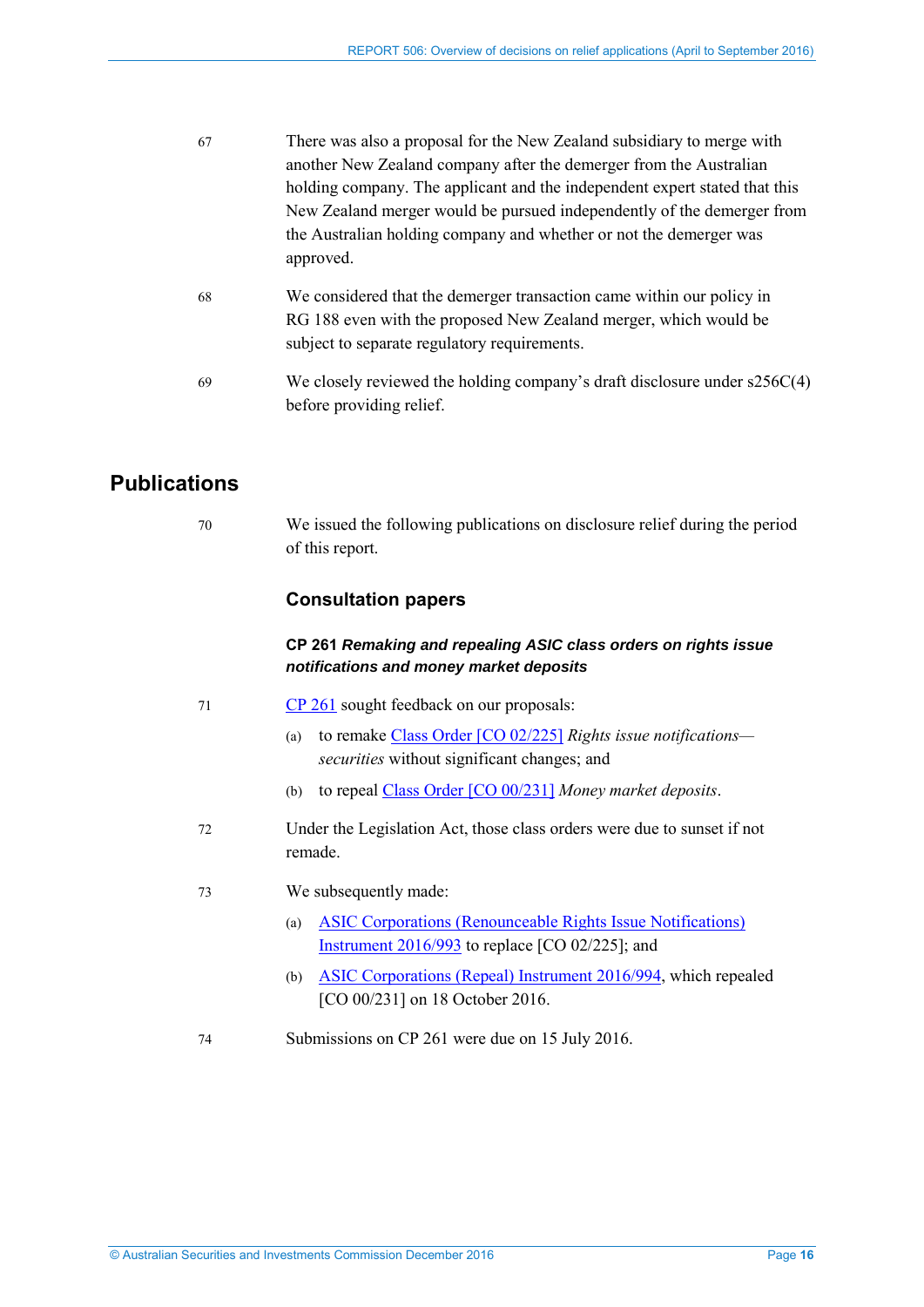## **Legislative instruments**

### **Extension of relief and deferral of start dates of key superannuation reforms**

75 In Media [Release \(16-130MR\)](http://asic.gov.au/about-asic/media-centre/find-a-media-release/2016-releases/16-130mr-further-update-on-stronger-super-regime/) *Further update on Stronger Super regime* (4 May 2016), we provided an update on aspects of the Stronger Super regime aimed at providing the superannuation industry with certainty around the start dates for key superannuation reforms. The deferrals discussed in that update will provide industry with certainty about the commencement dates of the requirements, reduce the administrative burden on industry and provide it with time to finish preparing for the introduction of the new requirements.

### 76 We issued the following instruments to reflect those deferrals:

- (a) [ASIC Superannuation \(Amendment\) Instrument 2016/345,](https://www.legislation.gov.au/Details/F2016L00587) which amends Class [Order \[CO 14/509\]](https://www.legislation.gov.au/Details/F2016C00415) *Keeping RSEs' superannuation websites up to date*;
- (b) [ASIC Superannuation \(Amendment\) Instrument 2016/351,](https://www.legislation.gov.au/Details/F2016L00575) which amends Class [Order \[CO 14/443\]](https://www.legislation.gov.au/Details/F2016C00646) *Deferral of Choice product dashboard and portfolio holdings disclosure regimes*; and
- (c) [ASIC Corporations \(Amendment\) Instrument 2016/364,](https://www.legislation.gov.au/Details/F2016L00631) which amends Class [Order \[CO 13/1534\]](https://www.legislation.gov.au/Details/F2016C00647) *Deferral of Stronger Super amendments in relation to PDS and periodic statement disclosure* and [CO 14/443].

### **ASIC Corporations (Amendment) Instrument 2016/566**

77 [ASIC Corporations \(Amendment\) Instrument 2016/566](https://www.legislation.gov.au/Details/F2016L01178) amends Class [Order](https://www.legislation.gov.au/Details/F2016C00744)  [\[CO 11/1340\]](https://www.legislation.gov.au/Details/F2016C00744) *Financial Claims Scheme contact number* so that regs  $7.9.07FA(7A)(ca)(iii)$  and  $7.9.14D(1)(c)$  of the Corporations Regulations 2001 (Corporations Regulations) are modified or varied with updated contact details for the Australian Prudential Regulation Authority (APRA).

### **ASIC Corporations (Disclosure in Dollars) Instrument 2016/767**

- 78 [ASIC Corporations \(Disclosure in Dollars\) Instrument 2016/767](https://www.legislation.gov.au/Details/F2016L01299) remakes, without significant changes:
	- (a) Class [Order \[CO 04/1431\]](https://www.legislation.gov.au/Details/F2006B01629) *Dollar disclosure: Cost of derivatives, foreign exchange contracts, general insurance products and life risk insurance products*;
	- (b) Class [Order \[CO 04/1433\]](https://www.legislation.gov.au/Details/F2007B00390) *Dollar disclosure: Non-monetary benefits and interests*; and
	- (c) Class [Order \[CO 04/1435\]](https://www.legislation.gov.au/Details/F2007B00388) *Dollar disclosure: Amounts denominated in a foreign currency*.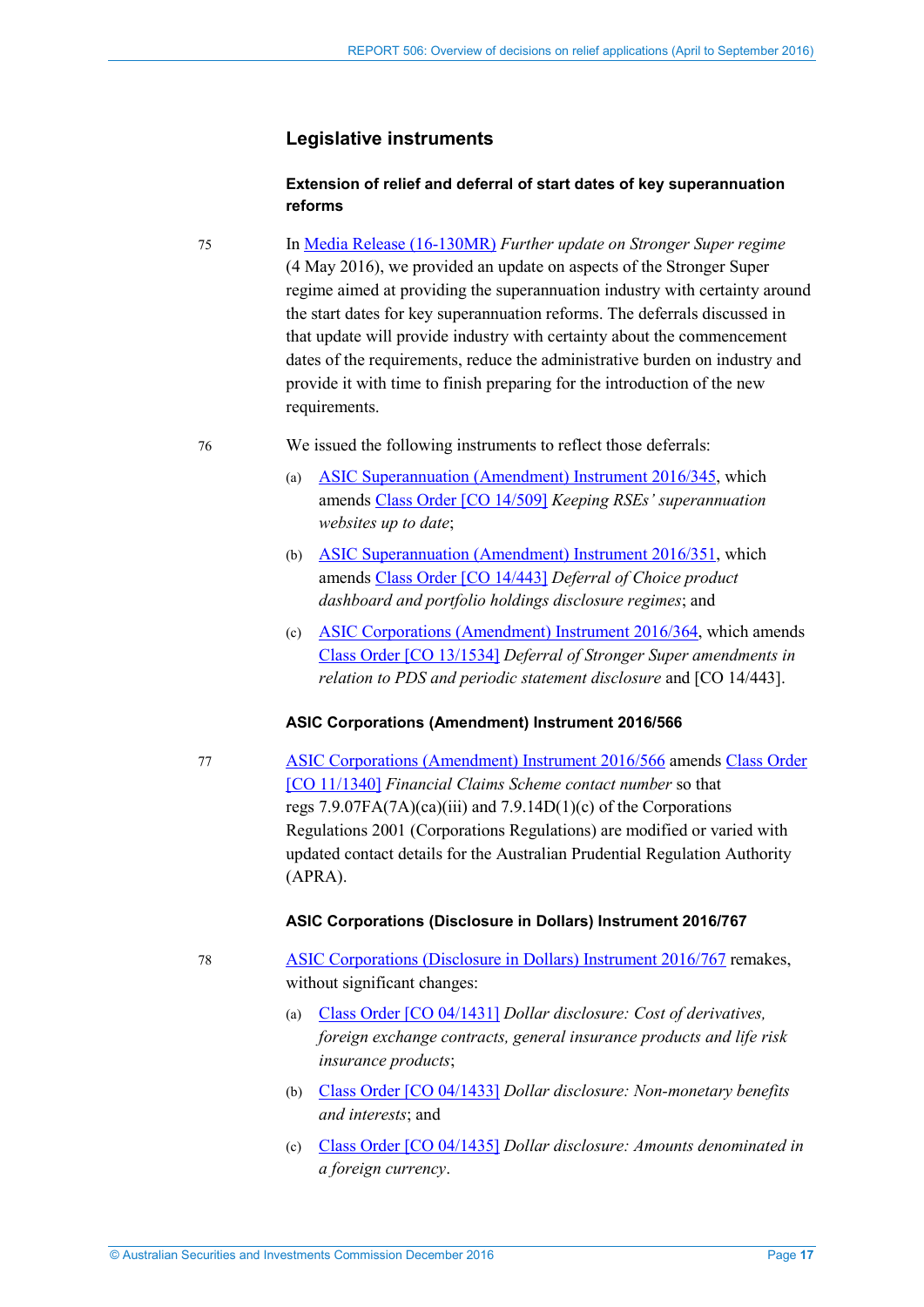- 79 Under the Legislation Act, those class orders were due to sunset if not remade.
- 80 The new instrument has the same effect as the relief granted by those class orders and provides exemptions from the requirements to display in dollar amount various costs, fees, charges, expenses, benefits and interests in Statements of Advice, PDSs and periodic statements, subject to the conditions in the instrument.
- 81 We also repealed:
	- (a) Class [Order \[CO 04/1432\]](https://www.legislation.gov.au/Details/F2007B00381) *Dollar disclosure: Interest payable on deposit products*; and
	- (b) Class [Order \[CO 04/1434\]](https://www.legislation.gov.au/Details/F2006C00652) *Dollar disclosure: Transitional relief*.
- 82 [Consultation Paper 253](http://asic.gov.au/regulatory-resources/find-a-document/consultation-papers/cp-253-remaking-and-repealing-asic-class-orders-on-dollar-disclosure/) *Remaking and repealing ASIC class orders on dollar disclosure* (CP 253) sought feedback from AFS licensees on our proposals to remake or repeal these class orders. Submissions on CP 253 were due on 30 March 2016.

## **Reports**

#### **REP 494** *Marketing practices in initial public offerings of securities*

- 83 [REP 494](http://asic.gov.au/regulatory-resources/find-a-document/reports/rep-494-marketing-practices-in-initial-public-offerings-of-securities/) outlines the key findings from reviews we conducted to examine how initial public offerings (IPOs) are marketed to retail investors. We particularly considered the extent to which social media has become important for marketing. The report identifies some risks and recommendations that may be useful for firms and issuers to consider when developing an IPO marketing strategy.
- 84 REP 494 also discusses relief that we have granted or may grant from provisions of the Corporations Act, either in response to individual applications for relief or by legislative instruments such as [ASIC](https://www.legislation.gov.au/Details/F2016L00324)  [Corporations \(Market Research and Roadshows\) Instrument 2016/79.](https://www.legislation.gov.au/Details/F2016L00324)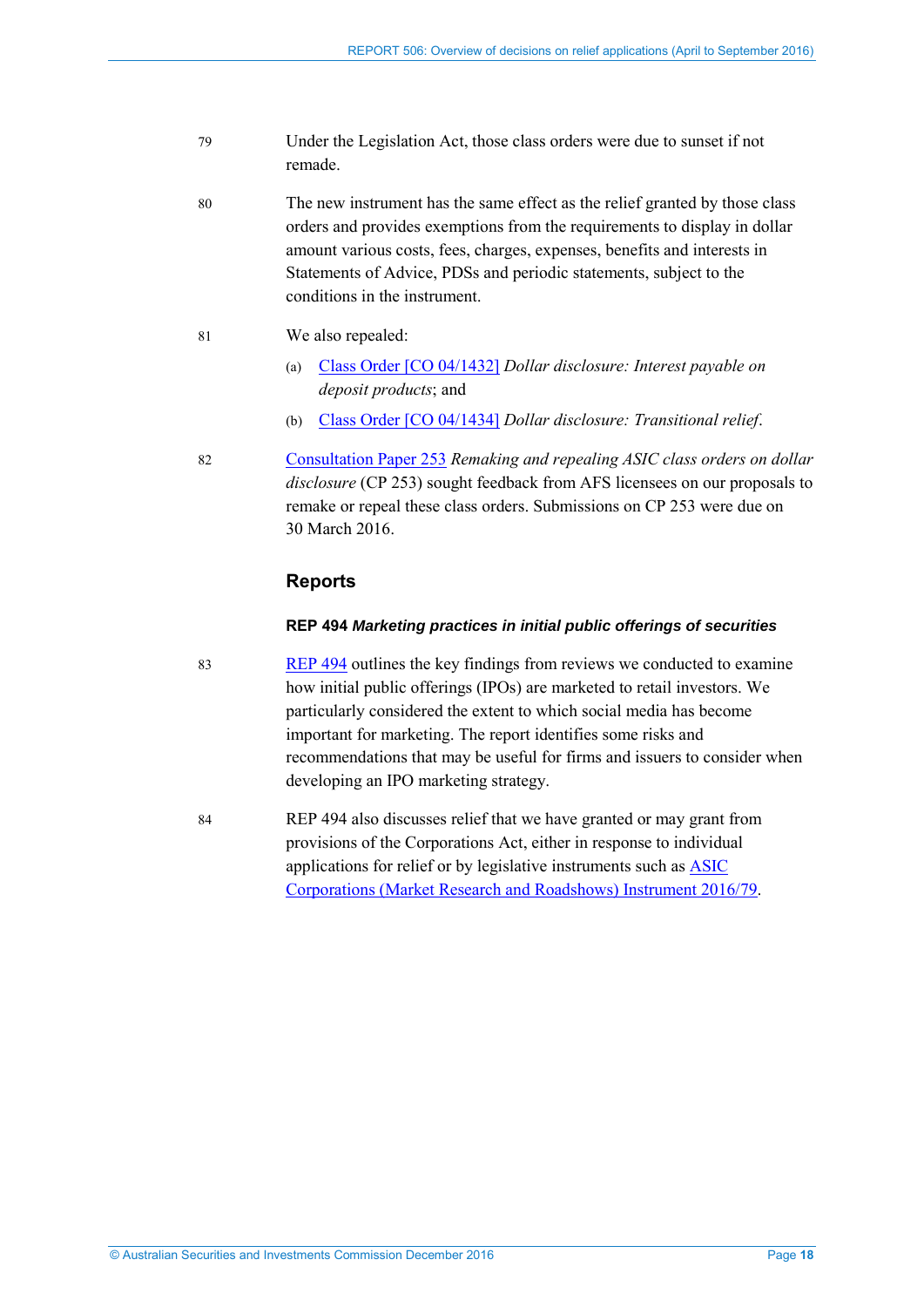# <span id="page-18-5"></span><span id="page-18-0"></span>**C Managed investment relief**

#### **Key points**

This section outlines some of our decisions on whether to grant relief, under s601QA, from the provisions of Ch 5C of the Corporations Act.

We also outline the publications we issued on managed investment relief during the period of this report.

# <span id="page-18-6"></span><span id="page-18-3"></span><span id="page-18-1"></span>**Scheme registration**

### **Relief from the registration requirement for sub-trusts**

- 85 We granted relief from the requirement to register individual sub-trusts of a retail property investment platform as schemes under s601ED.
- 86 The property investment platform will be an online platform facilitating the acquisition and disposal of direct interests in residential investment properties by members of the platform. Each residential investment property will be held in a sub-trust, and members of the platform will be able to purchase units in the sub-trust in which they have chosen to invest.
- 87 The responsible entity of the scheme applied for relief on the basis that the platform is intended to operate as a single scheme, even though the platform effectively splits a member's whole interest in the platform into units in various sub-trusts.
- <span id="page-18-4"></span>88 We granted relief because:
	- (a) we consider that the scheme can exist even if groups of investors derive their financial benefits in different ways or participate in separate pools or common enterprises; and
	- (b) it was consistent with the policy contained i[n Regulatory Guide 136](http://asic.gov.au/regulatory-resources/find-a-document/regulatory-guides/rg-136-managed-investments-discretionary-powers-and-closely-related-schemes/) *Managed investments: Discretionary powers and closely related schemes* (RG 136).

# <span id="page-18-2"></span>**Standards for responsible entities**

## **Refusal of application for relief from minimum standards for asset holders**

89 As part of the application to register the retail property investment platform referred to at paragraphs [85](#page-18-3)[–88,](#page-18-4) we considered an application for relief from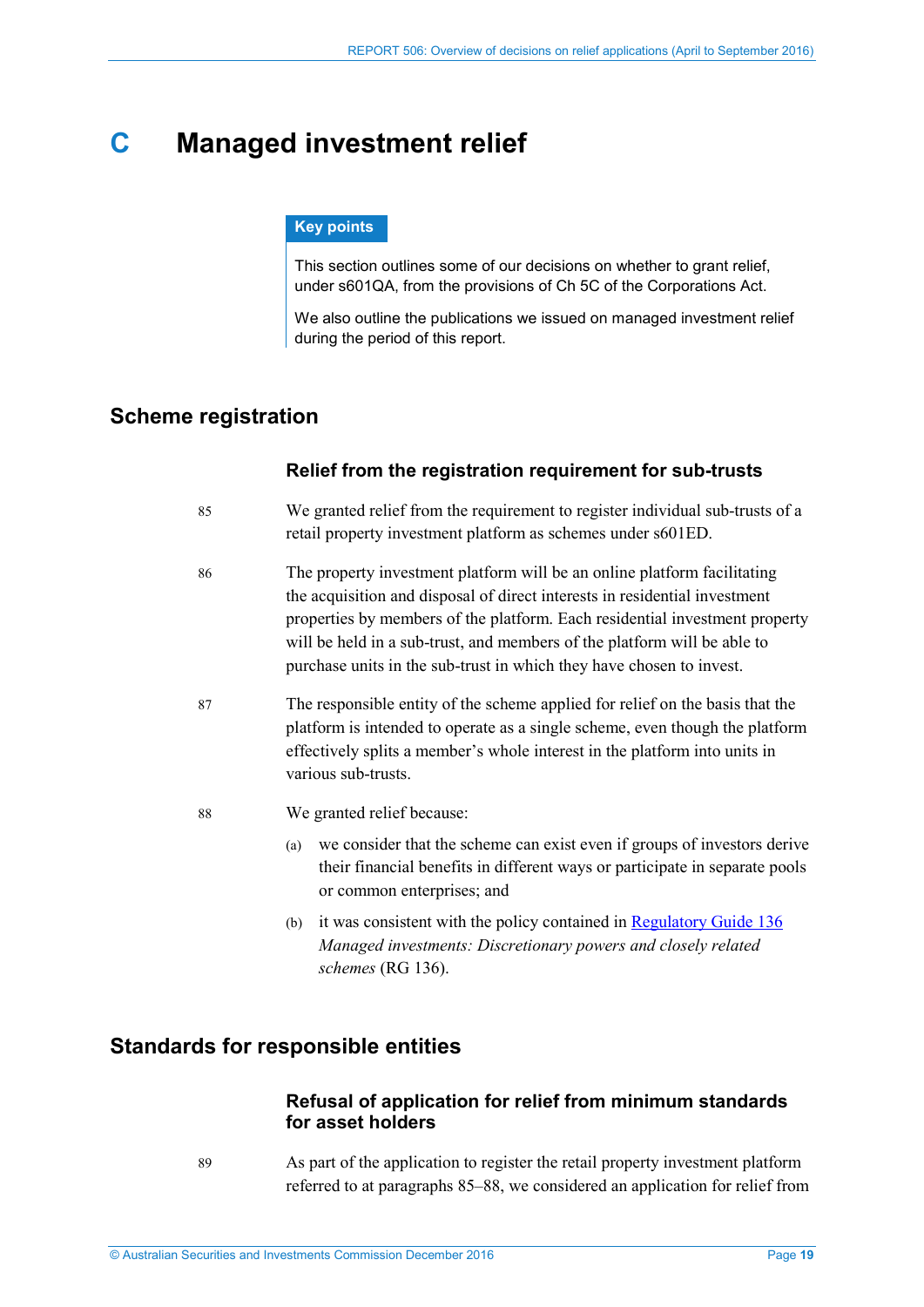s601FCAA and 601FCAB—as notionally inserted by Class [Order](https://www.legislation.gov.au/Details/F2013L01987)  [\[CO 13/1409\]](https://www.legislation.gov.au/Details/F2013L01987) *Holding assets: Standards for responsible entities*—to allow a trustee of a sub-trust to hold scheme property on trust for members instead of the responsible entity.

90 The responsible entity for the scheme applied for relief on the basis that:

- (a) the responsible entity would safeguard members' interests by entering into a custody agreement with the trustee and the scheme's custodian, which would give the responsible entity the power to monitor the compliance standards of the trustee;
- (b) the standards for responsible entities and asset holders in s601FCAA and 601FCAB would apply to the trustee, so that the trustee satisfying these standards would discharge the responsible entity's obligations under s601FCAA and 601FCAB; and
- (c) the responsible entity would remain liable to members of the scheme for the conduct of the trustee in this role and the scheme constitution would include an express indemnity by the responsible entity in favour of members that is consistent with this responsibility.
- 91 We refused relief as, in our view, under the proposed structure members of the scheme would not have the protections they were intended to have under the statutory regime for the following reasons:
	- (a) there may be difficulties or extra steps in members enforcing their rights under contractual arrangements rather than under statute; and
	- (b) in removing the responsible entity from the normal statutory regime, we and other parties may lose the ability to enforce compliance with the Corporations Act, which may result in a lower incentive to comply with the Act.
- 92 In our view, [CO 13/1409] clarifies the application of s601FC(2) when an external custodian is used, but does not undermine the policy of this provision. We are of the view that the proposed structure significantly departed from the policy in s601FC(2) by having scheme property jointly held by the custodian, trustee and responsible entity.

# <span id="page-19-0"></span>**Publications**

93 We issued the following publications on managed investment relief during the period of this report.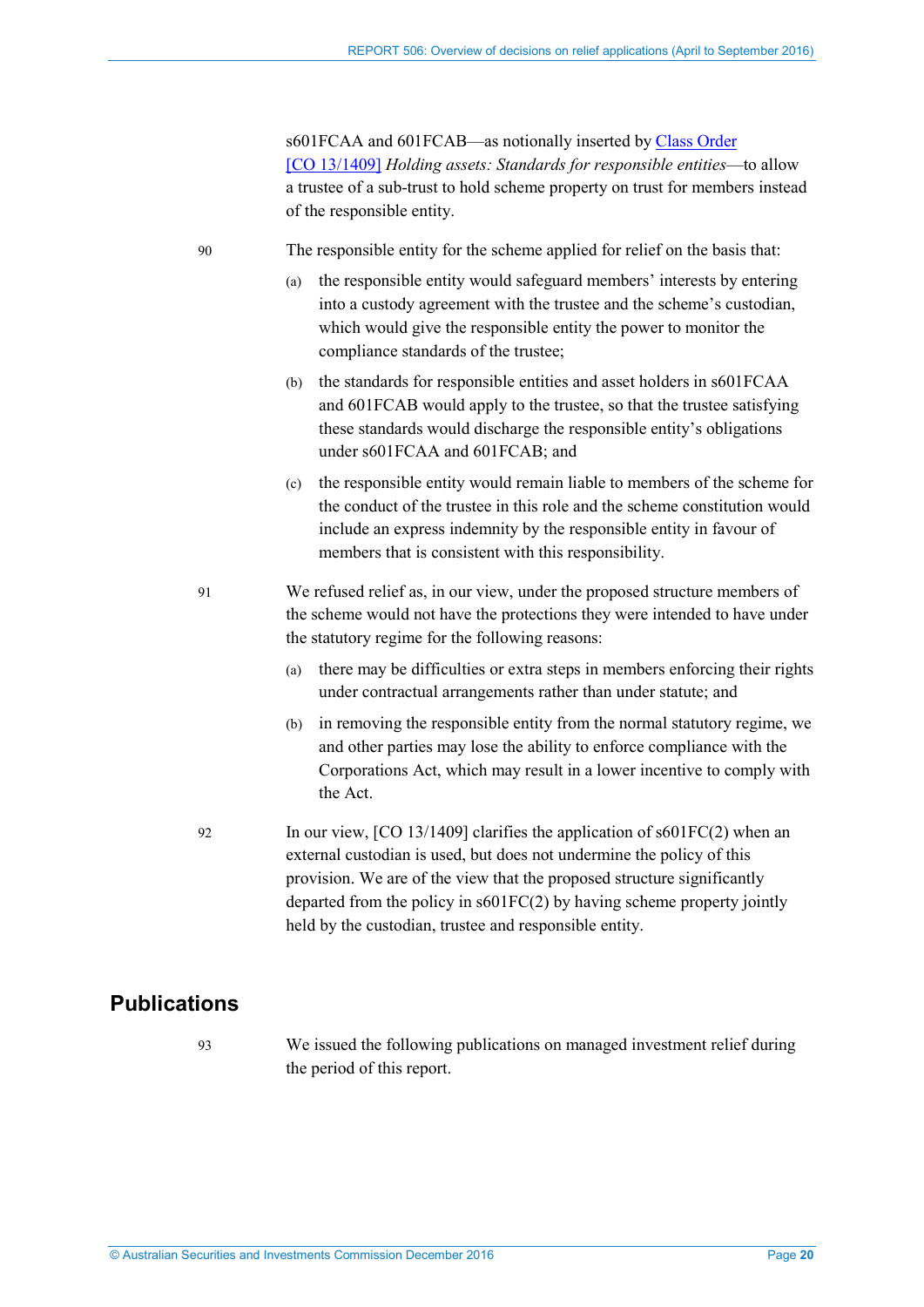### **Consultation papers**

#### **CP 258** *Remaking ASIC class order on differential fees: [CO 03/217]*

- 94 [CP 258](http://asic.gov.au/regulatory-resources/find-a-document/consultation-papers/cp-258-remaking-asic-class-order-on-differential-fees-co-03217/) sought feedback on our proposal to remake Class [Order \[CO 03/217\]](https://www.legislation.gov.au/Details/F2006C00595) *Differential fees* without significant changes. Under the Legislation Act, that class order will sunset if not remade.
- 95 Submissions on CP 258 were due on 12 July 2016.

### **CP 259** *Repealing ASIC class order on managed investment schemes: No issue required disclosure*

- 96 [CP 259](http://asic.gov.au/regulatory-resources/find-a-document/consultation-papers/cp-259-repealing-asic-class-order-on-managed-investment-schemes-no-issue-required-disclosure/) sought feedback on our proposal to repeal Class [Order \[CO 02/226\]](https://www.legislation.gov.au/Details/F2007B00249) *Managed investment schemes: No issue required disclosure*. Under the Legislation Act, that class order was due to sunset if not remade.
- 97 In our view, [CO 02/226] was no longer required, no longer served a regulatory purpose, and did not form a necessary and useful part of the legislative framework.
- 98 Submissions on CP 258 were due on 28 June 2016.
- 99 [ASIC Corporations \(Repeal\) Instrument 2016/774](https://www.legislation.gov.au/Details/F2016L01292) repealed [CO 02/226] on 18 August 2016.

### **CP 264** *Remaking ASIC class order on nominee and custody services and proposed changes to platforms policy*

- 100 [CP 264](http://asic.gov.au/regulatory-resources/find-a-document/consultation-papers/cp-264-remaking-asic-class-order-on-nominee-and-custody-services-and-proposed-changes-to-platforms-policy/) sought feedback from nominee and custody services operators, platform operators, dealer groups and other interested stakeholders on our proposal to remake, with changes, Class [Order \[CO 02/295\]](https://www.legislation.gov.au/Details/F2013C00498) *Nominee and custody services*. Under the Legislation Act, that class order will sunset if not remade.
- 101 CP 264 also sought feedback on our proposals:
	- (a) on access by retail clients to a financial product issuer's dispute resolution processes for investments through a nominee and custody service, or through an investor directed portfolio service (IDPS) or IDPS-like scheme (together, referred to as platforms); and
	- (b) to amend the definitions of 'IDPS' and 'IDPS-like schemes' in our class orders for platforms.
- 102 Submissions on CP 264 were due on 1 September 2016.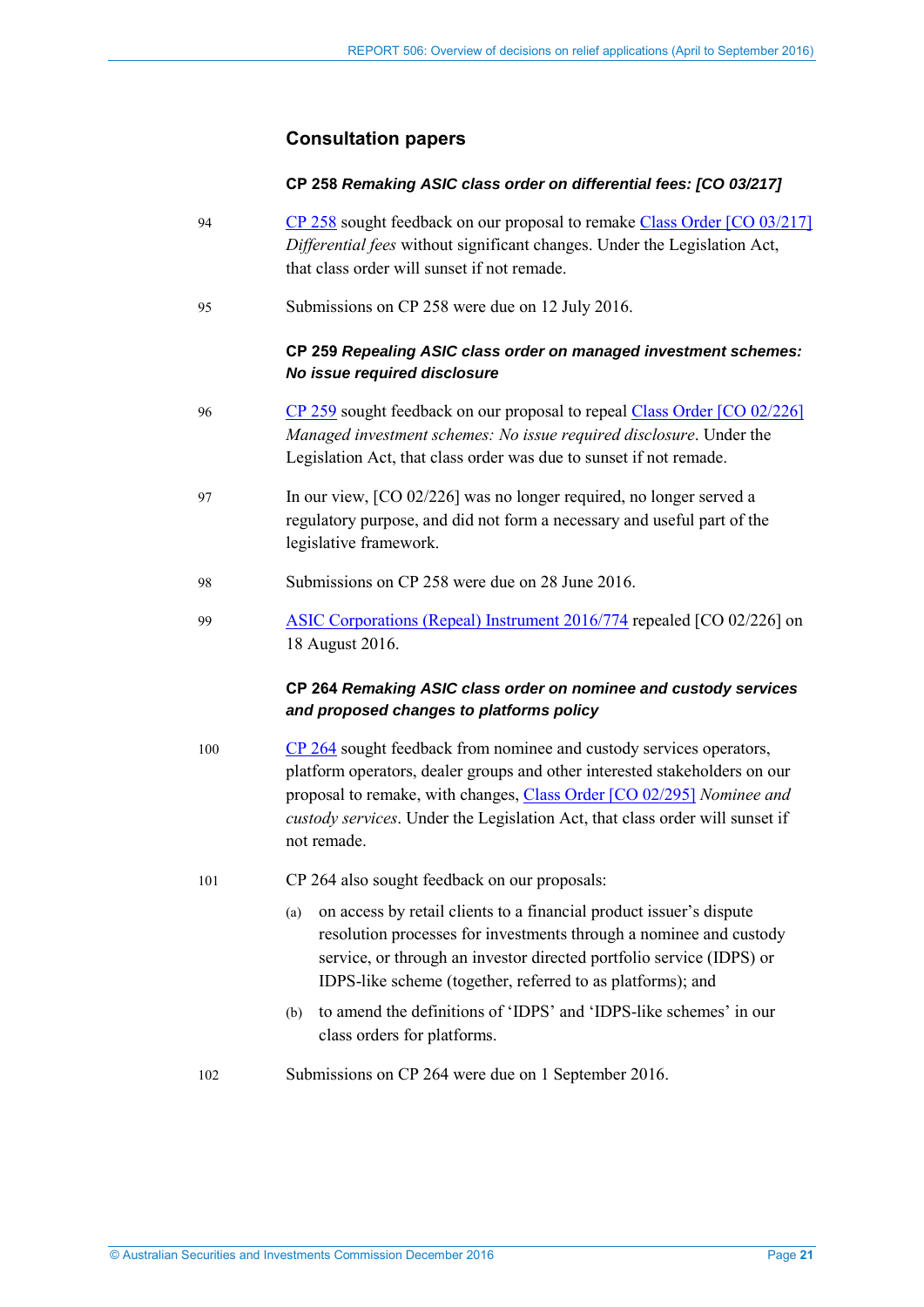### **CP 266** *Remaking ASIC class orders on managed investment schemes: Not for money*

- 103 [CP 266](http://asic.gov.au/regulatory-resources/find-a-document/consultation-papers/cp-266-remaking-asic-class-orders-on-managed-investment-schemes-not-for-money/) sought feedback from operators and promoters of schemes on our proposals to remake, without significant changes:
	- (a) Class [Order \[CO 02/210\]](https://www.legislation.gov.au/Details/F2007B00375) *Interests in film and theatrical ventures*;
	- (b) Class [Order \[CO 02/211\]](https://www.legislation.gov.au/Details/F2007B00374) *Managed investment schemes: Interests not for money*; and
	- (c) Class [Order \[CO 02/236\]](https://www.legislation.gov.au/Details/F2007B00248) *Film investment schemes*.
- 104 Under the Legislation Act, those class orders will sunset if not remade.
- 105 Submissions on CP 266 were due on 9 September 2016.

### **Legislative instruments**

#### **ASIC Corporations (Amendment) Instrument 2016/476**

- 106 [ASIC Corporations \(Amendment\) Instrument 2016/476](https://www.legislation.gov.au/Details/F2016L01170) extends the relief in Class [Order \[CO 13/898\]](https://www.legislation.gov.au/Details/F2016C00732) *Representative proceedings and proof of debt arrangements funded by conditional costs agreements* until 12 July 2017.
- 107 [CO 13/898] provides relief from the scheme requirements in Chs 5C and 7 that may otherwise apply to litigation schemes funded under a conditional costs agreement, including:
	- (a) registering the scheme with ASIC;
	- (b) adopting a complying constitution and compliance plan for the scheme;
	- (c) appointing an AFS licensed public company as 'responsible entity';
	- (d) preparing a PDS; and
	- (e) providing ongoing disclosure to members of the scheme.

#### **ASIC Corporations (Attribution Managed Investment Trusts) Instrument 2016/489**

108 We issued [ASIC Corporations \(Attribution Managed Investment Trusts\)](https://www.legislation.gov.au/Details/F2016C00648)  [Instrument 2016/489](https://www.legislation.gov.au/Details/F2016C00648) to address issues that a responsible entity may encounter in implementing the new tax system for managed investment trusts for a registered scheme. The new tax system was introduced on 5 May 2016 by the *Tax Laws Amendment (New Tax System for Managed Investment Trusts) Act 2016* (and supporting legislation).

- 109 The instrument addressed uncertainty about:
	- (a) the requirements under s601GC for changing the constitution, by modifying s601GC(1) to provide an alternative method for responsible entities to use to change the constitution so that the scheme can be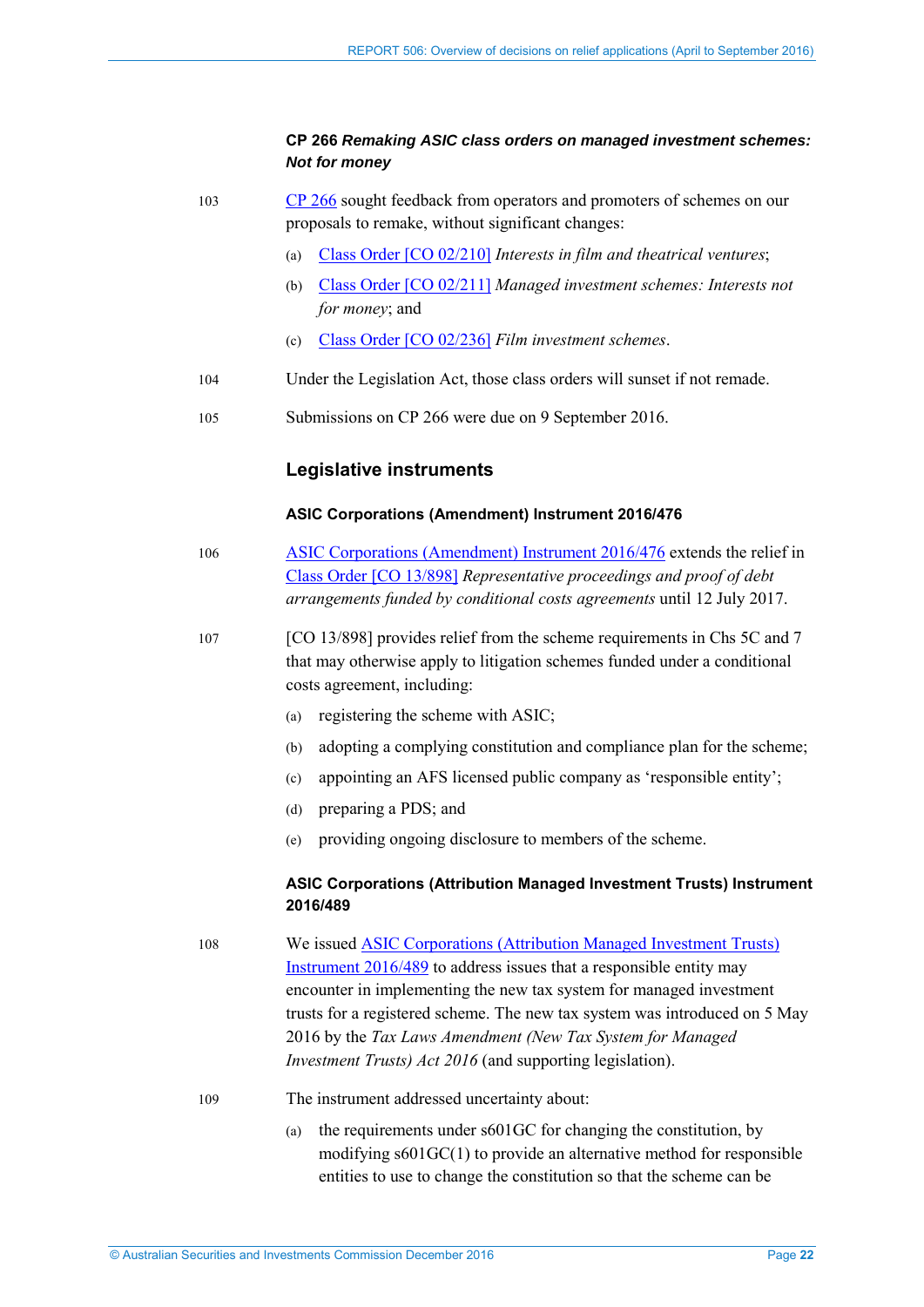operated as an attribution managed investment trust (AMIT) under the new tax system; and

- (b) the duty under  $s601FC(1)(d)$  to treat members who hold interests of the same class equally, by exempting the responsible entity of a scheme that is an AMIT from that duty when making an attribution in accordance with the new tax system.
- 110 The instrument is intended to allow those that choose to implement the new tax system for a scheme to be able to do so in a cost-effective and efficient manner, including by making changes to the constitution that, where it is in the best interests of members, enable the scheme to be operated optimally as an AMIT.
- 111 Responsible entities wanting to rely on the instrument to make changes to the scheme's constitution will need to publish a prominent notice on their website explaining that they intend to change the constitution, summarising the reasons for this and the effect of the changes. The instrument requires responsible entities to post the notice on the website for at least seven days before changing the constitution, providing members with time to request a meeting. These requirements were placed on the relief so that members are able to understand the nature of the changes and decide whether it is appropriate for a members' meeting to be held to consider the changes. If no members' meeting is required, responsible entities can make the amendments without the need for member approval.
- 112 For registered schemes where all interests are held by wholesale clients, responsible entities can choose to follow this website notice process or, alternatively, to make changes where they have taken reasonable steps to consult with each member before making the changes. We issued [ASIC](https://www.legislation.gov.au/Details/F2016L01064)  [Corporations \(Amendment\) Instrument 2016/514](https://www.legislation.gov.au/Details/F2016L01064) to amend ASIC Corporations (Attribution Managed Investment Trusts) Instrument 2016/489 to clarify that the responsible entity of such registered schemes may rely on either of these procedures.
- 113 The instrument was made following consultation with two industry bodies and an individual responsible entity on applications made to ASIC for relief. We also consulted with the Australian Taxation Office (ATO).

## **ASIC Corporations (Serviced Apartment and Like Schemes) Instrument 2016/869 and ASIC Corporations (Property Rental Schemes) Instrument 2016/870**

114 Following public consultation through [Consultation Paper 250](http://www.asic.gov.au/regulatory-resources/find-a-document/consultation-papers/cp-250-remaking-asic-class-orders-on-property-strata-and-management-rights-schemes/) *Remaking ASIC class orders on property, strata and management rights schemes* (CP 250), we have continued the relief available to operators, promoters and developers of strata schemes and management rights schemes from certain managed investment, licensing, hawking and disclosure provisions.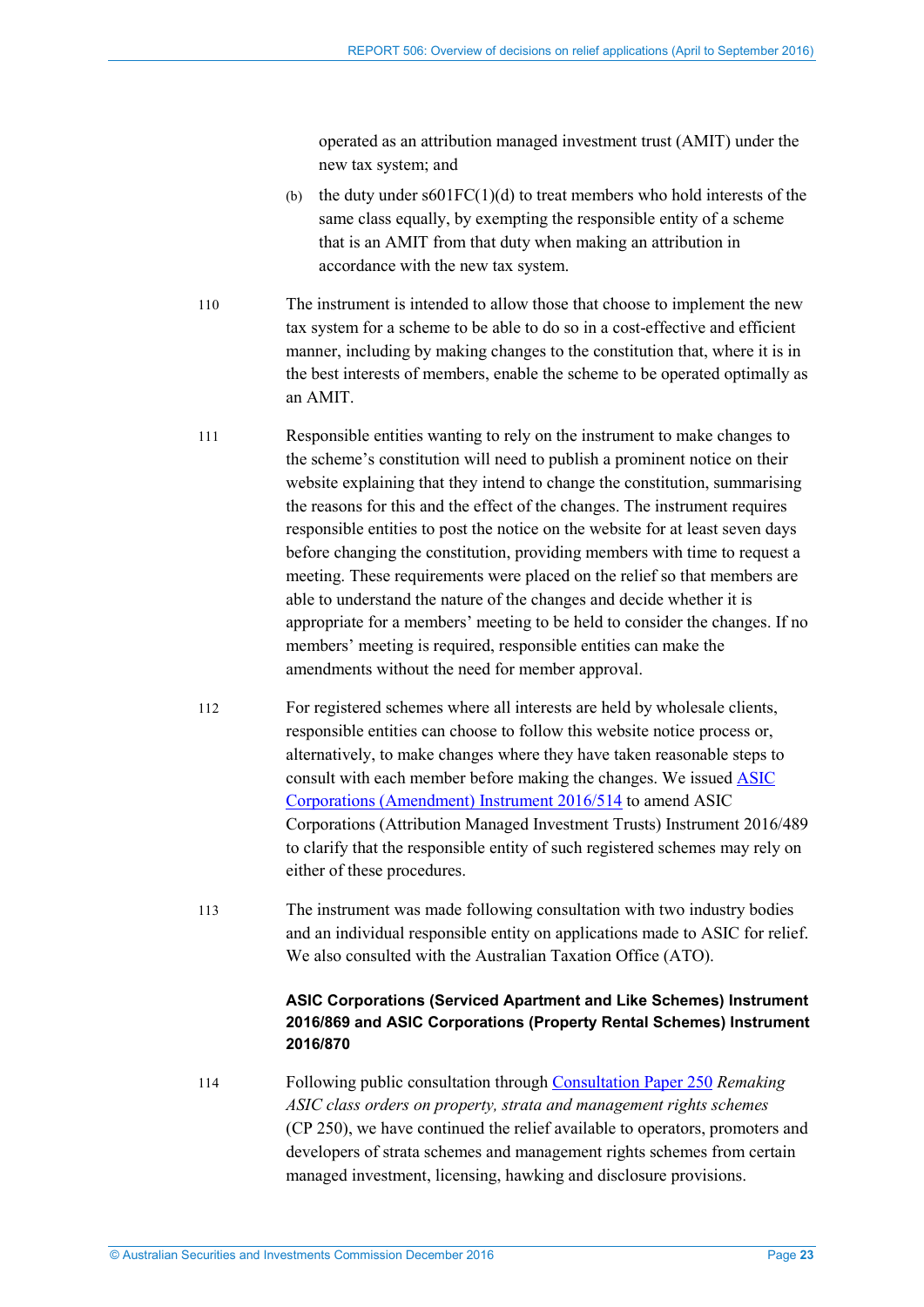- 115 The following seven property, strata and management rights schemes class orders have been remade, without significant changes, into a single instr[ument, ASIC Corporations \(Serviced](https://www.legislation.gov.au/Details/F2016L01476) Apartment and Like Schemes) [Instrument](https://www.legislation.gov.au/Details/F2016L01476) 2016/869:
	- (a) Class [Order \[CO 99/463\]](https://www.legislation.gov.au/Details/F2008B00017) *Serviced strata schemes valuations*;
	- (b) Class [Order \[CO 02/185\]](https://www.legislation.gov.au/Details/F2008B00021) *Sale of strata units for \$500,000 or more*;
	- (c) Class [Order \[CO 02/245\]](https://www.legislation.gov.au/Details/F2007B00073) *Closed schemes*;
	- (d) Class [Order \[CO 02/303\]](https://www.legislation.gov.au/Details/F2007B00623) *Management rights schemes—amendment*;
	- (e) Class [Order \[CO 02/304\]](https://www.legislation.gov.au/Details/F2006B01578) *Management rights schemes*;
	- (f) Class [Order \[CO 02/305\]](https://www.legislation.gov.au/Details/F2006B01582) *Management rights schemes*; and
	- (g) Class [Order \[CO 07/189\]](https://www.legislation.gov.au/Details/F2007L00914) *Management rights schemes where the strata unit cannot be used as a residence*.
- 116 We have also continued the relief available to real estate agents who are engaged by investors to let out their strata unit for residential or commercial purposes but not as part of a serviced strata arrangement.
- 117 [ASIC Corporations \(Property Rental Schemes\) Instrument 2016/870](https://www.legislation.gov.au/Details/F2016L01474) replaced Class [Order \[CO 02/182\]](https://www.legislation.gov.au/Details/F2007B00608) *Real property rental schemes*, which was remade without significant changes.

## **Regulatory guides**

#### **RG 87** *Charitable schemes and school enrolment deposits*

- 118 We updated [RG 87](http://asic.gov.au/regulatory-resources/find-a-document/regulatory-guides/rg-87-charitable-schemes-and-school-enrolment-deposits/) to account for revisions to our policy and regulatory framework for charities that raise investment funds, including:
	- (a) [ASIC Corporations \(Charitable Investment Fundraising\) Instrument](https://www.legislation.gov.au/Details/F2016L01532)  [2016/813,](https://www.legislation.gov.au/Details/F2016L01532) which replaced Class [Order \[CO 02/184\]](https://www.legislation.gov.au/Details/F2006B01597) *Charitable investment schemes—fundraising*; and
	- (b) [ASIC Corporations \(School Enrolment Deposits\) Instrument 2016/812,](https://www.legislation.gov.au/Details/F2016L01536) which replaced Class [Order \[CO 02/151\]](https://www.legislation.gov.au/Details/F2007B00296) *School enrolment deposits* without substantive amendment.
- 119 RG 87 is a guide for charities that wish to raise funds by issuing debentures or interests in a scheme to help them meet their objectives. It sets out our policy on giving relief to those charities from the fundraising, managed investment, debenture and licensing provisions of the Corporations Act. It also covers our exemption for schools accepting enrolment deposits from the fundraising provisions of the Corporations Act.
- 120 [Consultation Paper 207](http://www.asic.gov.au/regulatory-resources/find-a-document/consultation-papers/cp-207-charitable-investment-fundraisers/) *Charitable investment fundraisers* (CP 207) sought feedback from charities, holders of investments offered by charities and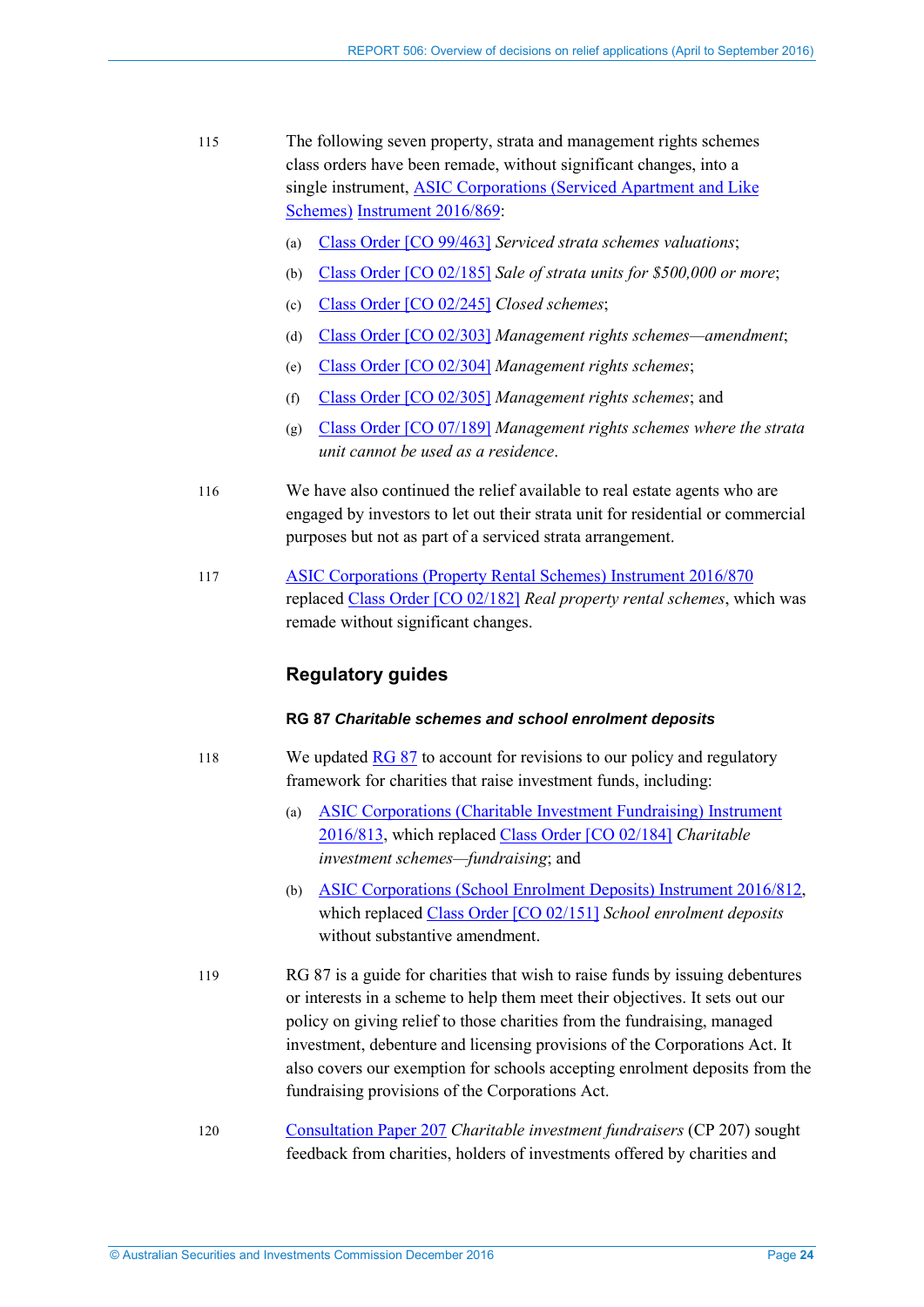other interested stakeholders on two options for amending exemptions that were then available to charitable investment fundraisers under RG 87:

- (a) a proposal to remove all existing exemptions for new investment fundraising, except exemptions from the AFS licensing requirements of the Corporations Act, for fundraisers that only raise investment funds from associated entities (Option 1); and
- (b) a proposal to retain existing exemptions (with some modification) for new investment fundraising, but on the basis that they are only available if existing conditions and a number of new conditions are satisfied (Option 2).
- 121 [Report 495](http://www.asic.gov.au/regulatory-resources/find-a-document/reports/rep-495-response-to-submissions-on-cp-207-charitable-investment-fundraisers/) *Response to submission on CP 207 Charitable investment fundraisers* (REP 495) highlights the key issues that arose out of the submissions received in response to CP 207 and our follow-up consultation, and details our responses to those issues. The report notes our agreement with submissions that Option 1 was not the appropriate alternative. We subsequently implemented a modified version of Option 2.
- 122 The revisions are aimed at ensuring the policy is consistent with our objectives of confident and informed investors and fair and efficient markets, and include the following updates:
	- (a) from 1 January 2017, charitable investment fundraisers will not be permitted to issue at-call or short-term investments (i.e. with a term of less than 31 days) to retail investors; and
	- (b) from 1 January 2018, charitable investment fundraisers that wish to issue investments to retail investors who are not associated with the charity will no longer be exempted from the requirement to hold an AFS licence. Further, additional restrictions apply that are designed to avoid the investments being used for transactional facilities.
- 123 We have also applied disclosure, lodgement, breach reporting and financial reporting requirements, although these requirements are less stringent than the equivalent provisions in the Corporations Act that apply to regulated entities.

#### **RG 91** *Horse breeding schemes and horse racing syndicates*

- 124 We updated [RG 91](http://asic.gov.au/regulatory-resources/find-a-document/regulatory-guides/rg-91-horse-breeding-schemes-and-horse-racing-syndicates/) to reflect the terms of [ASIC Corporations \(Horse](https://www.legislation.gov.au/Details/F2016L01346)  [Schemes\) Instrument 2016/790,](https://www.legislation.gov.au/Details/F2016L01346) which remade:
	- (a) Class [Order \[CO 02/172\]](https://www.legislation.gov.au/Details/F2007B00636) *Horse breeding schemes: private broodmare syndication*;
	- (b) Class [Order \[CO 02/178\]](https://www.legislation.gov.au/Details/F2007B00675) *Horse breeding schemes: private stallion syndication*; and
	- (c) [Class Order \[CO 02/319\]](https://www.legislation.gov.au/Details/F2006B01668) *Horse racing syndicates*.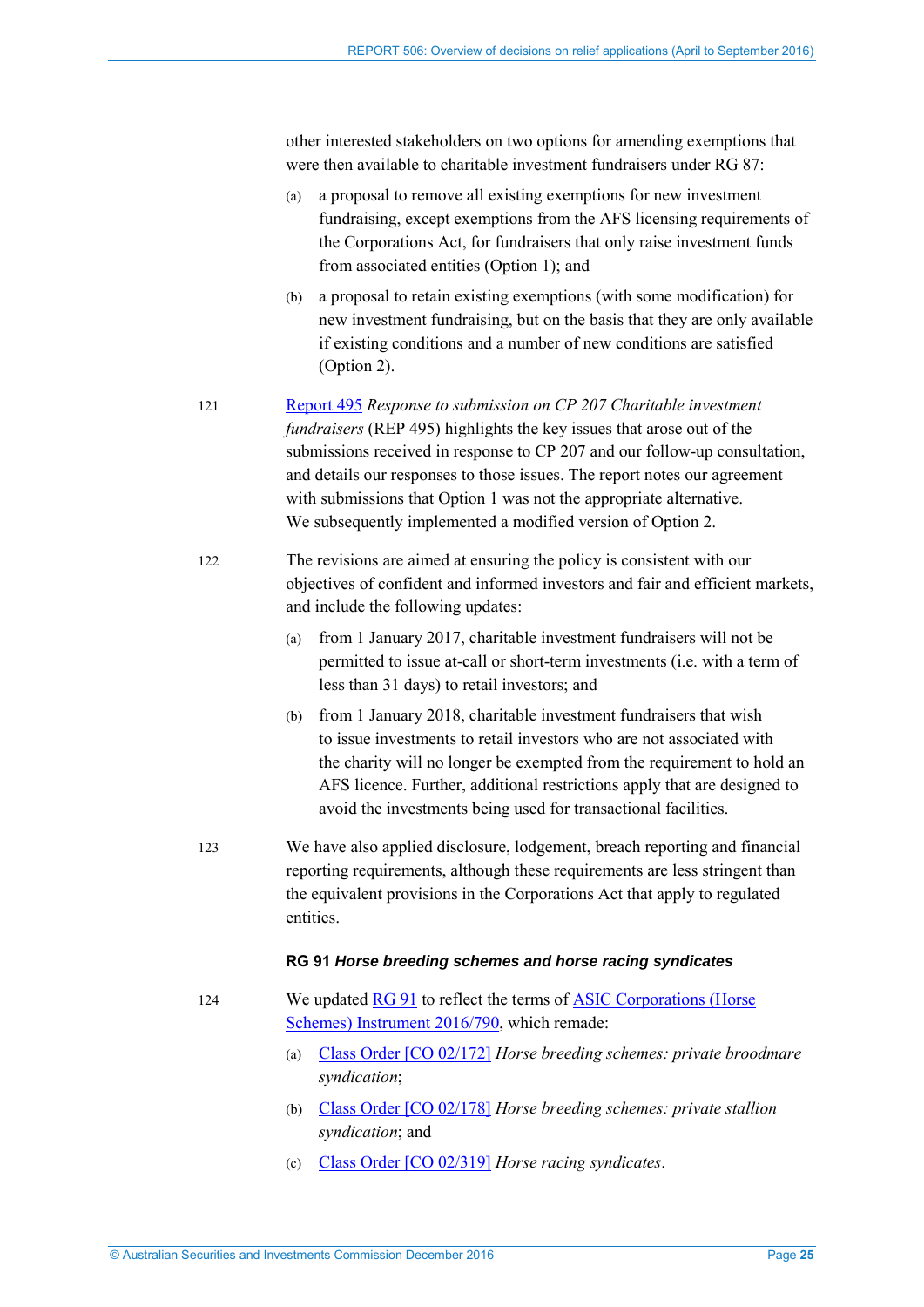125 Under the Legislation Act, those class orders were due to sunset if not remade.

126 No significant changes were made to the terms of the relief for horse breeding schemes. The key changes made to the terms of the relief for horse racing syndicates were:

- (a) raising the investment limit for a horse racing syndicate from \$250,000 to \$500,000;
- (b) increasing the maximum number of members for a horse racing syndicate from 20 to 50;
- (c) formalising our co-regulatory arrangements with the lead regulators; and
- (d) imposing additional content requirements for a PDS for a horse racing syndicate.
- 127 [Consultation Paper 242](http://asic.gov.au/regulatory-resources/find-a-document/consultation-papers/cp-242-remaking-asic-class-orders-on-horse-racing-syndicates-and-horse-breeding-schemes/) *Remaking ASIC class orders on horse racing syndicates and horse breeding schemes* (CP 242) sought feedback on our proposals to remake those class orders, without significant changes. Under the Legislation Act, those class orders were due to sunset if not remade.
- 128 [Report 491](http://asic.gov.au/regulatory-resources/find-a-document/reports/rep-491-response-to-submissions-on-cp-242-remaking-asic-class-orders-on-horse-racing-syndicates-and-horse-breeding-schemes/) *Response to submissions on CP 242 Remaking ASIC class orders on horse racing syndicates and horse breeding schemes* (REP 491) highlights the key issue that arose out of the submissions received on CP 242 and details our responses to those issues.

#### **RG 179** *Managed discretionary accounts*

- 129 We updated [RG 179](http://asic.gov.au/regulatory-resources/find-a-document/regulatory-guides/rg-179-managed-discretionary-account-services/) to take account of [ASIC Corporations \(Managed](https://www.legislation.gov.au/Details/F2016L01565)  [Discretionary Accounts\) Instrument 2016/968,](https://www.legislation.gov.au/Details/F2016L01565) which remade Class [Order](https://www.legislation.gov.au/Details/F2006B00589)  [\[CO 04/194\]](https://www.legislation.gov.au/Details/F2006B00589) *Managed discretionary accounts*.
- 130 Under the Legislation Act, that class order was due to sunset if not remade.
- 131 The new legislative instrument continues the relief from the provisions in the Corporations Act that would apply to the provider of a managed discretionary account (MDA), with some changes.
- 132 The legislative instrument and RG 179:
	- (a) incorporate relief for MDAs operated on a regulated platform and MDAs provided to family members, with some changes from relief under the previous no-action positions;
	- (b) implement new requirements to ensure MDA investors are adequately informed when the MDA provider has a discretion to invest in products where recourse is not limited (e.g. contracts for difference);
	- (c) require specific upfront disclosure about:
		- (i) terminating the MDA contract;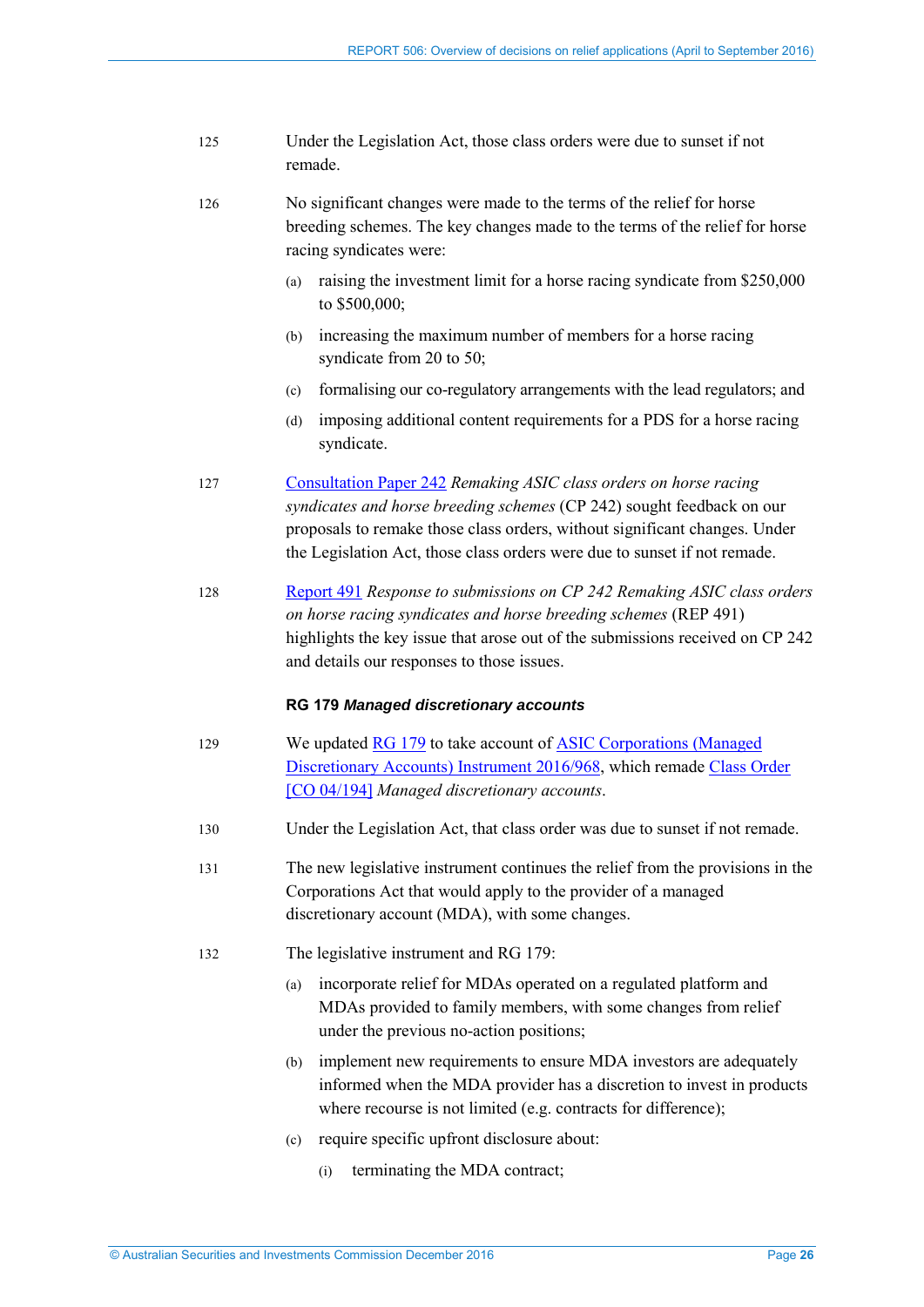- (ii) fees charged within the MDA; and
- (iii) outsourcing arrangements, where the MDA provider outsources significant functions of the MDA; and
- (d) provide greater certainty on the scope and application of the MDA relief and about our expectations for managing conflicts of interest.
- 133 [Consultation Paper 200](http://asic.gov.au/regulatory-resources/find-a-document/consultation-papers/cp-200-managed-discretionary-accounts-updates-to-rg-179/) *Managed discretionary accounts: Update to RG 179* (CP 200), released on 8 March 2013, sought feedback on our proposed changes to our regulatory approach to MDAs as contained in RG 179 and [CO 04/194].
- 134 We proposed to update the financial resource requirements for MDA providers to ensure that these requirements correspond with the requirements that apply to responsible entities of schemes and for platform operators. We do not intend to proceed with those proposals at this time.
- 135 Submissions on CP 200 were due on 19 April 2013.
- 136 [Report 496](http://asic.gov.au/regulatory-resources/find-a-document/reports/rep-496-response-to-submissions-on-cp-200-managed-discretionary-accounts-update-to-rg-179/) *Response to submissions on CP 200 Managed discretionary accounts: Update to RG 179* (REP 496) highlights the key issues that arose out of submissions received on CP 200 and details our response to those issues.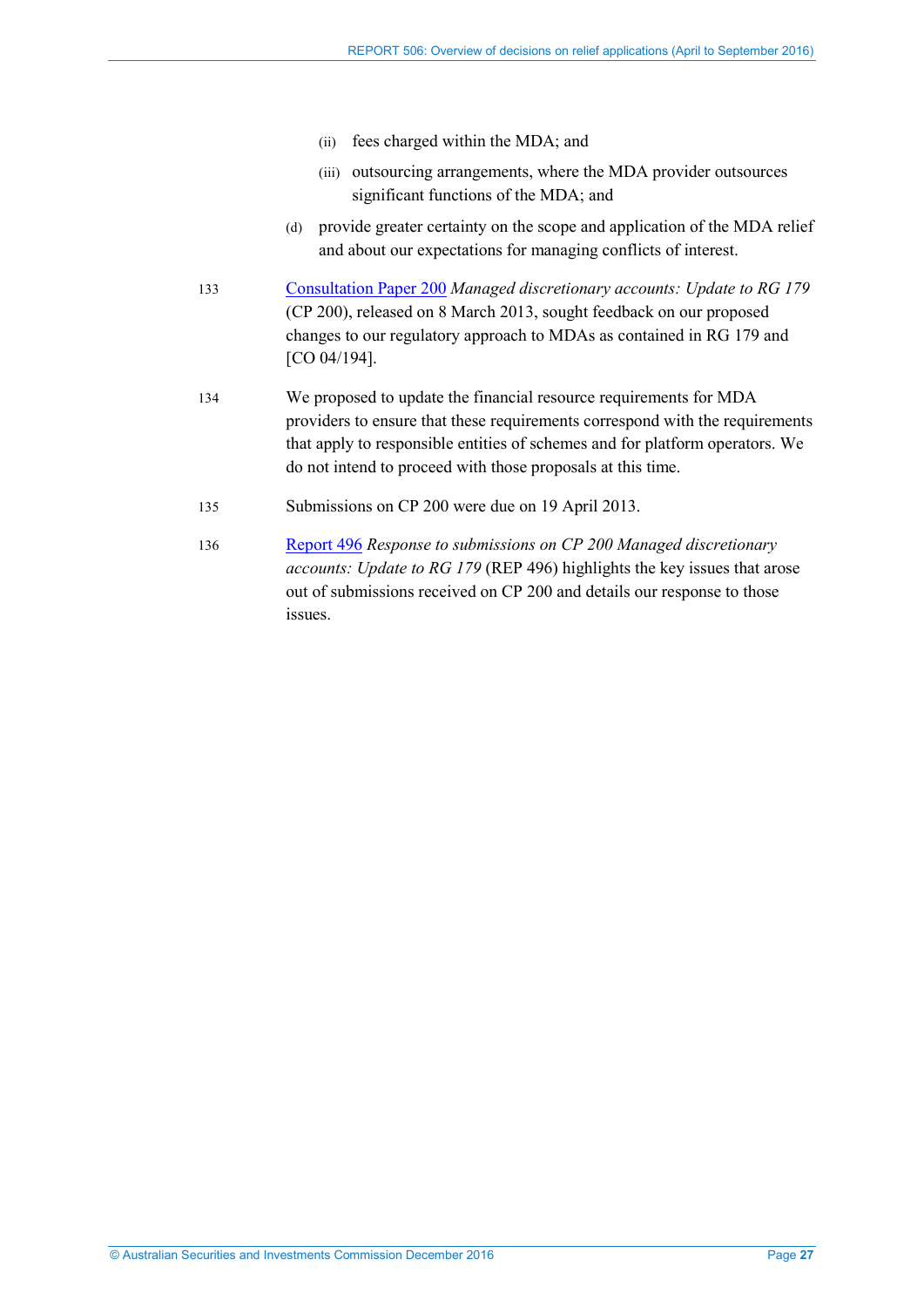# <span id="page-27-2"></span><span id="page-27-0"></span>**D Mergers and acquisitions relief**

#### **Key points**

This section outlines some of our decisions on whether to grant relief from the provisions of Ch 6 of the Corporations Act.

We also outline the publications we issued on mergers and acquisitions relief during the period of this report.

# <span id="page-27-1"></span>**Joint schemes of arrangement**

### **Relief for a joint acquisition by scheme of arrangement**

- 137 We granted relief to allow two parties to enter into arrangements to facilitate a proposal to jointly acquire a target company by way of a scheme of arrangement.
- 138 One of the acquirers had an existing interest in approximately 39% of the voting shares in the target while the other had no holding. In seeking relief, the acquirers requested that we not impose our standard condition for joint schemes of arrangement that the joint acquirers:
	- (a) accept or match any higher rival bid; and
	- (b) not vote against any higher rival scheme of arrangement (match or accept condition).
- <span id="page-27-3"></span>139 We granted the acquirers relief from s606 to enter into the joint scheme arrangements with the usual conditions as set out in Section L of Regulatory [Guide 9](http://asic.gov.au/regulatory-resources/find-a-document/regulatory-guides/rg-9-takeover-bids/) *Takeover bids* (RG 9), other than the match or accept condition.
- 140 In the circumstances, we did not impose the match or accept condition, as:
	- (a) consistent with our policy in RG 9, one acquirer did not have any voting power in the target securities and therefore the joint scheme arrangements did not, through the combination of separate holdings of the acquirers, increase the potential deterrent effect; and
	- (b) having considered the circumstances and terms of the joint scheme of arrangement proposal, we were not aware of any attempt to structure the arrangements to specifically circumvent the imposition of the match or accept condition or to avoid any requirement or underlying principles of Ch 6 (other than the requirements we usually provide relief from to facilitate genuine joint scheme of arrangement proposals).
- 141 As part of our consideration of the application for relief, we reviewed the draft agreement proposed to govern the arrangements. We raised the issue of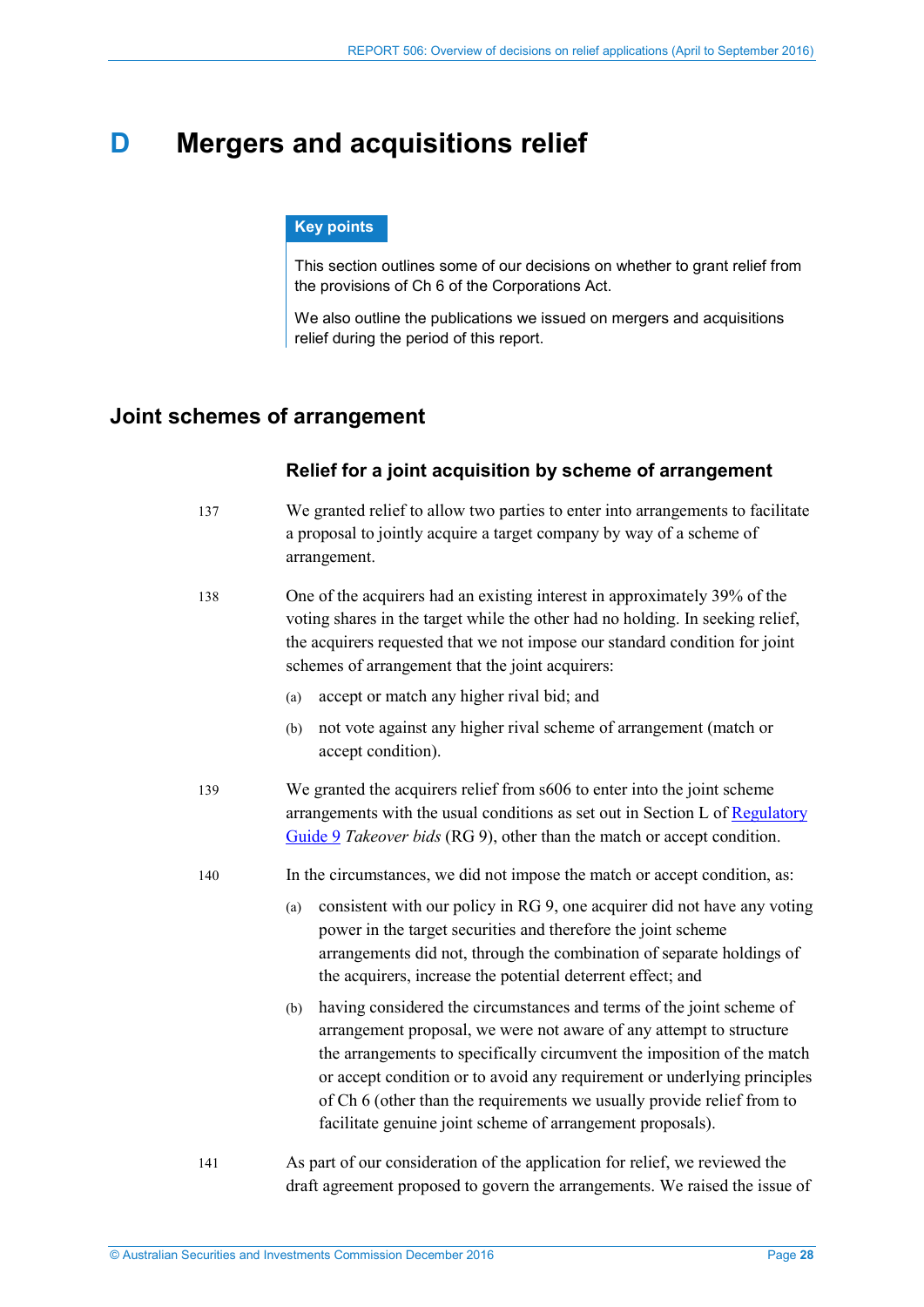whether the agreement resulted in the parties acquiring a relevant interest in any securities in the target held by the other party. We were of the view that the agreements, arrangements and understandings necessarily connected with the joint bid would have this effect regardless of whether specific terms regarding voting or disposal were expressly included in the draft agreement. Before providing relief we required the joint bidders to clarify and acknowledge that the joint bid arrangements would result in the parties acquiring relevant interests in any shares held by the other.

# <span id="page-28-0"></span>**Rights issues**

# **Approval of foreign holder nominee for rights issue that may trigger compulsory acquisition rights**

142 We approved a foreign holder nominee, under s615(a), to deal with ineligible foreign shareholders' entitlements for the purposes of item 10 of s611, in the case where a major shareholder's relevant interest in the company could increase to a point above 90%. If this occurred, the major shareholder would be able to compulsorily acquire all outstanding securities under s664A.

143 Even though there was the potential for the major holder to cross the compulsory acquisition threshold, we approved the foreign holder nominee after considering our guidance in [Regulatory Guide 6](http://asic.gov.au/regulatory-resources/find-a-document/regulatory-guides/rg-6-takeovers-exceptions-to-the-general-prohibition/) *Takeovers: Exceptions to the general prohibition* (RG 6). In particular, we were satisfied that:

- (a) the company had independently explored alternative ways of obtaining the necessary funds;
- (b) the company had explored and had in place reasonably available options to mitigate the control impact; and
- (c) the foreign holder nominee met the requisite criteria for appointment.

# **Refusal of relief to permit reliance on item 10 of s611 without a nominee for foreign holders**

- 144 We refused to grant relief for a company that sought to rely on the exception in item 10 of s611 to undertake fundraising by way of a rights issue to existing members without appointing a nominee under s615.
- 145 The offer was underwritten by a number of major shareholders. Depending on participation in the offer, there was potential for the underwriting to result in some of the major shareholders increasing their holding in the company above the 20% takeover threshold.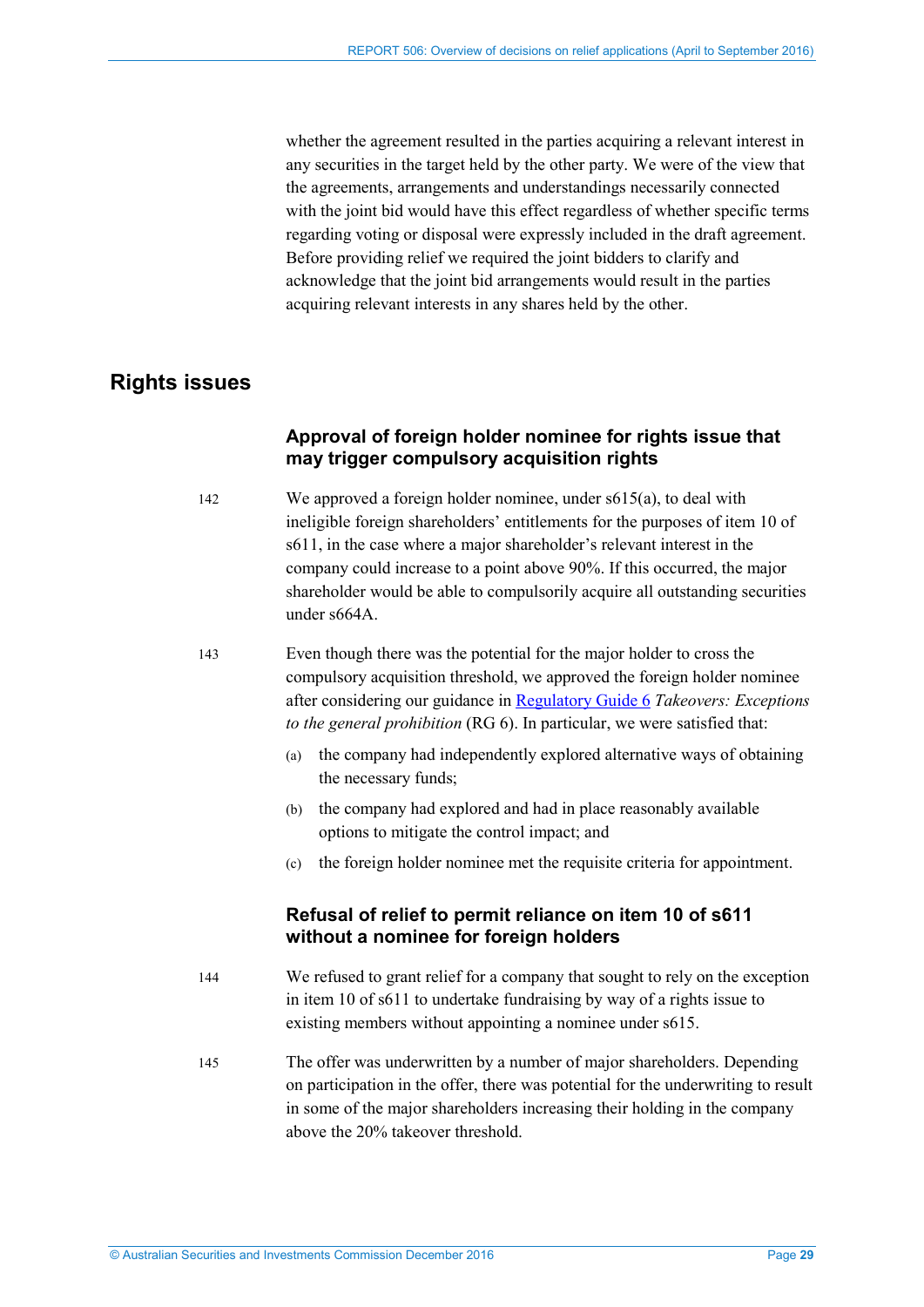- 146 As discussed in RG 6, when assessing requests for relief from the requirement to appoint a nominee, we will consider both:
	- (a) the basis for not appointing a nominee (see RG 6.128–RG 6.130); and
	- (b) whether we have concerns that the rights issue may be unacceptable, given our policy set out at RG 6.81–RG 6.96 (see RG 6.131).
- 147 We examined the underwriting arrangements and queried how they had been determined and whether the option to participate in the underwriting had been extended to other major shareholders. Following our queries, the option to participate in the underwriting was extended to all shareholders holding greater than 5% of the company's equity.
- 148 We also queried why under the structure of the rights issue the company had decided not to permit existing shareholders to apply for shares in addition to their pro rata allocation through a shortfall facility. Following discussions, the company proposed to alter the offer terms to incorporate a facility allowing shareholders to apply for a number of shares in addition to their existing holding equal to their entitlement under the rights issue.
- <span id="page-29-1"></span>149 We were concerned that the imposition of a 'cap' on the number of shares that existing holders could acquire under the facility was inconsistent with the company taking all reasonable steps to mitigate the potential control effect of the offer being underwritten.
- 150 In light of our concerns, the company withdrew its application and sought instead to proceed with the fundraising by seeking approval under item 7 of s611 for the acquisitions by the major shareholders under the underwriting arrangements.

# <span id="page-29-0"></span>**Temporary relevant interests**

# **Relief to apply a holding lock to interests in a listed managed investment scheme in connection with re-investment offer**

- 151 We granted relief from Chs 6 and 6C so that the applicant did not acquire a relevant interest in certain voting interests in a listed scheme, and did not have to disclose its substantial holding arising as a result of the applicant applying a holding lock under the [ASX Listing Rules](http://www.asx.com.au/regulation/rules/asx-listing-rules.htm) over the voting interests.
- 152 The applicant sought relief in connection with an offer of regulatory capital securities, which included a reinvestment offer to existing holders of the voting interests. The voting interests were to be redeemed by the issuer (a subsidiary of the applicant) shortly. However, the existing holders could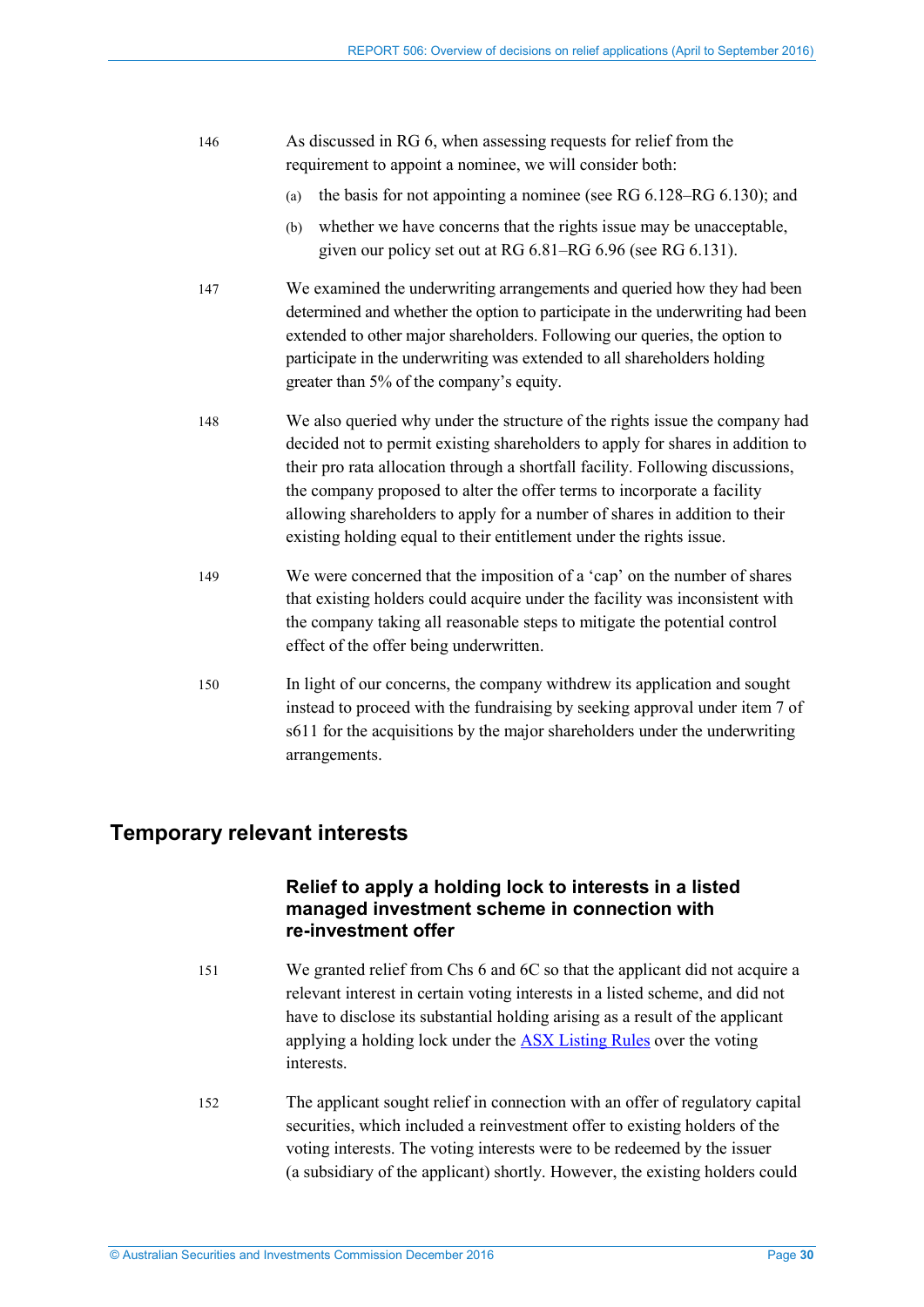elect to participate in the applicant's offer of regulatory capital securities through the reinvestment offer.

153 The applicant sought to apply a holding lock to the voting interests of any holder that elected to participate in the reinvestment offer, to prevent such interests from being traded after acceptance of the offer. As the holding lock prevented disposal of the voting interests, it gave the applicant a relevant interest in any voting interests subject to the reinvestment offer.

- <span id="page-30-2"></span><span id="page-30-1"></span>154 We granted relief from the takeovers prohibition in s606 because we were satisfied that (among other things):
	- (a) the purpose of the holding lock was not to acquire control of voting interests;
	- (b) the nature of the relevant interests was temporary (as the voting interests were to be redeemed shortly) and limited in nature (as the holding lock did not give the applicant any ability to exercise voting rights or to dispose of the interests itself); and
	- (c) shareholders would be free to accept a takeover bid if one was made, although this was considered unlikely given the voting interests were to be redeemed shortly and the scheme was to be delisted from ASX.
- <span id="page-30-3"></span>155 We granted relief from the substantial holding provisions in s671B because we were satisfied that:
	- (a) there was a risk that the lodgement of substantial holding notices could have an adverse commercial impact on the applicant's offer of regulatory capital securities; and
	- (b) the nature of the relevant interest giving rise to the applicant's substantial holding was temporary and limited in nature (see paragraph [154\(b\)\)](#page-30-1).
- 156 In addition, we considered that in this rare case, relief from both s606 and 671B would give the applicant competitive neutrality with similar reinvestment offers where holding locks are frequently used (ordinarily, such reinvestment offers do not relate to voting shares or interests in a Ch 6 company or scheme).

# <span id="page-30-0"></span>**Compulsory acquisitions**

## **Relief from the 75% test for acquisitions prior to offers being made under a market bid**

157 We granted relief to permit a bidder to include, when calculating whether the 75% threshold in s661A(1)(b)(ii) had been met, securities acquired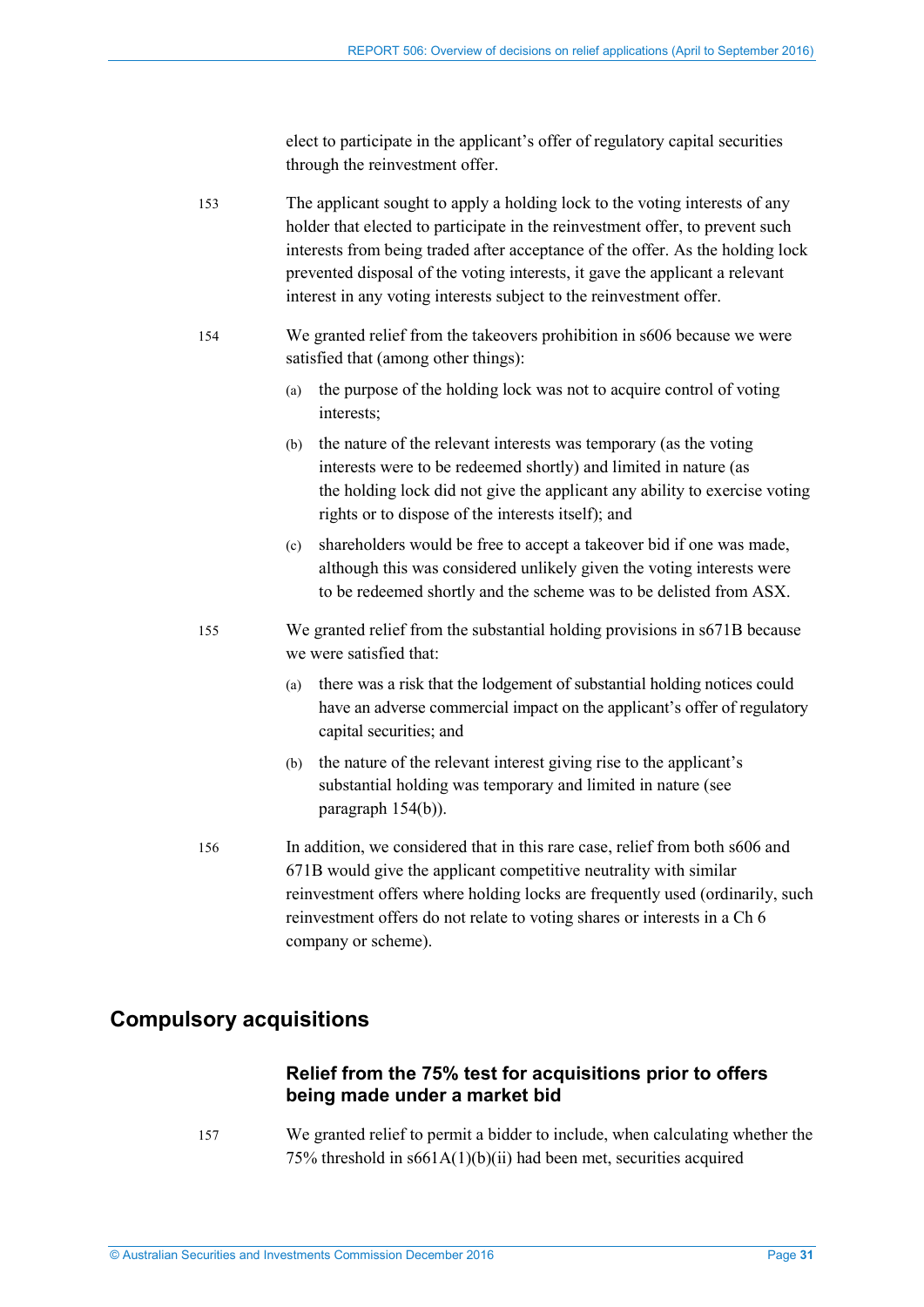on-market (under item 2 of s611) between the date of the announcement of the on-market bid and the commencement of the offer period.

<span id="page-31-1"></span>158 Section 661A(2A)—notionally inserted by Class [Order \[CO 13/522\]](https://www.legislation.gov.au/Details/F2013L01101) *Compulsory acquisitions and buyouts*—requires that, for the purposes of the 75% calculation, a bidder exclude from the number of securities acquired and the number of securities that the bidder offered to acquire securities in which the bidder has a relevant interest at the date of the first offer under the bid. The securities acquired by a bidder between the date of the announcement of the market bid and the commencement of the offer period would be excluded from the number of securities acquired and the number of securities that a bidder offered to acquire, as the first offer under the bid itself is not made until commencement of the offer period.

159 Relief was granted because we were satisfied that the purchases made by the bidder through the market—prior to formal offers under the market bid being made, but after the bidder's statement was available on ASX—indicated that there had been an overwhelming acceptance of the bid terms by shareholders independent of the bidder. This was consistent with the policy underpinning the post-bid compulsory acquisition provisions described in Regulatory [Guide 10](http://asic.gov.au/regulatory-resources/find-a-document/regulatory-guides/rg-10-compulsory-acquisitions-and-buyouts/) *Compulsory acquisitions and buyouts* (RG 10) at RG 10.28 and RG 10.50.

# <span id="page-31-0"></span>**Publications**

160 We issued the following publication on mergers and acquisitions relief during the period of this report.

# **Regulatory guides**

### **RG 71** *Downstream acquisitions*

161 We made minor updates to [RG 71](http://asic.gov.au/regulatory-resources/find-a-document/regulatory-guides/rg-71-downstream-acquisitions/) to take account of ASIC Corporations [\(Approved Foreign Financial Markets\) Instrument 2015/1071,](https://www.legislation.gov.au/Details/F2015L01988) which remade Class [Order \[CO 02/249\]](https://www.legislation.gov.au/Details/F2007B00252) *Approved overseas financial markets: s257B(7)* and [Class Order \[CO 02/259\]](https://www.legislation.gov.au/Details/F2006B00567) *Downstream acquisitions: foreign stock markets*. Those class orders were remade at the same time that we remade other class orders on takeovers and schemes of arrangement, as we reported in REP 483 at paragraphs 152–153.

162 RG 71 is a guide for companies, listed schemes, investors and their advisers who are involved in, or affected by, downstream acquisitions.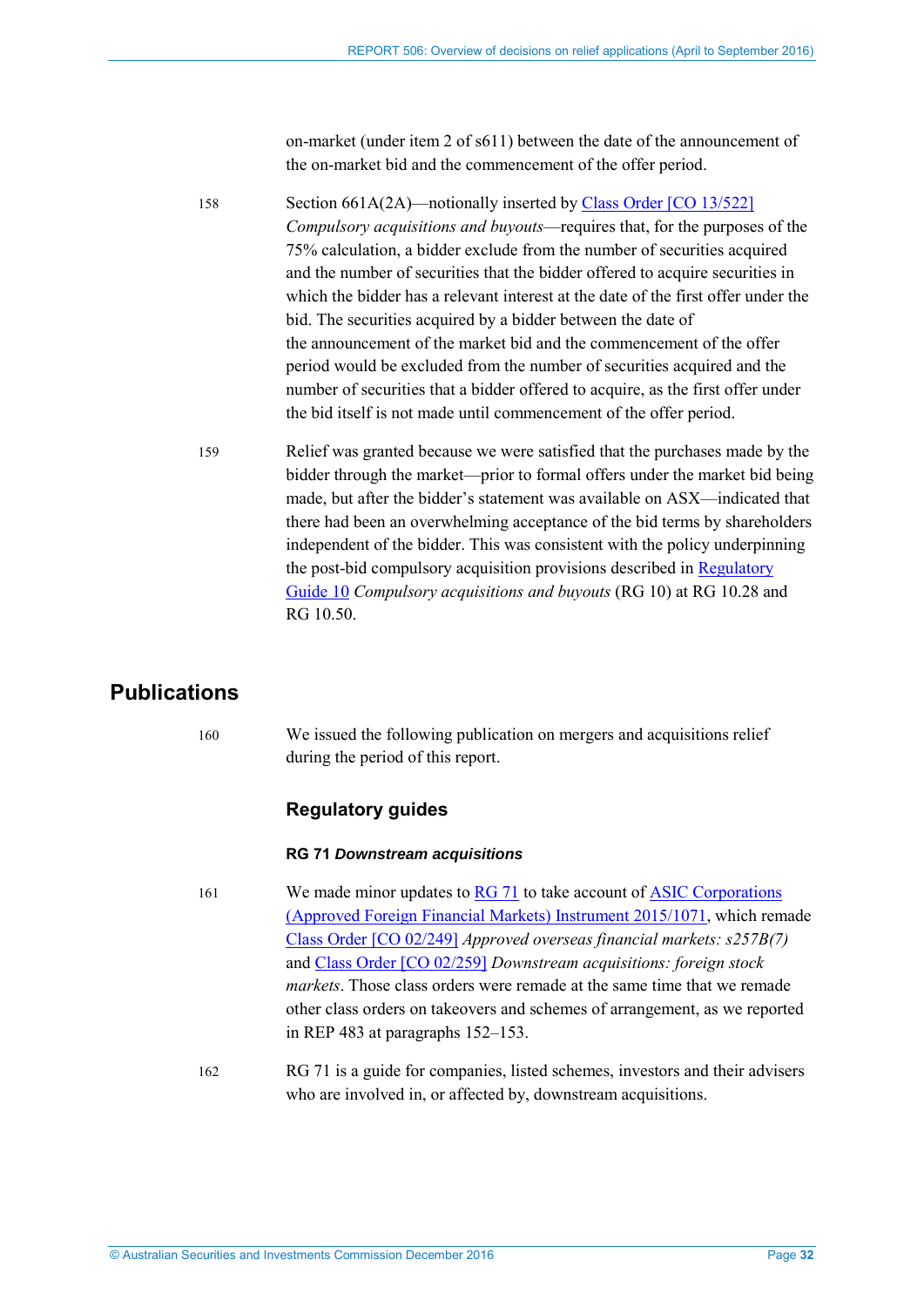- 163 In some circumstances, a downstream acquisition may breach s606. RG 71 explains:
	- (a) the downstream acquisition exemption in item 14 of s611;
	- (b) when we may grant relief;
	- (c) the conditions that may apply to our relief; and
	- (d) how to apply for relief.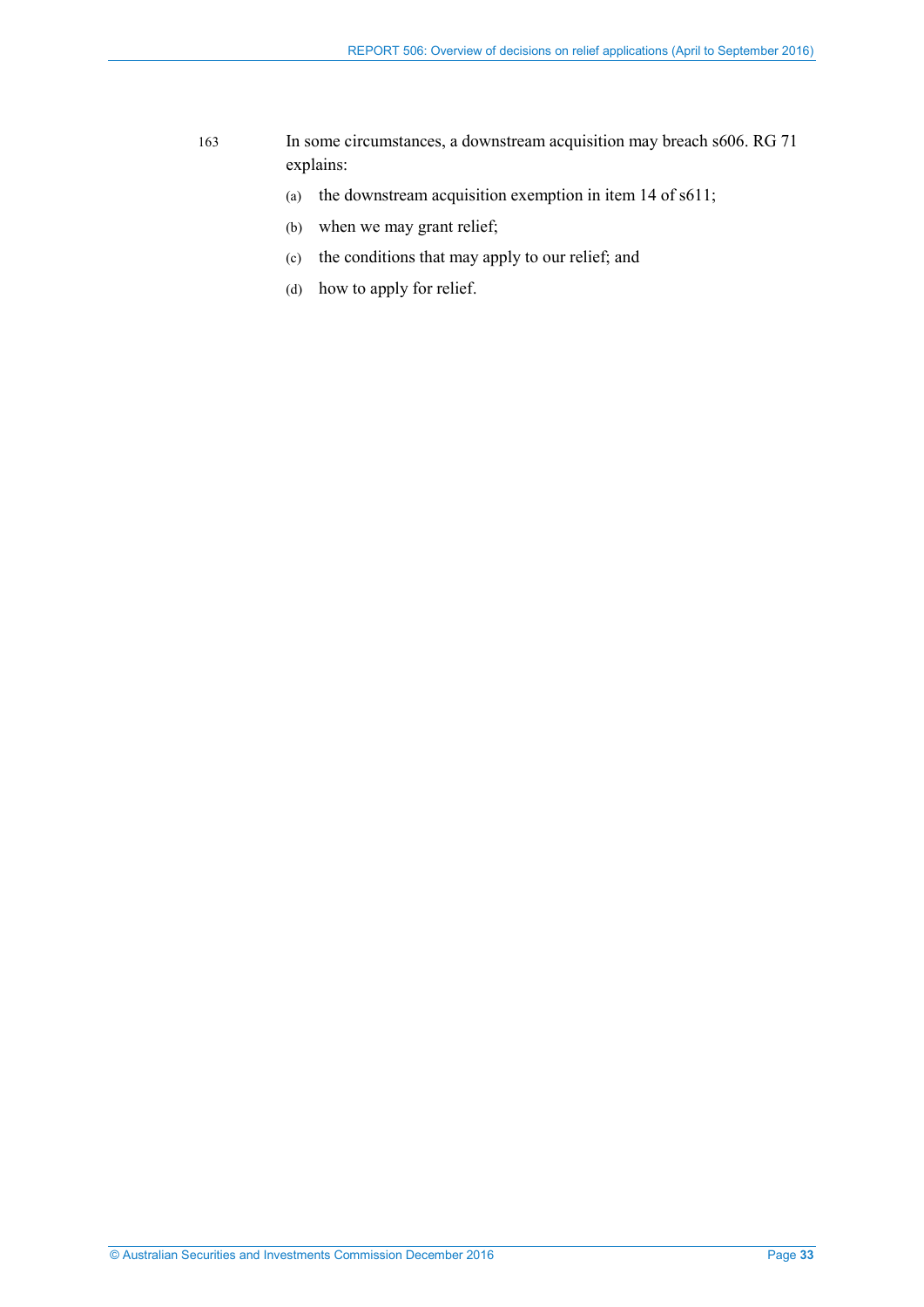# <span id="page-33-0"></span>**E Conduct relief**

### **Key points**

This section outlines some of our decisions on whether to grant relief from the conduct obligations imposed by Chs 2D, 2G, 2M, 5C and 7 of the Corporations Act.

We also outline the publications we issued on conduct relief during the period of this report.

# <span id="page-33-1"></span>**External administration**

## **Relief to allow additional time to prepare and lodge 'catch-up reports'**

- 164 We granted relief to allow a number of companies some additional time to prepare and lodge outstanding financial reports ('catch-up reports') that were due when the companies ceased to be under external administration.
- 165 The companies initially had the benefit of our six-month deferral relief under [ASIC Corporations \(Externally-Administered Bodies\) Instrument 2015/251](https://www.legislation.gov.au/Details/F2015C00583) after going into administration and then entering into a deed of company arrangement (DOCA) before the end of the initial six-month deferral period. We initially granted relief for only a short period while the applications were being assessed.
- 166 We were satisfied that compliance with the outstanding financial reporting obligations immediately at the end of the six-month deferral period provided under ASIC Corporations (Externally-Administered Bodies) Instrument 2015/251 would impose unreasonable burdens on the companies because:
	- (a) the DOCA was initially intended to be effectuated before the end of the initial six-month deferral period provided under the instrument;
	- (b) the date for satisfaction of various conditions under the DOCA was extended on two occasions, delaying effectuation of the DOCA until shortly after the initial six-month period and, consequently, delaying the drawdown of new debt facilities being provided under the DOCA;
	- (c) the deed administrators considered that it was not in the interests of creditors to prepare the outstanding financial reports while the DOCA conditions remained unsatisfied because, if the conditions were not satisfied and the DOCA was not effectuated, then the companies would likely be wound up and any costs incurred by the companies in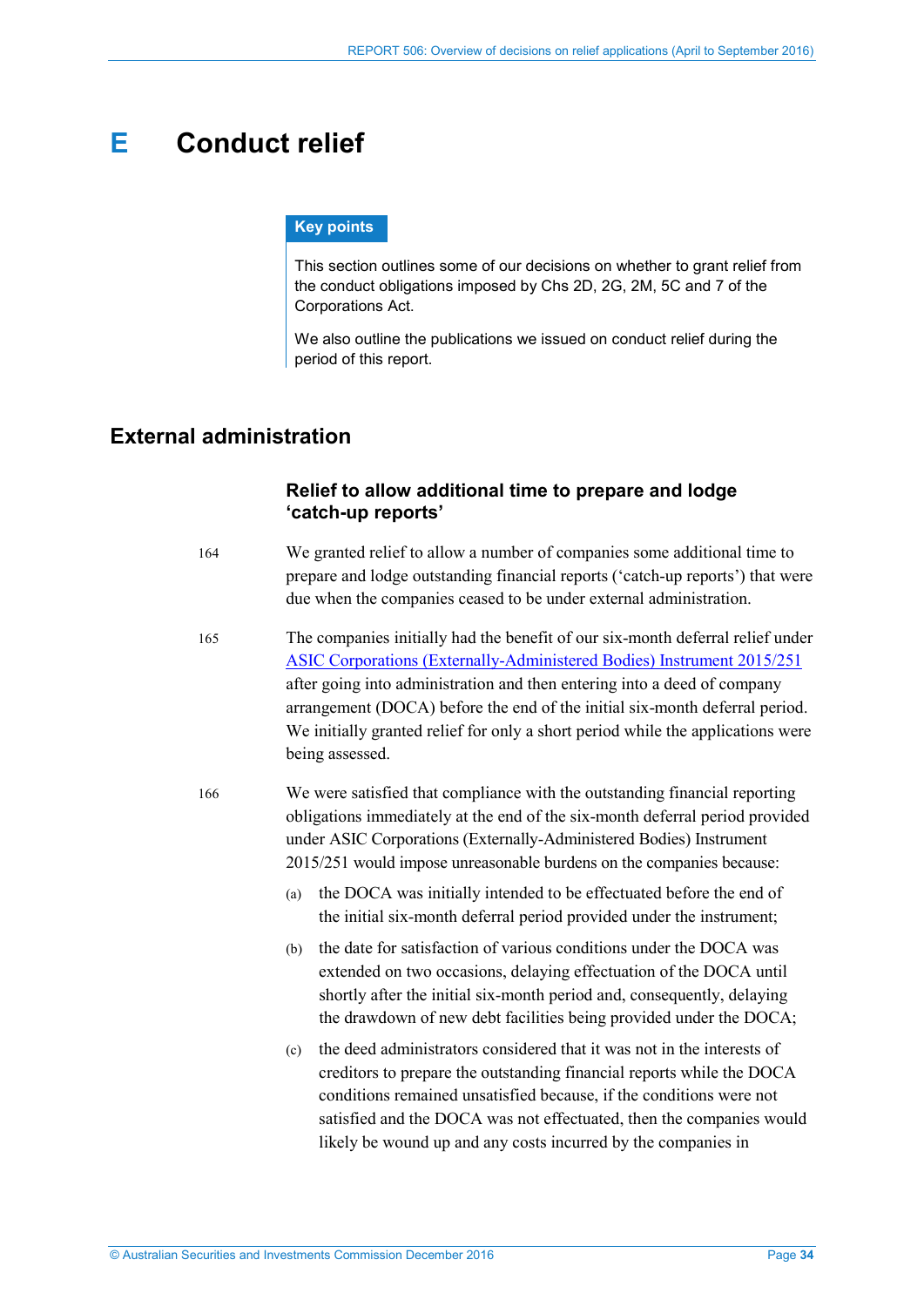preparing and lodging outstanding financial reports would be thrown away; and

- <span id="page-34-0"></span>(d) we were satisfied that there was no prejudice to any users of the outstanding financial reports while the listed parent company's shares were suspended from trading and its lead mine was under care and maintenance.
- 167 Externally administered companies that have the benefit of our financial reporting deferral relief will generally be required to comply with any outstanding financial reporting obligations before the deferral relief ends, unless they either obtain further deferral relief or enter liquidation.

### **Relief for registered scheme being wound up**

- 168 We granted a deferral of the obligations that apply under Pt 2M.3 and s601HG to a registered scheme that is being wound up.
- 169 The relief was sought because the liquidator of the responsible entity and the person appointed under s601NF(1) to ensure the scheme was wound up in accordance with its constitution (responsible person) disagreed about, among other things, their respective reporting responsibilities. The parties sought directions from the court about this dispute. The court ordered, among other things, that the responsible person apply for financial reporting relief, although it did not express an opinion on whether relief should be granted.

#### 170 We granted relief because:

- (a) uncertainty and disagreement between the relevant parties had resulted in informational asymmetries that meant complying with the reporting obligations in the immediate future would impose unreasonable burdens on the responsible entity;
- (b) the winding-up had been, and would continue to be, subject to oversight by the court;
- (c) the circumstances in which relief would apply meant that members of the scheme would be made aware of the relief and provided on a regular basis (as well as from time to time in the form of arrangements to answer questions) with relevant information about the winding-up of the scheme, in a similar manner to that already being carried out;
- (d) the responsible person would be providing an alternate source of updated financial information; and
- (e) where we grant an individual deferral from the financial reporting obligations, we will generally defer compliance plan audit obligations in s601HG for the same period of time.
- 171 Our policy on the financial reporting and compliance plan audit relief we may grant to registered schemes being wound up is set out in [Regulatory](http://asic.gov.au/regulatory-resources/find-a-document/regulatory-guides/rg-174-relief-for-externally-administered-companies-and-registered-schemes-being-wound-up/)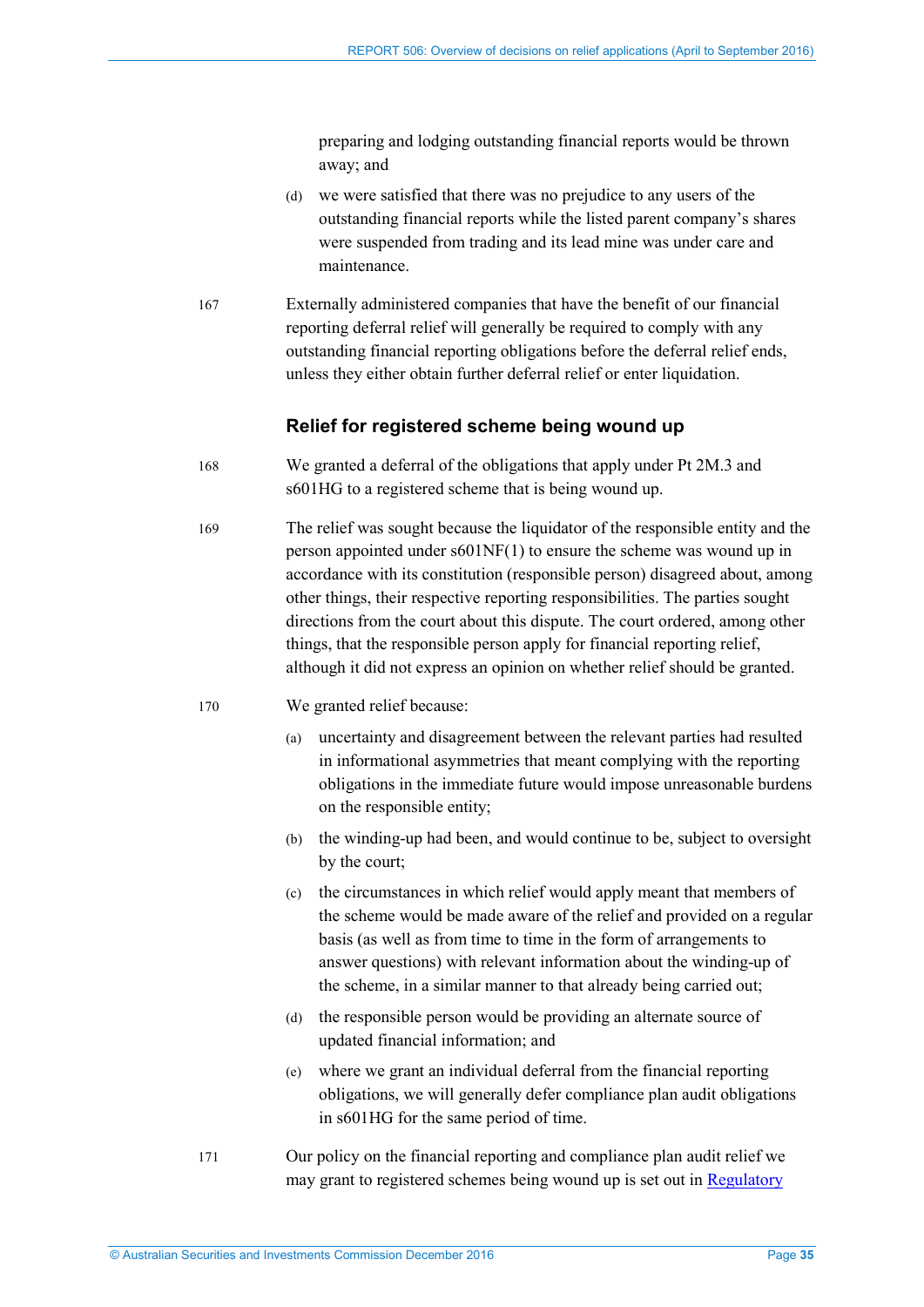<span id="page-35-1"></span>[Guide 174](http://asic.gov.au/regulatory-resources/find-a-document/regulatory-guides/rg-174-relief-for-externally-administered-companies-and-registered-schemes-being-wound-up/) *Relief for externally administered companies and registered schemes being wound up* (RG 174).

172 Taking into account the circumstances of the dispute between the liquidator and the responsible person, the decision of the court, and our policy, we considered that the period of disruption was best measured from the time the court orders were made, instead of the date of appointment of the liquidator. Therefore, the deferral was granted for a period of 24 months from the next reporting date after the date of the orders of the court regarding the dispute between the parties.

# <span id="page-35-0"></span>**Market conduct**

## **No-action letter provided for market stabilisation activities subsequent to an IPO**

- 173 A company was provided a no-action letter for market stabilisation activities for a period of 30 days post-listing in connection with a large IPO.
- 174 The post-listing market stabilisation allowed the pre-IPO owners of the company to use proceeds from an over-allocation during the fundraising to buy and sell shares on-market for the purpose of stabilising the price of shares for a 30-day period following listing.
- 175 The company submitted that allowing market stabilisation would promote an orderly market, be consistent with the expectations of foreign investors, counter immediate aftermarket volatility, provide greater confidence in the book-build process and be consistent with our policy.
- 176 In considering whether the company's proposed market stabilisation was appropriate in the circumstances, we assessed the proposal against the criteria set out in Section B of [Consultation Paper 63](http://asic.gov.au/regulatory-resources/find-a-document/consultation-papers/cp-63-market-stabilisation/) *Market stabilisation* (CP 63), as well as the disclosures to be made in the prospectus regarding market stabilisation. We also evaluated the controls put into place by the entity responsible for trading the stabilisation shares.
- 177 Following our evaluation of the proposed market stabilisation, we provided a no-action letter to the company with the standard conditions set out in CP 63, on the basis that the terms of the proposed market stabilisation activities were within our policy and consistent with prior decisions.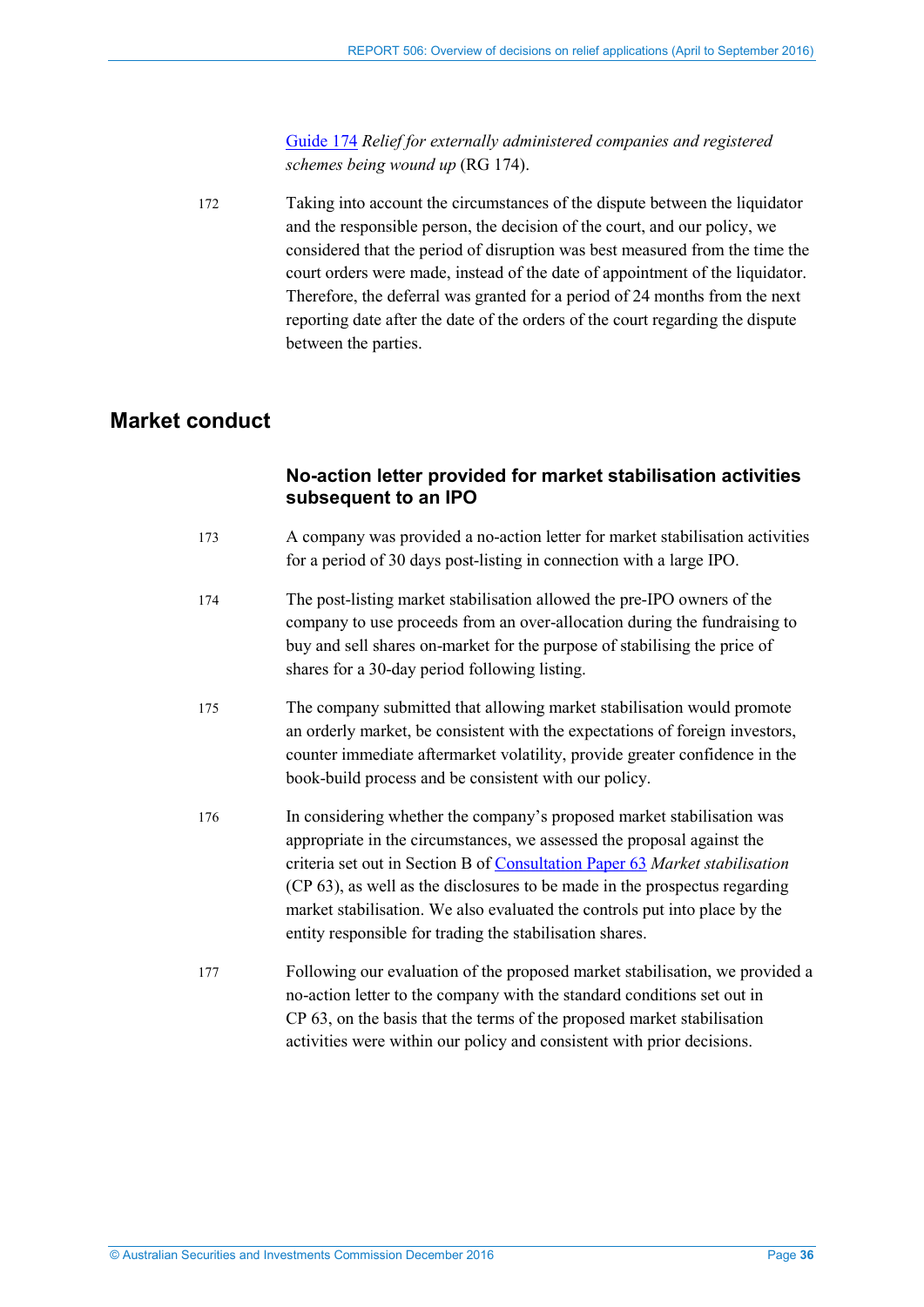# <span id="page-36-0"></span>**Wholly owned entities**

# **Relief from financial reporting obligations for wholly owned subsidiaries of a cooperative**

- 178 We granted relief from the requirement to comply with certain financial reporting obligations (under s340(1)) to three large proprietary companies, each a wholly owned subsidiary of a large cooperative, that are party to a deed of cross-guarantee.
- 179 The relief we granted was analogous to relief provided at that time by Class [Order \[CO 98/1418\]](https://www.legislation.gov.au/Details/F2014C01010) *Wholly-owned entities*. The relief was required because cooperatives did not fall within the definition of 'Holding Entity' for the purposes of [CO 98/1418].
- 180 [CO 98/1418] has since been replaced by ASIC Corporations [\(Wholly-owned Companies\) Instrument 2016/785.](https://www.legislation.gov.au/Details/F2016L01538) See paragraphs [191](#page-37-0)[–199](#page-38-0) for more information.
- 181 The cooperative prepares audited consolidated financial statements for itself and its controlled entities (including the subsidiaries) in accordance with the *Co-operatives Act 2009* (including Ch 2M as it applies to cooperatives), as well as other legislation.
- 182 We granted relief because:
	- (a) we were satisfied that the financial reporting obligations imposed an unreasonable burden on the wholly owned subsidiaries of the cooperative in the circumstances; and
	- (b) the relief involved the application of existing policy underpinning [CO 98/1418].

# <span id="page-36-1"></span>**Publications**

183 We issued the following publications on conduct relief during the period of this report.

## **Legislative instruments**

#### **ASIC Corporations (Repeal) Instrument 2016/391**

- 184 [ASIC Corporations \(Repeal\) Instrument 2016/391](https://www.legislation.gov.au/Details/F2016L00793) repealed Class Order [\[CO 14/632\]](https://www.legislation.gov.au/Details/F2014L00893) *Key management personnel equity instrument disclosures* on 14 May 2016.
- 185 We repealed [CO 14/632] as we considered that it was no longer required due to the commencement of the Corporations Amendment (Remuneration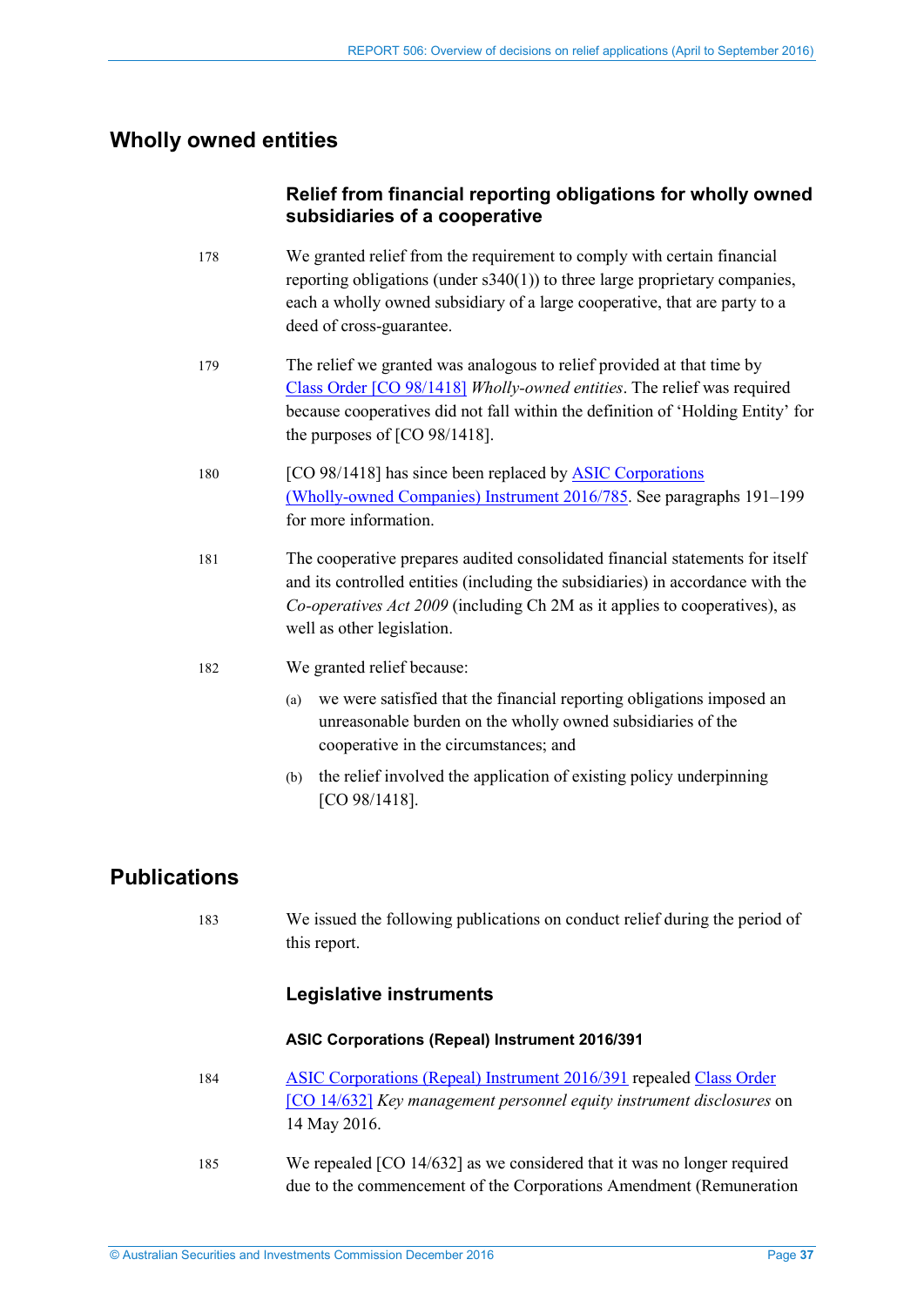Disclosures) Regulation 2016, which amended the Corporations Regulations to clarify and correct the remuneration disclosure requirements.

### **ASIC Corporations (Client money – Cash common funds) Instrument 2016/671**

- 186 [ASIC Corporations \(Client money Cash common funds\) Instrument](https://www.legislation.gov.au/Details/F2016L01183)  [2016/671](https://www.legislation.gov.au/Details/F2016L01183) remakes [Class Order \[CO](https://www.legislation.gov.au/Details/F2007B00379) 04/1063] *Section 981B money in cash common funds*. Under the Legislation Act, that class order was due to sunset if not remade.
- 187 We originally made [CO 04/1063] to address doubt as to whether s981B of the Corporations Act and reg 7.8.1 of the Corporations Regulations allowed client money to be paid into a registered cash common fund operated by a trustee company. The new instrument maintains the relief in [CO 04/1063] and enables client money received by an AFS licensee to be deposited into a cash common fund, provided the fund is also a registered scheme.
- 188 [Consultation Paper 256](http://asic.gov.au/regulatory-resources/find-a-document/consultation-papers/cp-256-remaking-and-repealing-asic-class-orders-on-trustee-company-common-funds/) *Remaking and repealing class orders on trustee company common funds* (CP 256) sought feedback on our proposal to remake [CO 04/1063] without significant changes. We did not receive any submissions on CP 256 and, accordingly, proceeded with the proposal.

### **ASIC Corporations (Repeal) Instrument 2016/675**

- 189 [ASIC Corporations \(Repeal\) Instrument 2016/675](https://www.legislation.gov.au/Details/F2016L01184) repealed Class [Order](https://www.legislation.gov.au/Series/F2006B00962)  [\[CO 00/199\]](https://www.legislation.gov.au/Series/F2006B00962) *Trustee companies' common funds* from 19 July 2016. [CO 00/199] modified provisions of Ch 5C.
- 190 CP 256 sought feedback on our proposal to repeal [CO 00/199] as part of our review of [CO 04/1063]. We did not receive any submissions on CP 256 and, accordingly, proceeded with the proposal.

# **Regulatory guides**

### **RG 115** *Audit relief for proprietary companies*

- <span id="page-37-0"></span>191 We updated [RG 115](http://asic.gov.au/regulatory-resources/find-a-document/regulatory-guides/rg-115-audit-relief-for-proprietary-companies/) after remaking our legislative instruments that affect financial reporting by companies.
- 192 [Consultation Paper 267](http://asic.gov.au/regulatory-resources/find-a-document/consultation-papers/cp-267-remaking-asic-class-orders-and-guidance-on-audit-and-financial-reporting/) *Remaking ASIC class orders and guidance on audit and financial reporting* (CP 267) sought feedback from preparers of financial statements on our proposals to remake, without significant changes, our class orders relating to audit and financial reporting relief. Under the Legislation Act, those class orders were due to sunset if not remade.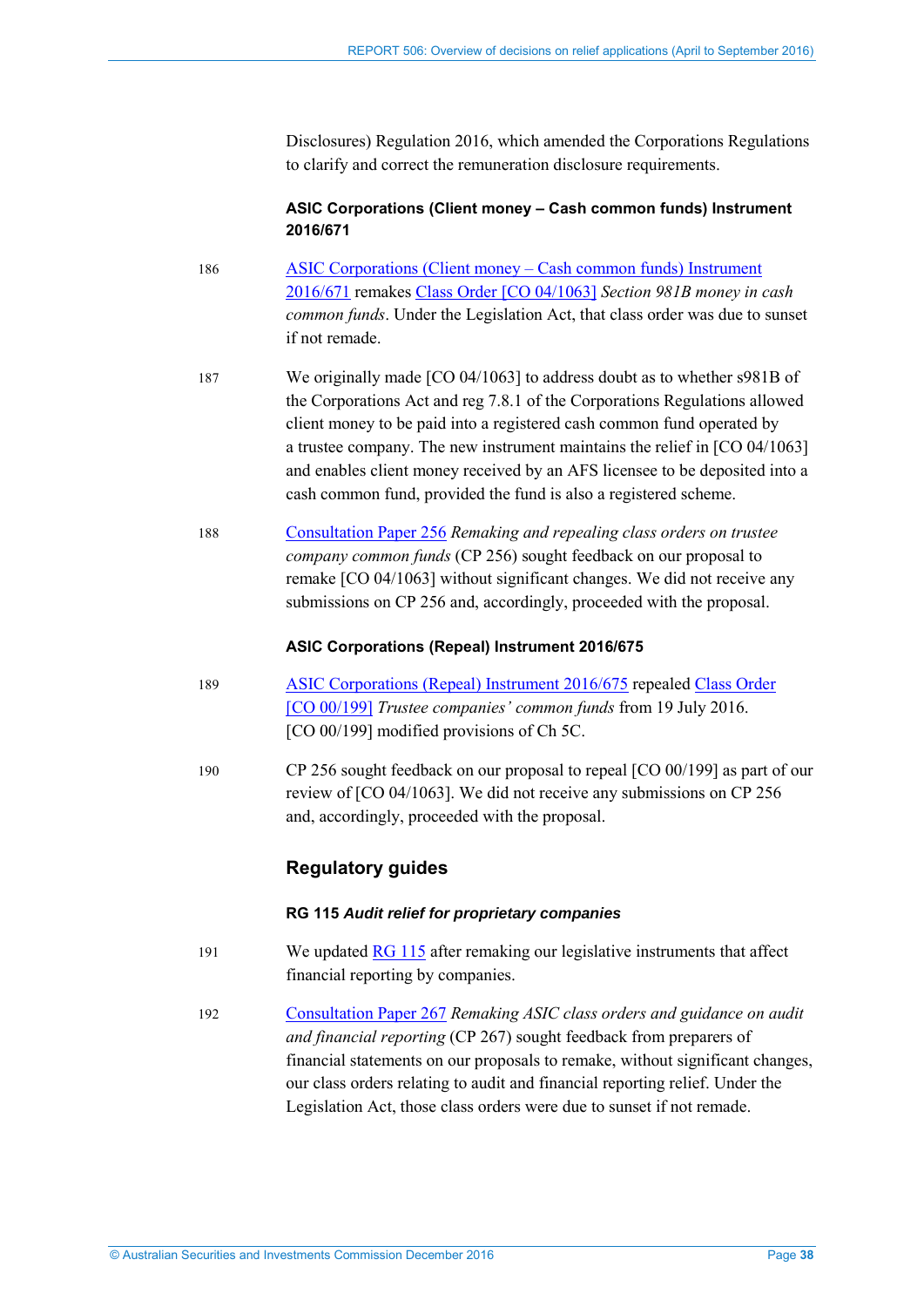| Those class orders were remade as the following legislative instruments:<br>- 193 |
|-----------------------------------------------------------------------------------|
|-----------------------------------------------------------------------------------|

- (a) [ASIC Corporations \(Audit Relief\) Instrument 2016/784](https://www.legislation.gov.au/Details/F2016L01542) replaced Class [Order \[CO 98/1417\]](https://www.legislation.gov.au/Details/F2006B01567) *Audit relief for proprietary companies*;
- (b) ASIC Corporations (Wholly-owned Companies) Instrument 2016/785 replaced [CO 98/1418]; and
- (c) [ASIC Corporations \(Qualified Accountant\) Instrument 2016/786](https://www.legislation.gov.au/Details/F2016L01541) replaced Class [Order \[CO 01/1256\]](https://www.legislation.gov.au/Details/F2007B00090) *Qualified accountant*.
- 194 CP 267 also sought feedback on our proposals:
	- (a) to update:
		- (i) RG 115;
		- (ii) Pro Forma 24 *Deed of cross guarantee* (PF 24);
		- (iii) Pro Forma 25 *Notice of disposal* (PF 25);
		- (iv) Pro Forma 26 *Revocation deed* (PF 26);
		- (v) Pro Forma 27 *Assumption deed* (PF 27); and
		- (vi) Pro Forma 183 *Deed of subordination* (PF 183); and

Note: To download copies of these pro formas, see [www.asic.gov.au/pro-formas.](http://asic.gov.au/pro-formas) 

- (b) to repeal:
	- (i) Class [Order \[CO 98/106\]](https://www.legislation.gov.au/Details/F2007B01016) *Financial reports of superannuation funds, approved deposit funds and pooled superannuation trusts*; and
	- (ii) Class [Order \[CO 99/1225\]](https://www.legislation.gov.au/Details/F2006C00279) *Financial reporting requirements for benefit fund friendly societies*.
- 195 In addition to updating RG 115, we also updated the pro formas listed above and reissue[d Information Sheet 24](http://asic.gov.au/regulatory-resources/financial-reporting-and-audit/preparers-of-financial-reports/relief-from-corporate-finance-provisions/deeds-of-cross-guarantee/) *Deeds of cross-guarantee* (INFO 24).
- 196 A consequence of remaking [CO 98/1418] as a legislative instrument is that, in order to join a company to a deed of cross-guarantee that was executed before the commencement of the new instrument, a new deed will need to be executed or the pre-existing deed varied to reflect the revised PF 24.
- 197 Submissions on CP 267 were due on 12 September 2016.
- 198 [ASIC Corporations \(Amendment and Repeal\) Instrument 2016/914](https://www.legislation.gov.au/Details/F2016L01543) repealed [CO 98/106] and [CO 99/1225] on 29 September 2016.
- <span id="page-38-0"></span>199 On 30 September 2016, we released [Report 497](http://asic.gov.au/regulatory-resources/find-a-document/reports/rep-497-response-to-submissions-on-cp-267-remaking-asic-class-orders-on-audit-and-financial-reporting/) *Response to submissions on CP 267 Remaking ASIC class orders on audit and financial reporting* (REP 497), which highlights the key issues that arose out of the submissions received on CP 267 and details our responses to those issues.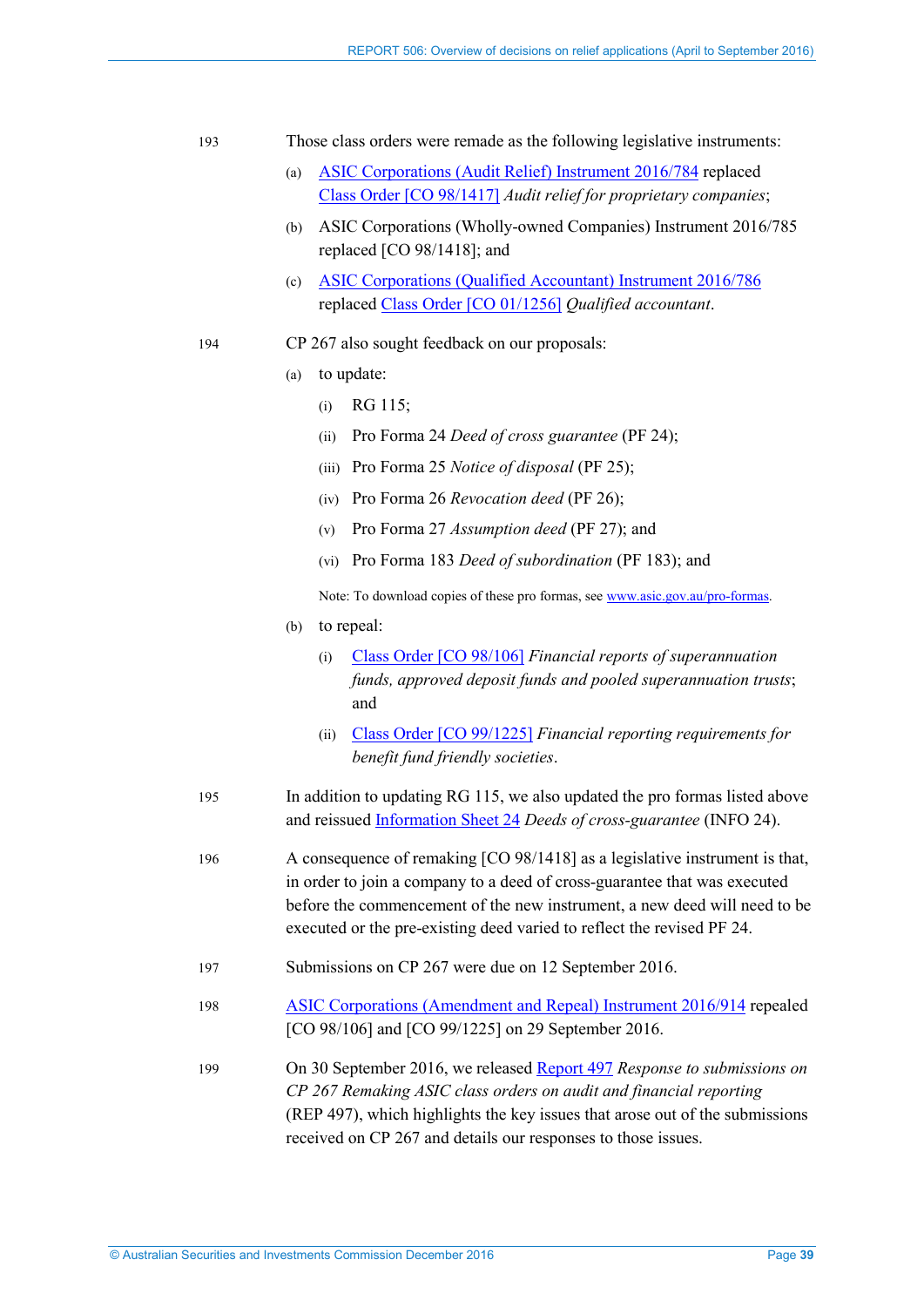#### **RG 180** *Auditor registration*

| 200 | We released revised RG 180, which simplifies and improves the registration |
|-----|----------------------------------------------------------------------------|
|     | process for prospective auditors.                                          |

- 201 As part of our changes to RG 180, we:
	- (a) approved a new competency standard for satisfying practical experience requirements;
	- (b) reduced the paperwork and information required for satisfying an hours-based experience test; and
	- (c) updated the professional indemnity (PI) insurance requirements for authorised audit companies and new registered company auditors.

202 We also updated our PI insurance requirements to remain consistent with the limitation of liability schemes for members of two professional accounting bodies that were revised in 2014 under the Professional Standards Council schemes.

- 203 We also reissued the following pro formas:
	- (a) Pro Forma 215 *Company auditor registration conditions* (PF 215);
	- (b) Pro Forma 216 *Authorised audit company registration conditions* (PF 216); and
	- (c) Pro Forma 217 *Deed: Authorised audit company run-off insurance cover* (PF 217).

Note: To download copies of these pro formas, see [www.asic.gov.au/pro-formas.](http://asic.gov.au/pro-formas) 

### **Reports**

### **REP 488** *Response to submissions on CP 240 Remaking ASIC class orders on rounding and other matters*

- 204 [REP 488](http://asic.gov.au/regulatory-resources/find-a-document/reports/rep-488-response-to-submissions-on-cp-240-remaking-asic-class-orders-on-rounding-and-other-matters/) highlights the key issues that arose out of the submissions received on [Consultation Paper 240](http://asic.gov.au/regulatory-resources/find-a-document/consultation-papers/cp-240-remaking-asic-class-orders-on-rounding-directors-reports-disclosing-entities-and-other-matters/) *Remaking ASIC class orders on rounding, directors' reports, disclosing entities and other matters* (CP 240) and details our responses to those issues.
- 205 CP 240 sought feedback on our proposals to remake, without significant changes, six class orders that affected the financial reporting requirements of disclosing entities and entities generally. Under the Legislation Act, those class orders were due to sunset if not remade.
- 206 Those class orders were remade as the following five legislative instruments:
	- (a) [ASIC Corporations \(Uncontactable Members\) Instrument 2016/187](https://www.legislation.gov.au/Details/F2016L01322) replaced Class [Order \[CO 98/101\]](https://www.legislation.gov.au/Details/F2006B00826) *Members of companies, registered schemes and disclosing entities who are uncontactable*;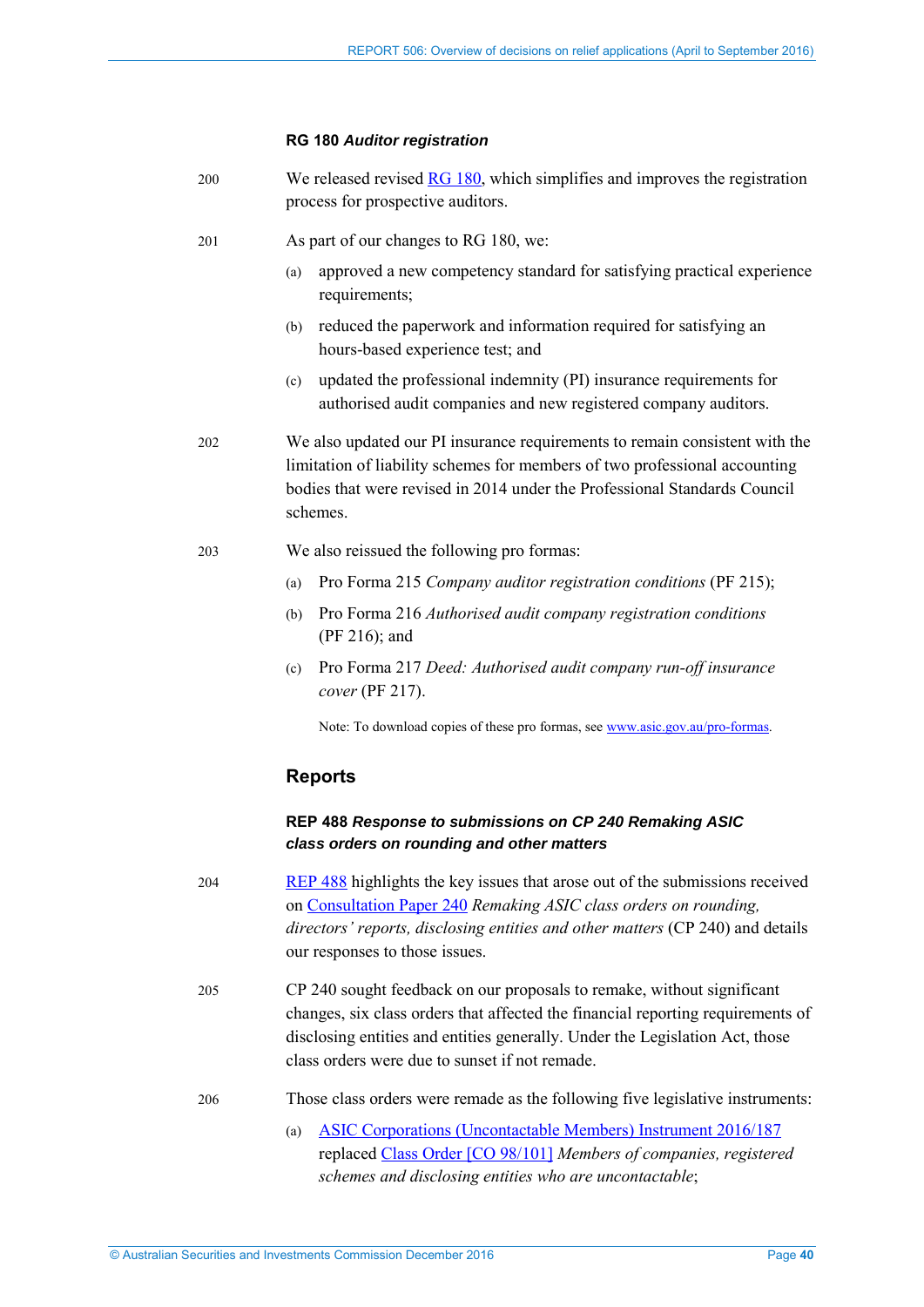- (b) [ASIC Corporations \(Directors' Report Relief\) Instrument 2016/188](https://www.legislation.gov.au/Details/F2016L01323) replaced Class [Order \[CO 98/2395\]](https://www.legislation.gov.au/Details/F2006B00220) *Transfer of information from the directors' report*;
- (c) [ASIC Corporations \(Synchronisation of Financial Years\) Instrument](https://www.legislation.gov.au/Details/F2016L01325)  [2016/189](https://www.legislation.gov.au/Details/F2016L01325) replaced Class [Order \[CO](https://www.legislation.gov.au/Details/F2007B01152) 98/96] *Synchronisation of financial year with foreign parent company*;
- (d) [ASIC Corporations \(Disclosing Entities\) Instrument 2016/190](https://www.legislation.gov.au/Details/F2016L01328) replaced Class [Order \[CO 98/2016\]](https://www.legislation.gov.au/Details/F2007B00999) *Entities which cease to be disclosing entities before their deadline* and Class [Order \[CO](https://www.legislation.gov.au/Details/F2008L00584) 08/15] *Disclosing entities half-year financial reporting relief*; and
- (e) [ASIC Corporations \(Rounding in Financial/Directors' Reports\)](https://www.legislation.gov.au/Details/F2016L00442)  [Instrument 2016/191](https://www.legislation.gov.au/Details/F2016L00442) replaced Class [Order \[CO 98/100\]](https://www.legislation.gov.au/Details/F2006B00367) *Rounding in financial reports and directors' reports*.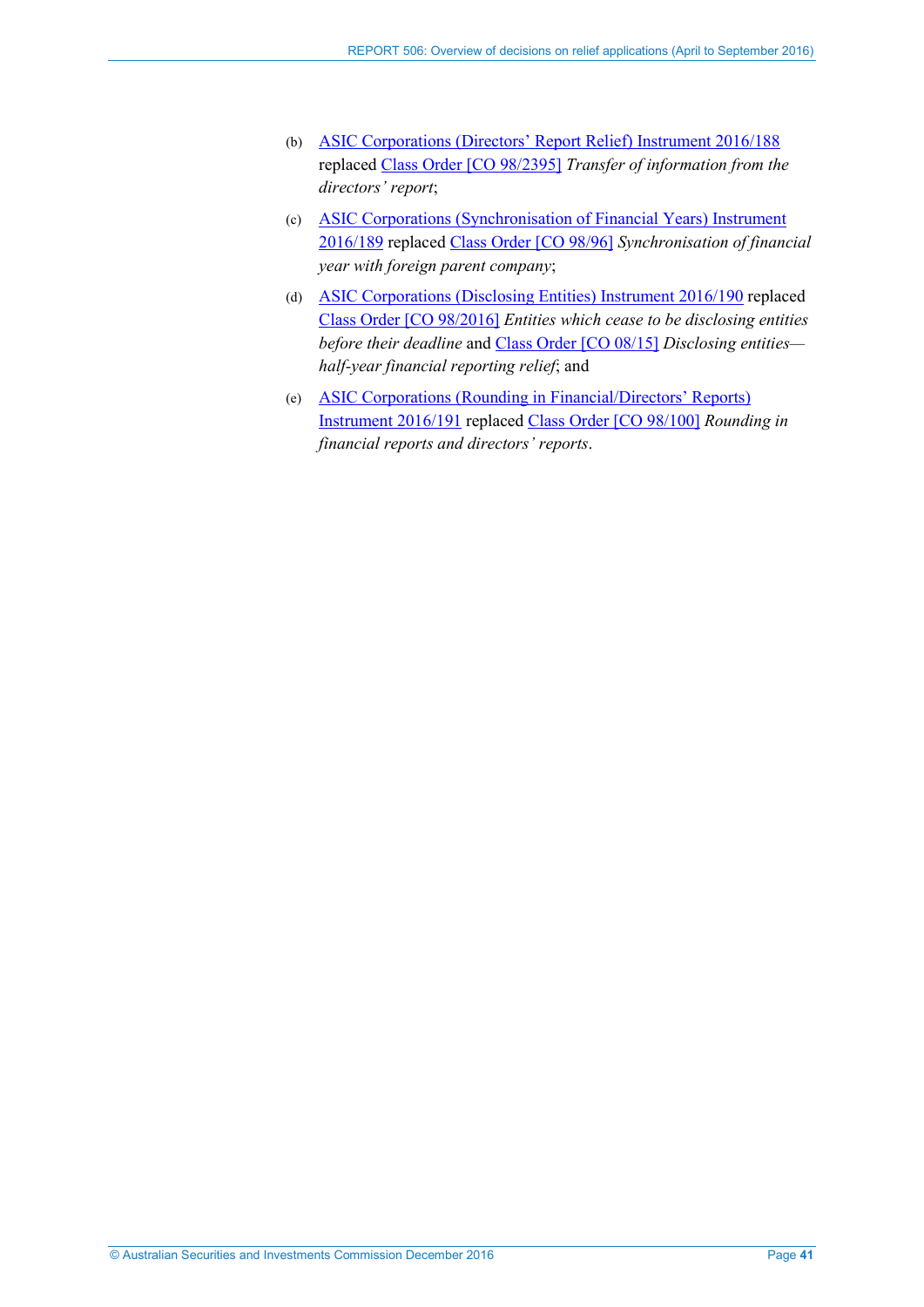# <span id="page-41-0"></span>**F Credit relief**

#### **Key points**

This section outlines some of our decisions on whether to grant relief under the National Credit Act.

This section also describes the relevant guidance we issued on credit relief during the period of this report.

# <span id="page-41-1"></span>**Exclusion from the National Credit Code**

## **Refusal of application for National Credit Code exclusion for loans to persons who have commenced litigation**

207 We refused an application for an exclusion from the National Credit Code under s6(14) of the Code.

208 The application sought the exclusion of the provision of credit to individuals who have commenced litigation (e.g. personal injury or workers compensation matters). The loans would only be repayable if the litigation is successful. There were no proposed restrictions on how the debtors would be able to use the credit provided. The effect of the exclusion sought would have been that the National Credit Act disclosure and responsible lending obligations, as well as the rules in the National Credit Code, would not apply to the loans.

- 209 We refused to grant the exclusion sought because there would be more than a minimal regulatory detriment associated with granting the exclusion sought. We also reached the view that:
	- (a) the costs identified by the applicant were the ordinary costs of compliance with the National Credit Act;
	- (b) the usual and intended effect of the National Credit Act was for debtors under the loans to receive the normal protections provided by the regulatory framework; and
	- (c) the arrangements were not analogous to existing relief for litigation funding schemes—where the credit may only be used to participate, conduct or fund legal proceedings—in Class [Order \[CO 13/18\]](https://www.legislation.gov.au/Details/F2016C00731) *Funded representative proceedings and funded proof of debt arrangements exclusion from the National Consumer Credit Protection Act 2009*.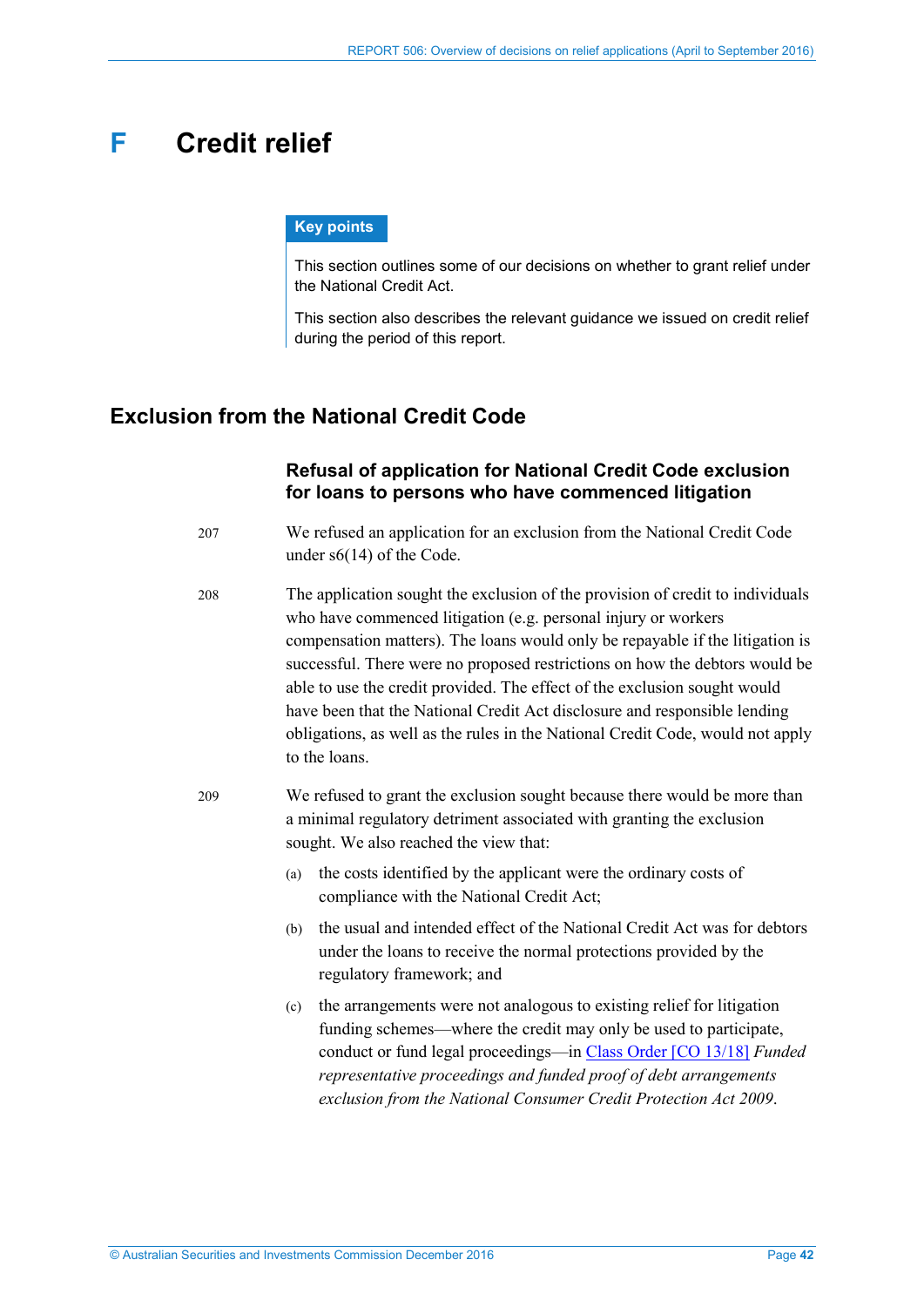## <span id="page-42-1"></span>**Relief from the minimum monthly repayment disclosure requirement**

- 210 We granted relief to a credit licensee to permit the licensee to not include the prescribed form of minimum monthly repayment warning in account statements for a particular credit card product.
- <span id="page-42-2"></span>211 The relief applies to a credit card that allows for debtors to enter fixed instalment plans for parts of the credit balance, while the remainder of the balance is held as a 'revolving balance'. For this particular contract, the prescribed form of warning (set out in reg 79B of the National Consumer Credit Protection Regulations 2010) does not operate in a way that gives debtors accurate information about the size and cost of their debt, and the impact of making additional repayments.
- 212 We granted relief because:
	- (a) the repayment terms of the credit card appeared to reduce the likelihood of consumers making a minimum repayment that results in relatively high balances being carried for an extended period of time; and
	- (b) including information in the minimum repayment warning table about balances covered by instalment plans may detract from the usefulness of the prescribed warning, as it could confuse or hide the actual payment schedule for the revolving balance and amount of interest being paid on the revolving balance.
- 213 The relief is subject to requirements designed to minimise any consumer risks by:
	- (a) ensuring consumers continue to receive information about the duration of their credit arrangements, and the impact on total interest charges, at points in time when this message may have an impact on the consumer's use and management of their credit balance; and
	- (b) limiting the licensee's ability to change the terms of instalment plans to permit balances to be held for longer periods or otherwise allow the consumer to accrue significantly more interest charges than the revolving balance.

# <span id="page-42-0"></span>**Publications**

214 We issued the following publications on credit relief during the period of this report.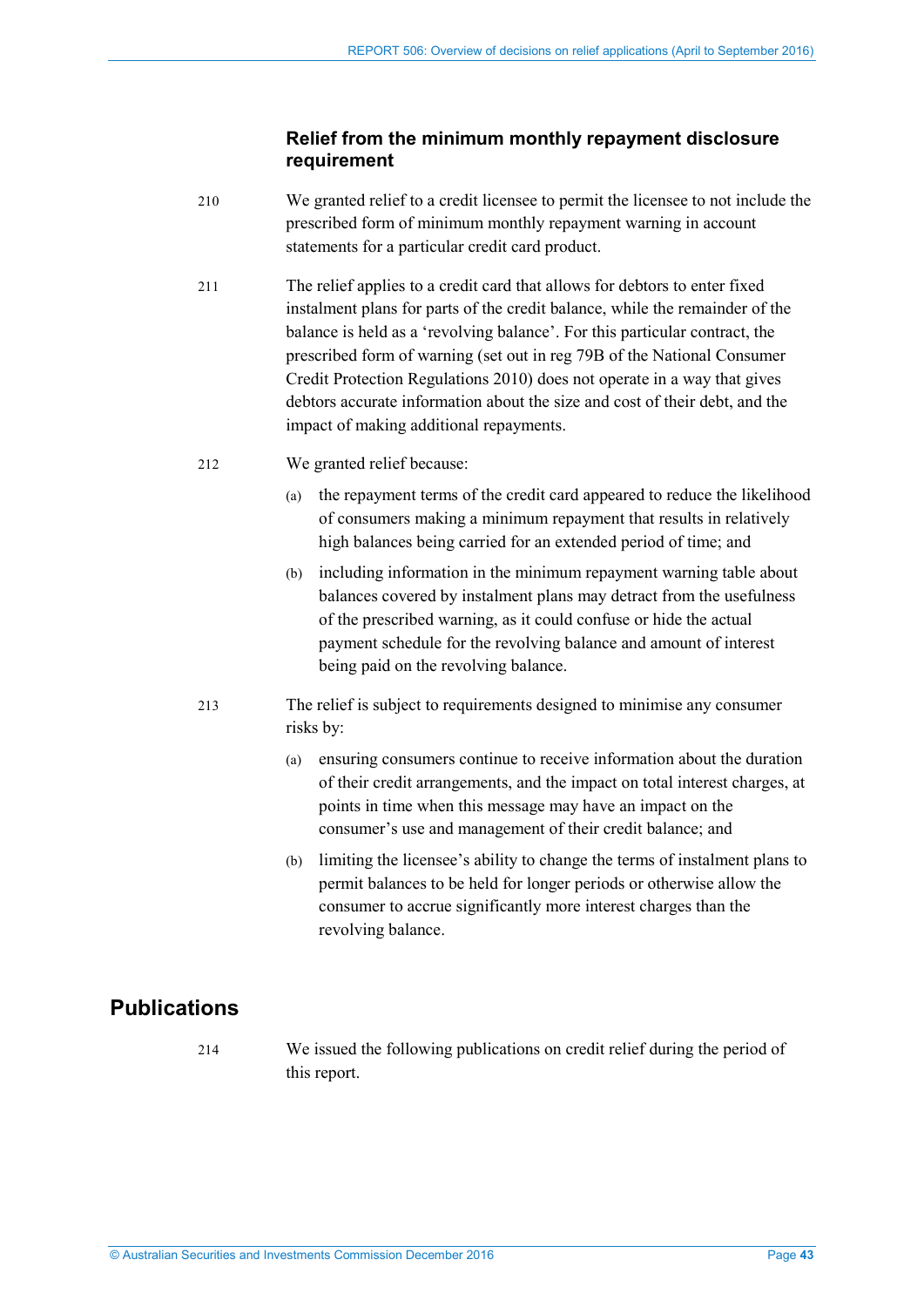# **Legislative instruments**

### **ASIC Credit (Amendment) Instrument 2016/632**

- 215 [ASIC Credit \(Amendment\) Instrument 2016/632](https://www.legislation.gov.au/Details/F2016L01171) extends the relief in [CO 13/18] until 12 July 2017.
- 216 [CO 13/18] provides relief from the application of the National Credit Act to lawyers and funders involved in legal proceedings structured as funded representative proceedings and funding claims lodged with liquidators to prove in the winding-up of an insolvent company. The relief is from the requirements that would otherwise apply to funded representative proceedings and funded proof of debt arrangements if they amount to 'credit' to which the National Credit Act applies.
- 217 The relief means that funded representative proceedings and funded proof of debt arrangements can commence or progress without needing to comply with specific requirements, including holding an Australian credit licence and complying with the conduct, disclosure and responsible lending requirements.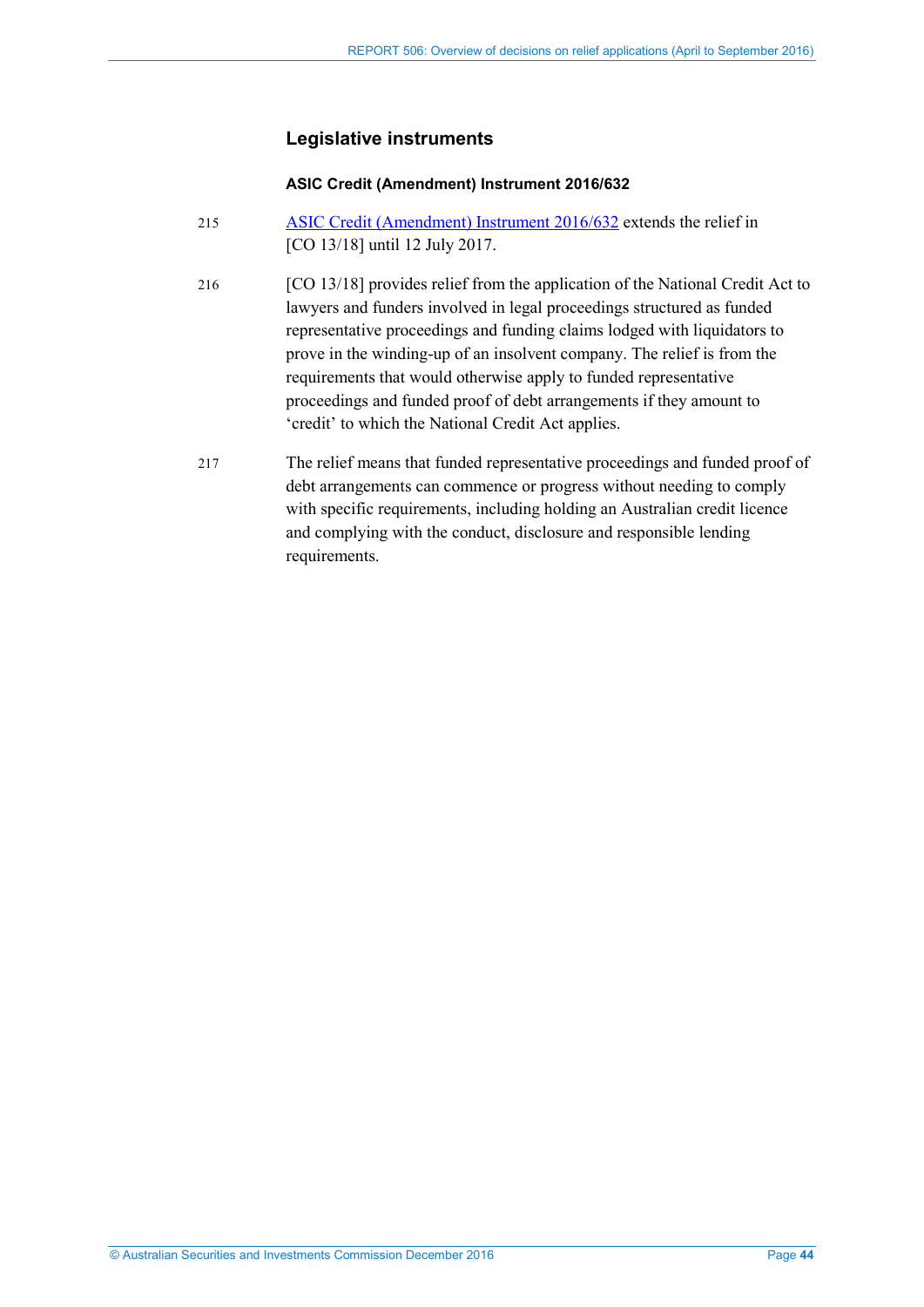# <span id="page-44-0"></span>**G Other relief**

#### **Key points**

This section outlines some of our decisions on whether to grant relief that do not fall within any of the previous sections, and that may be significant to participants in the financial services and capital markets industry.

We also outline other publications on relief that we issued during the period of this report.

# <span id="page-44-1"></span>**Swap execution facilities**

## **Extension of no-action position regarding s791A**

- 218 We granted extensions of no-action letters to six swap execution facilities (SEFs) whose related entities have a presence in Australia. These entities were granted extensions of our no-action position in relation to s791A to allow them to operate a market in Australia.
- 219 Title VII of the *Dodd–Frank Wall Street Reform and Consumer Protection Act* (US) amended the *Commodity Exchange Act* (US) to establish a comprehensive new regulatory framework for swaps in the United States. From 2 October 2013, any platform that facilitates to US persons the execution of swaps through a multiple-to-multiple trading mechanism must register as an SEF and comply with the principles set out in the SEF's rules. As a result, a number of international trading platform operators (some of which are currently operating in Australia) have developed and registered their SEFs with the US Commodity Futures Trading Commission (CFTC) to offer US persons the ability to trade in those swaps.
- 220 Some of the platforms currently operating in Australia under an Australian market licence, or an exemption, sought to continue to provide their Australian users with the ability to transact with US persons through their SEFs.
- 221 We initially provided no-action letters to six SEFs from 2 October 2013 to 2 April 2014 and extended our no-action position a number of times. We granted a further final extension to five of these facilities from 2 October 2016 to 2 April 2017.
- 222 We provided another SEF with its first no-action letter from 29 October 2014 to 29 April 2015 and extended our no-action position a number of times. We granted a final extension to this SEF from 29 October 2016 to 29 April 2017.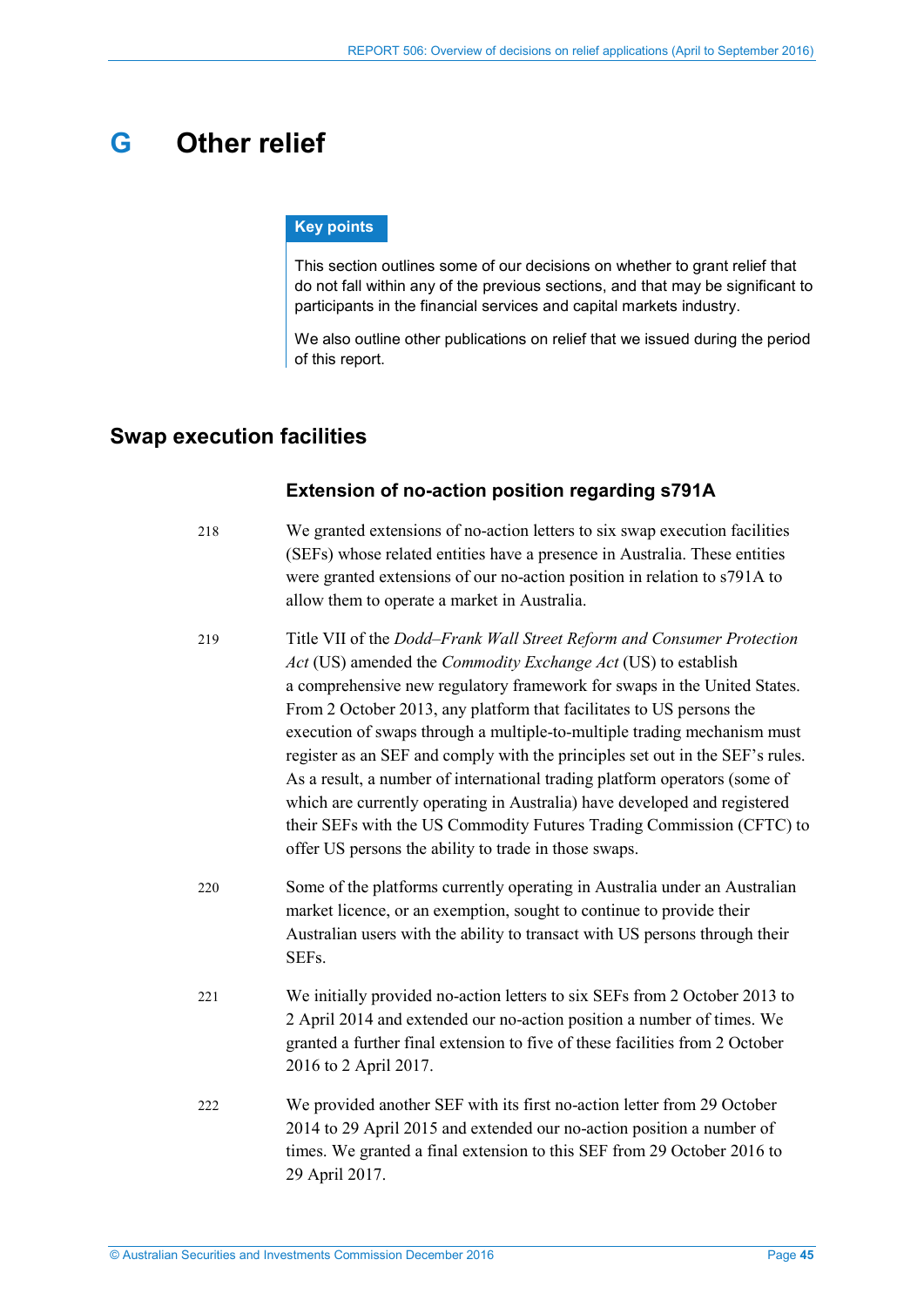<span id="page-45-1"></span>223 These will be the final extensions to these no-action letters, as we now consider it more appropriate to bring the SEFs within our market licensing regime (as exempt professional markets) rather than to continue the no-action positions.

# <span id="page-45-0"></span>**Short-selling relief**

## **Relief for short-selling granted in connection with an IPO**

- 224 We granted relief from the short-selling provisions in s1020B to enable a number of persons to sell their shares in the applicant (sale shares) to a special purpose vehicle (SaleCo) as part of a restructure in connection with an IPO by the applicant.
- 225 The restructure involved a number of separate partnerships. As part of the restructure, the partners of each separate partnership would transfer their interests in the assets of the partnerships in return for shares in newly incorporated companies, which would ultimately be wholly owned subsidiaries of the applicant. These partners would then receive shares in the applicant, being the sale shares, in consideration for their existing shares in the subsidiaries. Some of these sale shares would then be sold by SaleCo under a prospectus for an IPO by the applicant.
- <span id="page-45-2"></span>226 The relief was required because, under the terms of the restructure, the sale shares were to be issued after the offer closed but prior to the applicant listing on ASX. Therefore, the sale shares would not have been issued at the time that:
	- (a) SaleCo offered to sell the sale shares to potential investors under the prospectus for the IPO; and
	- (b) the existing shareholders offered to sell their sale shares to SaleCo.
- 227 Section 1020B prohibits certain short sales of securities, managed investment products and certain other financial products. In particular, s1020B(2) provides that (subject to s1020B and the Corporations Regulations) in this jurisdiction a person must only sell securities to a buyer if, at the time of the sale, the person has or believes on reasonable grounds that they have a presently exercisable and unconditional right to vest the products in the buyer.
- 228 Without relief, s1020B would have prohibited the sale of sale shares from the partners to SaleCo and the sale of the sale shares by SaleCo under the prospectus.
- 229 We granted relief because:
	- (a) the applicant, the existing shareholders and SaleCo had entered into a number of contractual arrangements, including an irrevocable offer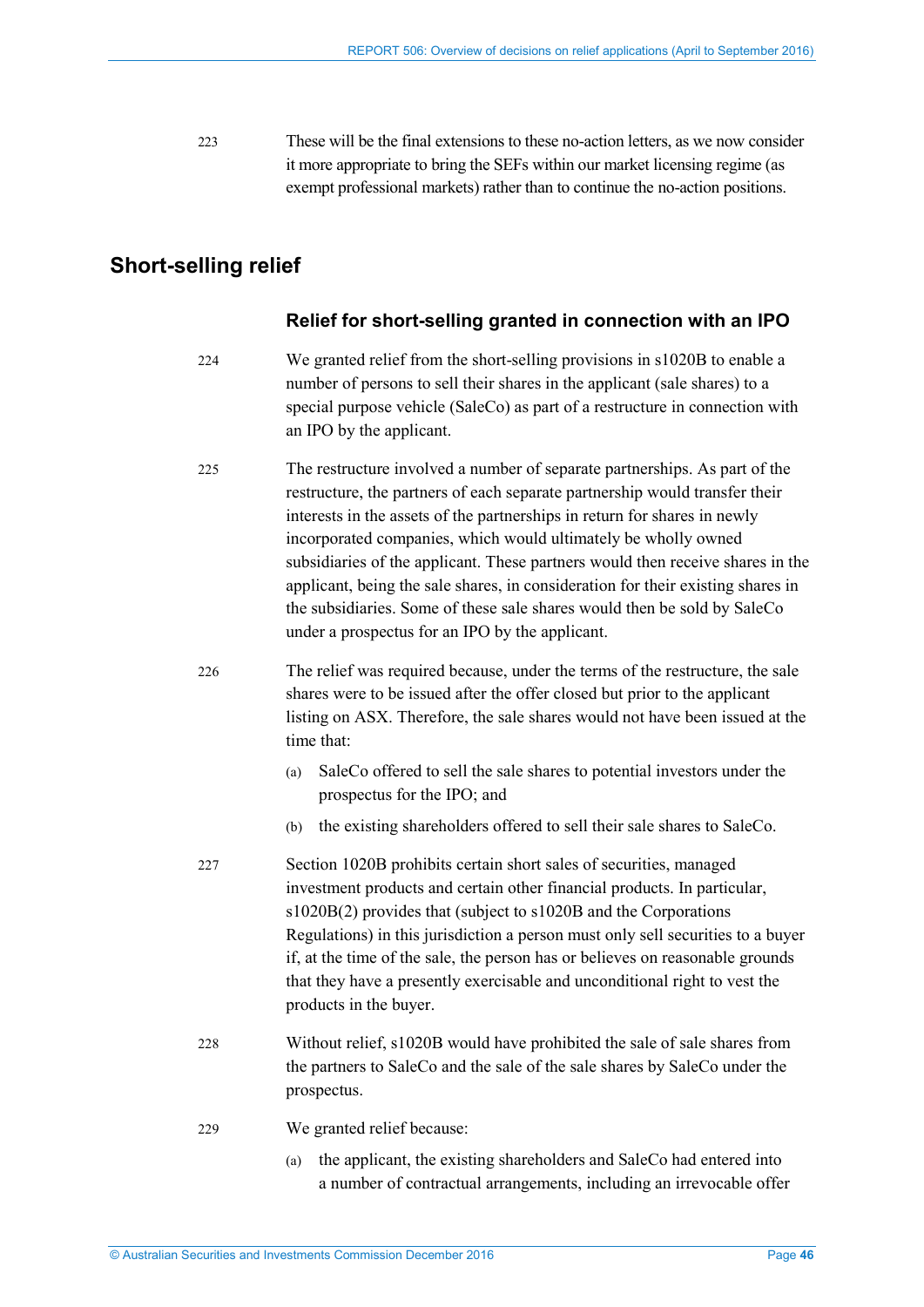deed, which meant that the sale shares would be available to SaleCo in the event of the restructure and IPO proceeding;

- (b) the IPO would not proceed, and all money received from subscribers under the prospectus would be refunded, if the restructure did not proceed; and
- (c) subscribers under the prospectus would not be able to trade in the sale shares until the company's shares were granted quotation (at which time the shares would have been transferred to SaleCo and then to the subscribers).

# <span id="page-46-0"></span>**Publications**

230 We issued the following other publications during the period of this report.

## **Consultation papers**

#### **Remaking and repealing ASIC class orders on markets and securities**

- 231 [Consultation Paper 262](http://asic.gov.au/regulatory-resources/find-a-document/consultation-papers/cp-262-remaking-and-repealing-asic-class-orders-on-markets-and-securities/) *Remaking and repealing ASIC class orders on markets and securities* (CP 262) sought feedback on our proposals to remake an exemption instrument and eight class orders without significant changes. Under the Legislation Act, the instrument and class orders were due to sunset if not remade.
- 232 However, we proposed:
	- (a) to vary the application of the [Corporations \(Low Volume Financial](https://www.legislation.gov.au/Details/F2006B00746)  [Markets\) Exemption Notice 2003](https://www.legislation.gov.au/Details/F2006B00746) by increasing the transaction threshold of low-volume financial markets and amending the transaction period to which the transaction threshold applies; and
	- (b) to amend the application of Class [Order \[CO 01/1519\]](https://www.legislation.gov.au/Details/F2007B00056) *Disclosure of directors' interests* so it no longer imposes certain conditions on the relief.
- 233 The instrument and class orders were remade as the following legislative instruments:
	- (a) [ASIC Corporations \(Disclosure of Directors' Interests\) Instrument](https://www.legislation.gov.au/Details/F2016L01478/)  [2016/881](https://www.legislation.gov.au/Details/F2016L01478/) replaced [CO 01/1519];
	- (b) [ASIC Corporations \(Transfers of Division 3 Securities\) Instrument](https://www.legislation.gov.au/Details/F2016L01479/)  [2016/893](https://www.legislation.gov.au/Details/F2016L01479/) replaced Class [Order \[CO 02/313\]](https://www.legislation.gov.au/Details/F2007B00370) *Part 7.11: Transfers of securities under Division 3*;
	- (c) [ASIC Corporations \(Exchange-Traded Warrants\) Instrument 2016/886](https://www.legislation.gov.au/Details/F2016L01489/) replaced both Class [Order \[CO 02/608\]](https://www.legislation.gov.au/Details/F2006B11721) *Warrants: Relief from PDS*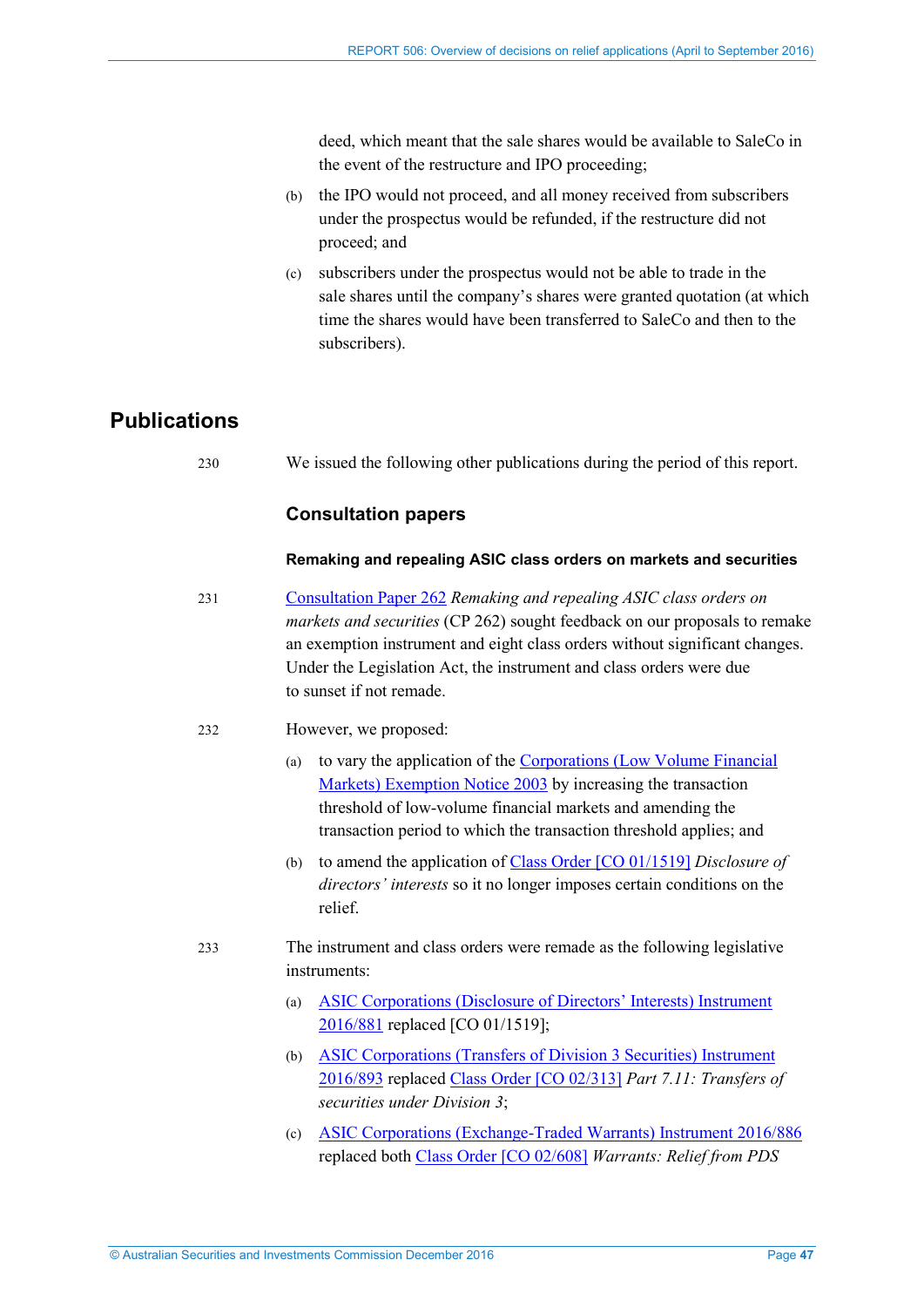*requirements for secondary sales* and Class [Order \[CO 03/957\]](https://www.legislation.gov.au/Details/F2012C00315) *ASX managed investment warrants: Disclosure and reporting exemptions*;

- (d) [Corporations \(Low Volume Financial Markets\) Instrument 2016/888](https://www.legislation.gov.au/Details/F2016L01501) replaced Corporations (Low Volume Financial Markets) Exemption Notice 2003;
- (e) [ASIC Corporations \(Records: Dealings on Foreign Markets\) Instrument](https://www.legislation.gov.au/Details/F2016L01481)  [2016/889](https://www.legislation.gov.au/Details/F2016L01481) replaced Class [Order \[CO 03/826\]](https://www.legislation.gov.au/Details/F2007B00422) *Market related records: Australian financial services licensees dealing on overseas markets*;
- (f) ASIC Corporations (Financial Product Advice Exempt Documents) Instrument 2016/356 was amended to replace Class [Order \[CO 03/911\]](https://www.legislation.gov.au/Details/F2007B00377) *Licensing relief for self-dealers who provide general product advice about own securities*;
- (g) [ASIC Corporations \(Exchange-Traded Derivatives: Multiple Issuers\)](https://www.legislation.gov.au/Details/F2016L01490)  [Instrument 2016/883](https://www.legislation.gov.au/Details/F2016L01490) replaced Class [Order \[CO 06/682\]](https://www.legislation.gov.au/Details/F2006L04175) *Multiple derivative issuers*; and
- (h) [ASIC Corporations \(Securities: NZ FASTER System\) Instrument](https://www.legislation.gov.au/Details/F2016L01485)  [2016/891](https://www.legislation.gov.au/Details/F2016L01485) replaced Class [Order \[CO 07/183\]](https://www.legislation.gov.au/Details/F2007L03538) *Transfer of Australian securities traded in New Zealand*.
- 234 CP 262 also sought feedback on our proposal to repeal Class [Order](https://www.legislation.gov.au/Details/F2006B01623)  [\[CO 02/284\]](https://www.legislation.gov.au/Details/F2006B01623) *CHESS-approved foreign securities*. Under the Legislation Act, that class order was due to sunset if not remade. [ASIC Corporations \(Repeal\)](https://www.legislation.gov.au/Details/F2016L01475)  [Instrument 2016/896](https://www.legislation.gov.au/Details/F2016L01475) repealed [CO 02/284] on 24 September 2016.
- 235 Submissions on CP 262 were due on 11 August 2016.
- 236 [Consultation Paper 236](http://asic.gov.au/regulatory-resources/find-a-document/consultation-papers/cp-236-remaking-asic-class-orders-on-dematerialised-securities-and-chess-units-of-foreign-securities/) *Remaking ASIC class orders on dematerialised securities and CHESS units of foreign securities* (CP 236) sought feedback on our proposals to remake, without significant changes, two class orders.
- 237 Those class orders were remade as the following legislative instruments:
	- (a) [ASIC Corporations \(Dematerialised Securities: Austraclear\) Instrument](https://www.legislation.gov.au/Details/F2016L01503)  [2016/841](https://www.legislation.gov.au/Details/F2016L01503) replaced Class [Order \[CO 02/281\]](https://www.legislation.gov.au/Details/F2007B00369) *Dematerialised securities traded on Austraclear*; and
	- (b) ASIC Corporations (Division [4 Financial Products\) Instrument 2015/1030](https://www.legislation.gov.au/Details/F2015L01771) replaced Class [Order \[CO](https://www.legislation.gov.au/Details/F2014C01236) 02/312] *Part 7.11, Division 4 financial products for ASTC*, as we reported in REP 483 at paragraphs 211–213.
- 238 CP 236 also sought feedback on our proposals to repeal two class orders. Under the Legislation Act, those class orders were due to sunset if not remade.
- 239 Those class orders were repealed by [ASIC Corporations \(Repeal\) Instrument](https://www.legislation.gov.au/Details/F2016L01480)  [2016/909,](https://www.legislation.gov.au/Details/F2016L01480) which repealed:
	- (a) Class [Order \[CO 00/2449\]](https://www.legislation.gov.au/Details/F2012C00370) *ASX Online—relief from paper form lodgment* on 24 September 2016; and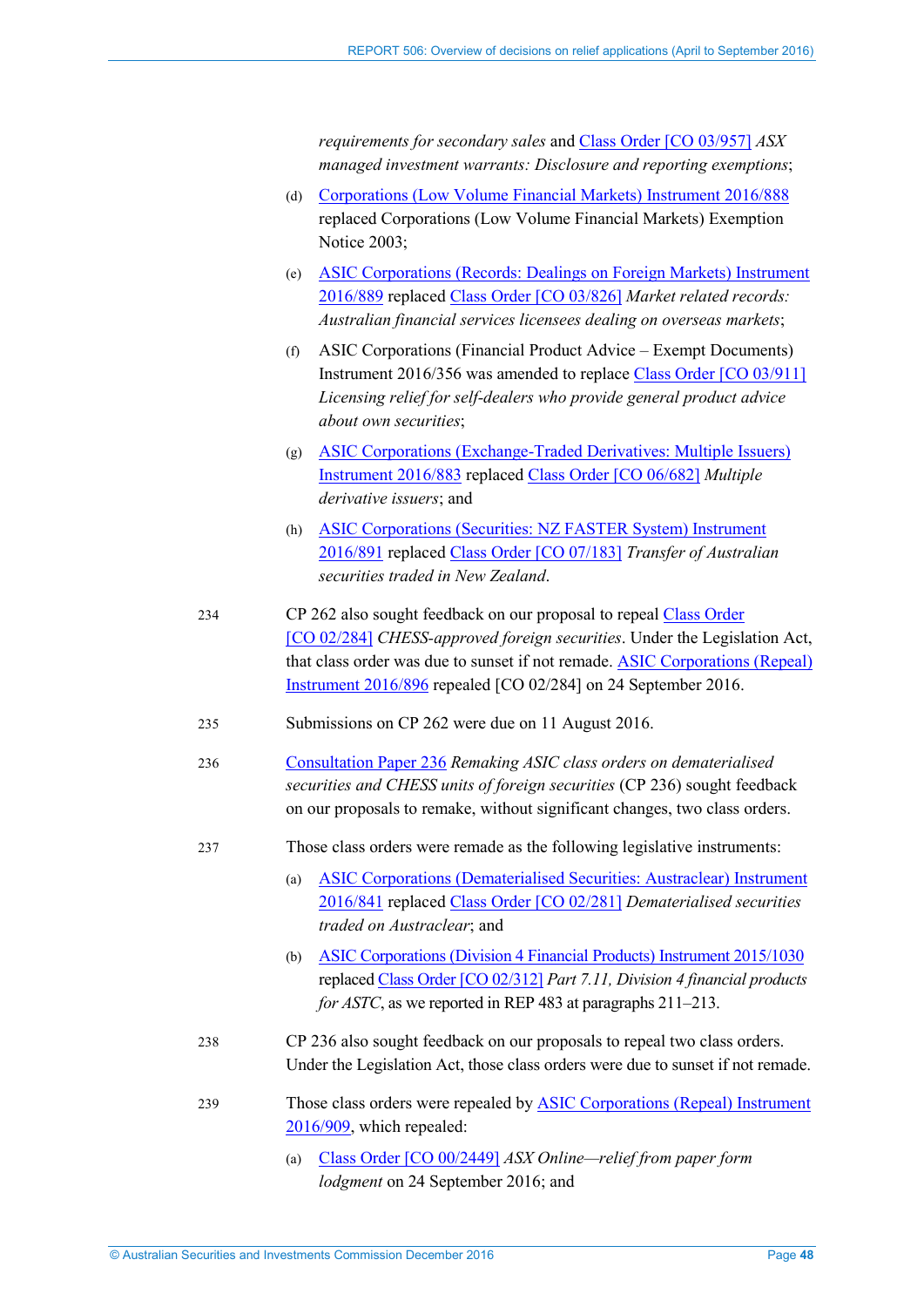- (b) Class [Order \[CO 02/1296\]](https://www.legislation.gov.au/Details/F2007B00302) *ASX managed investment warrants—FSR Act transition* on 24 September 2016.
- 240 Submissions on CP 236 were due on 21 September 2015. We previously reported on CP 236 in [Report](http://www.asic.gov.au/regulatory-resources/find-a-document/reports/rep-467-overview-of-decisions-on-relief-applications-june-to-september-2015/) 467 *Overview of decisions on relief applications (June to September 2015)* (REP 467) at paragraphs 208–211.

### **Legislative instruments**

### **ASIC Corporations (Derivative Transactions Reporting Exemption) Instrument 2016/688**

241 [ASIC Corporations \(Derivative Transaction Reporting Exemption\)](https://www.legislation.gov.au/Details/F2016L01280)  [Instrument 2016/0688](https://www.legislation.gov.au/Details/F2016L01280) provides exemptive relief from the [ASIC Derivative](https://www.legislation.gov.au/Details/F2015C00262)  [Transaction Rules \(Reporting\) 2013](https://www.legislation.gov.au/Details/F2015C00262) for over-the-counter (OTC) participants of ASX Clear (Futures) where an OTC participant submits a transaction for clearing on behalf of an affiliate or client of the OTC participant, and the transaction is accepted for clearing by ASX Clear (Futures).

### **ASIC Corporations (Amendment) Instrument 2016/913**

- 242 [ASIC Corporations \(Amendment\) Instrument 2016/913](https://www.legislation.gov.au/Details/F2016L01496) amended the [ASIC](https://www.legislation.gov.au/Details/F2016C00908)  [Corporations \(Derivative Transaction Reporting Exemption\) Instrument](https://www.legislation.gov.au/Details/F2016C00908)  [2015/844](https://www.legislation.gov.au/Details/F2016C00908) to extend:
	- (a) name information relief and foreign exchange security conversion transaction relief until 30 September 2018; and
	- (b) relief for foreign privacy restrictions until 31 December 2018.

## **Class rule waivers**

#### **ASIC Class Rule Waiver [CW 16/0352]**

243 ASIC Class [Rule Waiver \[CW 16/0352\]](https://www.legislation.gov.au/Details/F2016L00594) amended ASIC Class [Rule Waiver](https://www.legislation.gov.au/Details/F2016C00414)  [\[CW 13/680\]](https://www.legislation.gov.au/Details/F2016C00414) and is a continuance of ASIC Class [Rule Waiver](https://www.legislation.gov.au/Details/F2015L00635)  [\[CW 15/0384\].](https://www.legislation.gov.au/Details/F2015L00635)

244 The continuance extends until 4 May 2017 the relief granted by [CW 13/680] from the requirement to provide pre-trade transparency, as required by Rule 4.1.1(1) of the [ASIC Market Integrity Rules \(Competition](https://www.legislation.gov.au/Details/F2016C00254)  [in Exchange Markets\) 2011,](https://www.legislation.gov.au/Details/F2016C00254) in an equity market product that is part of a contingent equity transaction.

> Note: For the definition of 'equity market product' see Rule 1.4.3 of ASIC Market Integrity Rules (Competition in Exchange Markets) 2011, and for the definition of 'contingent equity transaction' see [CW 13/680].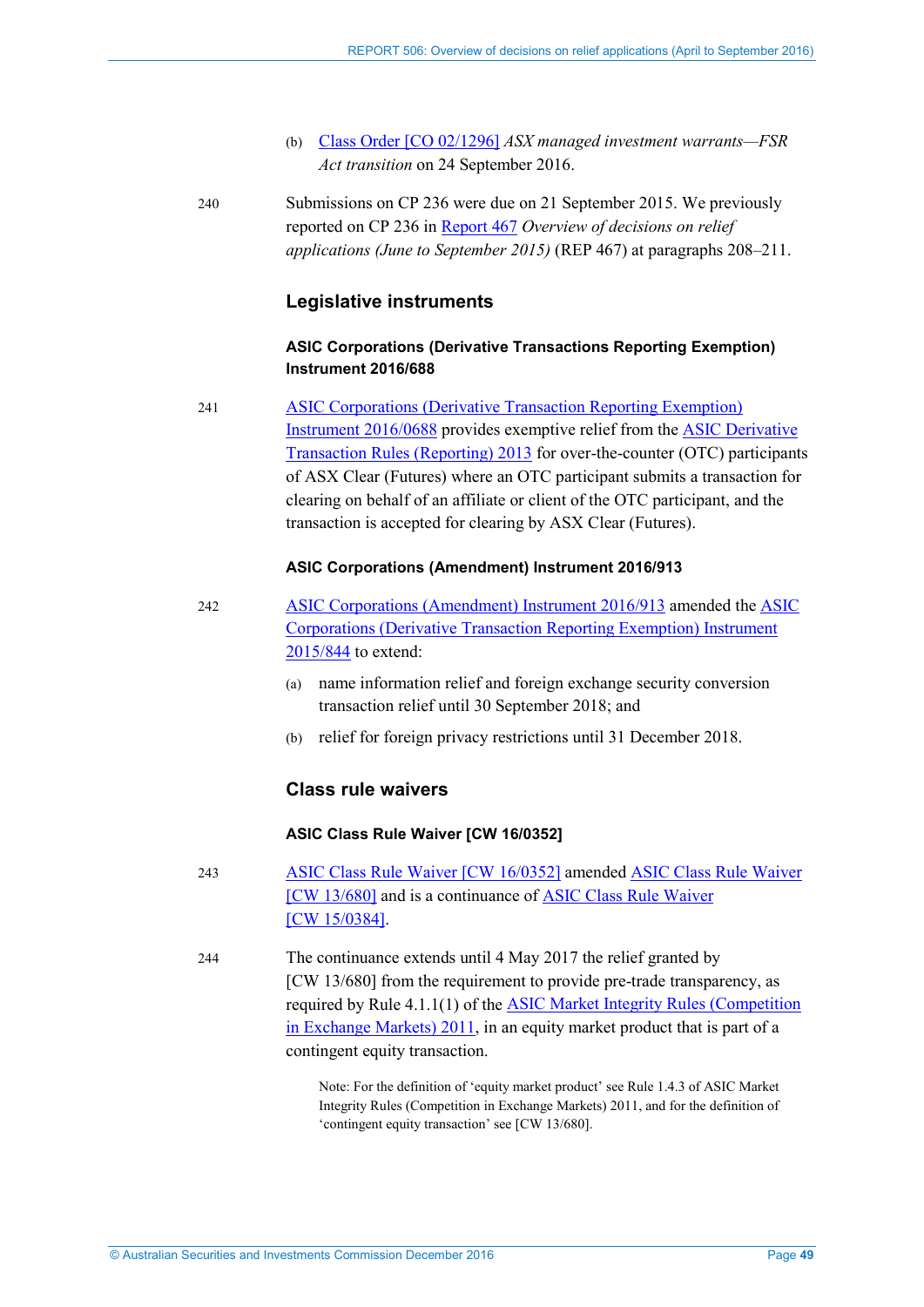### **ASIC Class Rule Waiver [CW 16/0359]**

| 245 | ASIC Class Rule Waiver [CW 16/0359] amended ASIC Class Rule Waiver |
|-----|--------------------------------------------------------------------|
|     | [CW 14/1091] to extend the relief granted until 30 June 2017.      |

246 Where the client is not a retail client and the market transaction is in respect of a product that is a derivatives market contract, [CW 14/1091] grants conditional relief to a market participant from the obligation to comply with Rule 3.4.1 of th[e ASIC Market Integrity Rules \(ASX Market\) 2010.](https://www.legislation.gov.au/Details/F2016C00249)

> Note: For the definitions of 'retail client', 'market transaction', 'product' and 'derivatives market contract', see Rule 1.4.3 of the ASIC Market Integrity Rules (ASX Market 2010).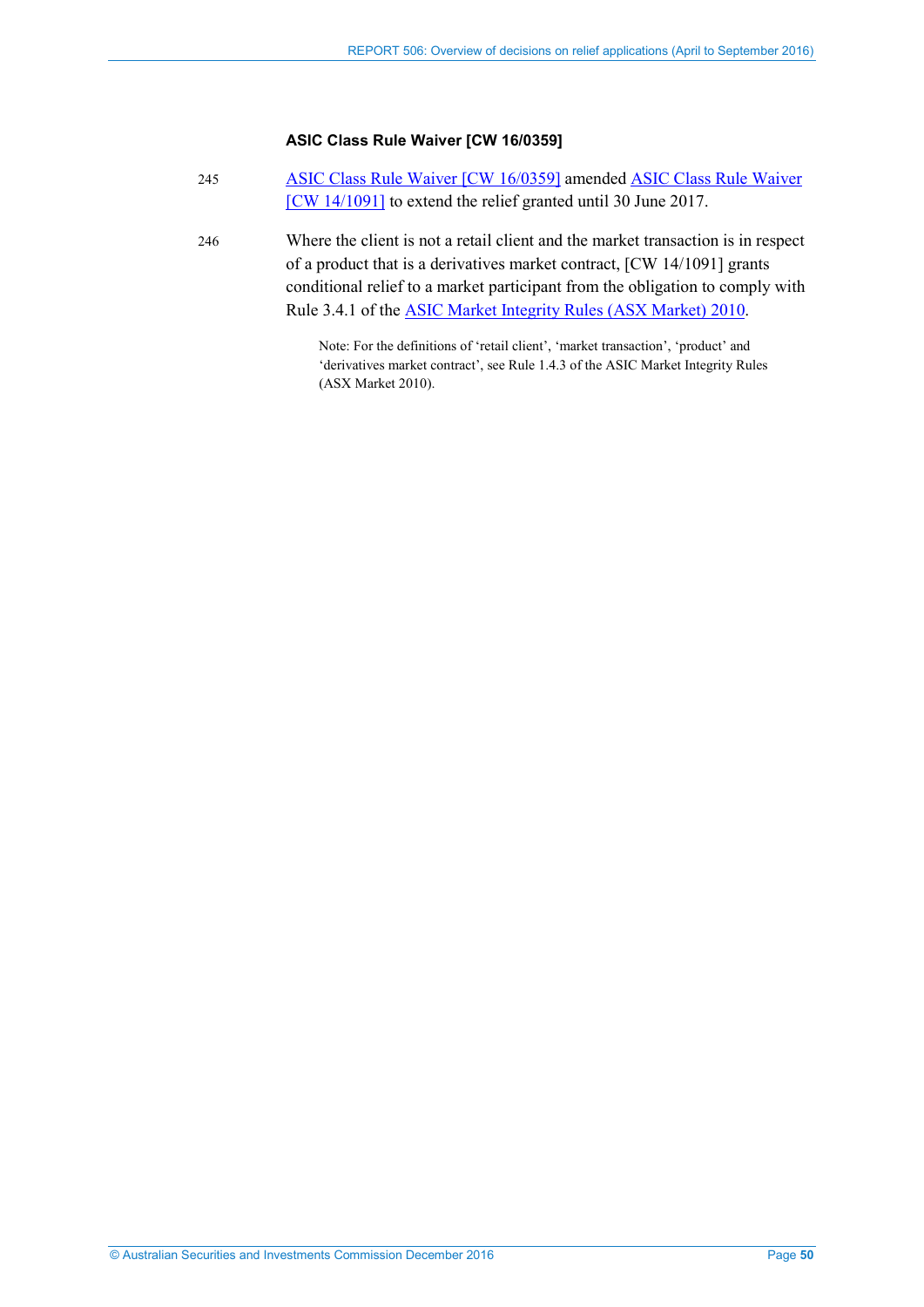# **Appendix: ASIC relief instruments**

[Table 1](#page-50-1) lists the individual relief instruments we have executed for matters referred to in this report and that are publicly available. The instruments are published in the *ASIC Gazette*, which is available at [www.asic.gov.au/gazettes,](http://www.asic.gov.au/gazettes) except for credit instruments (marked with asterisks), which are published on our website under ['credit](http://asic.gov.au/regulatory-resources/credit/credit-relief/) relief'.

<span id="page-50-0"></span>

| Para no.  | <b>Entity name</b>                             | Instrument no.<br>(Gazette no.,<br>if applicable) | Date executed   | Power exercised and nature of relief                                                                                                                                                                                                                                           | <b>Expiry date</b> |
|-----------|------------------------------------------------|---------------------------------------------------|-----------------|--------------------------------------------------------------------------------------------------------------------------------------------------------------------------------------------------------------------------------------------------------------------------------|--------------------|
| $20 - 25$ | CSSF-regulated financial<br>services providers | 16-1109<br>(A55/16)                               | 8 November 2016 | Relief under s926A(2) of the Corporations Act from<br>Pt 7.6 (other than Divs 4 and 8), subject to specified<br>conditions                                                                                                                                                     | 28 September 2018  |
| $26 - 29$ | Pointsbet Australia Pty Limited                | 16-0284<br>(A16/16)                               | 1 April 2016    | Declaration under s765A(2) of the Corporations Act that<br>a spread bet in relation to a specified sport betting<br>market provided by Pointsbet Australia Pty Limited that<br>is a derivative is not a financial product for the purposes<br>of Ch 7 of the Corporations Act. | N/A                |
| 63-69     | APN News and Media Limited                     | 16-0401<br>(A24/16)                               | 11 May 2016     | Relief under s741(1)(a) and (b) of the Corporations Act<br>from Pts 6D.2 and 6D.3. Relief also granted to the<br>shareholders of APN News and Media Limited from<br>s707.                                                                                                      | N/A                |
| 85-88     | Theta Asset Management Ltd                     | 16-0672<br>(A34/16)                               | 6 July 2016     | Relief under s601QA(1)(a) of the Corporations Act from<br>s601ED(1).                                                                                                                                                                                                           | N/A                |

### <span id="page-50-1"></span>**Table 1: ASIC relief instruments**